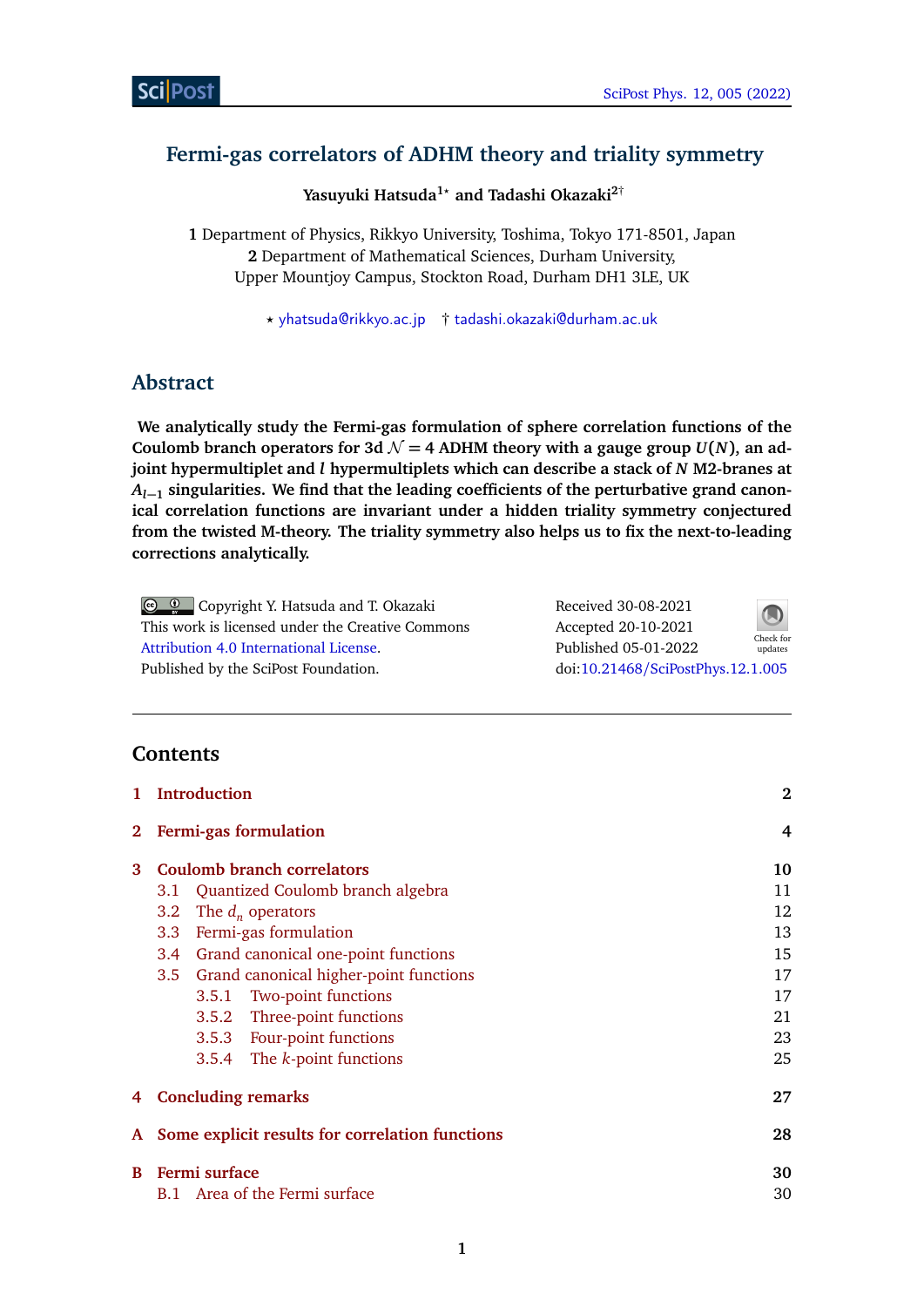| B.2 Average over the Fermi surface | 31 |
|------------------------------------|----|
| C Formulae                         | 32 |
| <b>References</b>                  | 32 |

## <span id="page-1-0"></span>**1 Introduction**

The technique of supersymmetric localization allows for exact computations of observables in quantum field theories with a certain minimum amount of supersymmetry as pioneered by Pestun  $\lceil 1 \rceil$  $\lceil 1 \rceil$  $\lceil 1 \rceil$  (see  $\lceil 2 \rceil$  $\lceil 2 \rceil$  $\lceil 2 \rceil$  for reviews).

It was shown in [[3](#page-31-4)] that the partition function on a three-sphere *S* <sup>3</sup> of a three-dimensional gauge theory with  $\mathcal{N} \geq 3$  supersymmetry reduces to a matrix model via the localization.

For three-dimensional theories with  $\mathcal{N} = 4$  supersymmetry the sphere partition functions can be decorated by either of two types of half-BPS local operators; the Coulomb (resp. Higgs) branch operators whose expectation values define the Coulomb (resp. Higgs) branch. As shown in [[4](#page-32-0)[–6](#page-32-1)], the localization also allows for the evaluation of these protected correlators as generalized matrix integrals in such a way that a collection of the Coulomb or Higgs branch operators localize along a specific great circle  $S^1$  in the  $S^3$ .

The *Ω* deformation is very useful in the study of the supersymmetric gauge theories (See e.g.  $[7-12]$  $[7-12]$  $[7-12]$ . The protected correlation functions of the Higgs branch operators or the Coulomb branch operators in 3d  $\mathcal{N} = 4$  supersymmetric field theories are encoded by one-dimensional topological quantum mechanical models [[13,](#page-32-4) [14](#page-32-5)]. The associated topological quantum mechanical models arise from certain  $\Omega$  deformations of the parent three-dimensional  $\mathcal{N} = 4$ supersymmetric field theories [[15](#page-32-6)[–17](#page-32-7)]. The topological quantum mechanics can be viewed as a non-trivial space of solution to OPE Ward identities equipped with the quantized Coulomb (resp. Higgs) branch algebra [[15,](#page-32-6)[18](#page-32-8)] which results from the quantization of the chiral ring of the Coulomb (resp. Higgs) branch operators.

It is shown in [[19](#page-33-0)] that these sphere correlation functions of the Coulomb or Higgs branch operators as well as the sphere partition functions can be algebraically presented from the quantized Coulomb and Higgs branch algebras in terms of the twisted traces over the Verma modules without relying on the UV data.

The 3d  $\mathcal{N} = 4$  superconformal field theory (SCFT) appearing at low energy on a stack of *N* M2-branes on ℝ×ℂ at an  $A_{l-1}$  singularity probing the space  $\mathbb{C}^2$  × ( $\mathbb{C}^2/\mathbb{Z}_l$ ) has a UV description as a 3d  $\mathcal{N} = 4$  ADHM gauge theory with a gauge group  $U(N)$ , an adjoint hypermultiplet and *l* fundamental hypermultiplets [[20,](#page-33-1) [21](#page-33-2)]. In the near horizon limit of the M2-branes, one obtains the holographic dual  $AdS_4 \times (S^7/\mathbb{Z}_l)$  background of M-theory, which provides us with an attractive example of the AdS/CFT correspondence  $[22-24]$  $[22-24]$  $[22-24]$ . For  $l = 1$ , the ADHM theory is self-mirror [[25,](#page-33-5) [26](#page-33-6)] and equivalent to the ABJM theory with  $k = 1$  in the IR [[27](#page-33-7)].

The large *N* limit of the partition function in the ADHM theory was studied well in [[28,](#page-33-8) [29](#page-33-9)]. In spite of the explicit expressions of the partition function, it is still tricky to evaluate it analytically in the large *N* regime. One of the analytic approach for the partition function is the Fermi-gas formalism [[30](#page-33-10)] where the partition function is rewritten as the partition function of an ideal Fermi gas of *N* non-interacting particles. In the large *N* expansion of the free energy  $F = -\log Z_{S^3}$  for the SCFT of the *N* M2-branes where  $Z_{S^3}$  is the sphere partition function, the leading coefficient can be evaluated from the two-derivative supergravity [[31,](#page-33-11)[32](#page-33-12)] and the next-to-leading coefficient is expected to be reproduced from higher derivative corrections in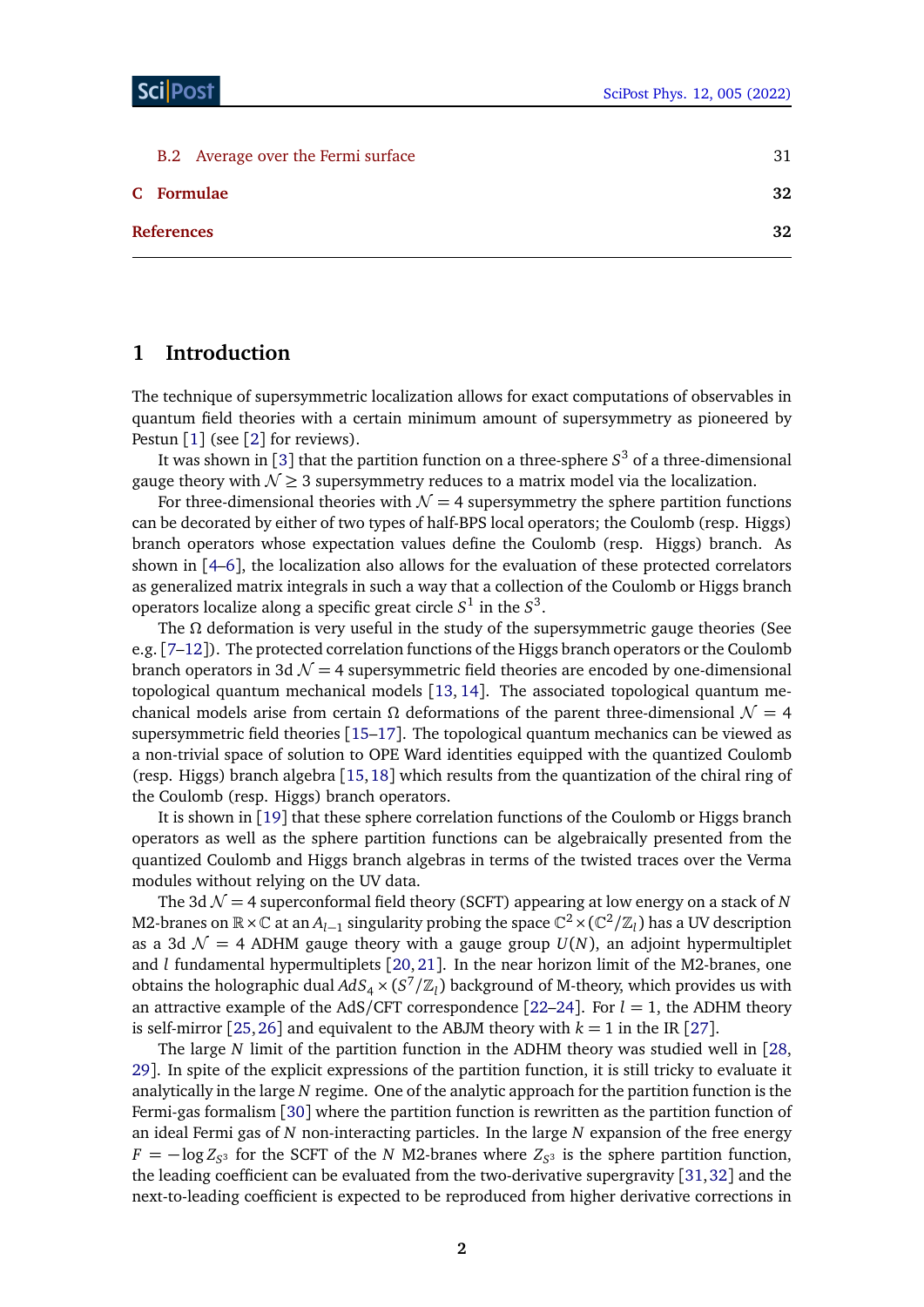the supergravity.  $1$ 

Recently it has been proposed in [[34](#page-33-13)] that the topological quantum mechanics that encodes the protected correlation functions of the world-volume theory of M2-branes are holographically dual to a certain protected sector of M-theory, that is the *Ω*-deformed or topologically twisted M-theory as an example of "twisted holography" [[35](#page-33-14)].

Topologically twisted M-theory on an *Ω*-deformed background

<span id="page-2-2"></span>
$$
\mathbb{R} \times \mathbb{C}^2 / \mathbb{Z}_l \times \mathbb{C}_{\epsilon_1} \times \mathbb{C}_{\epsilon_2} \times \mathbb{C}_{\epsilon_3},\tag{1}
$$

obeying the Calabi-Yau condition  $\epsilon_1+\epsilon_2+\epsilon_3=0$  can lead to a 5d theory on  $\mathbb{R}\times\mathbb{C}^2/\mathbb{Z}_l$  [[36,](#page-33-15)[37](#page-33-16)]. It is called the "twisted M-theory". The twisted M-theory is locally trivial and it is topological in R and holomorphic in the remaining four directions. It depends on the ratio  $\epsilon_2/\epsilon_1$  and it has a perturbative description as a non-commutative Chern-Simons theory at least for  $l = 1$ and in some range of parameters. One interesting feature of this theory is a triality symmetry that permutes the *Ω*-deformation parameters [[38](#page-34-0)]

$$
\epsilon_1 \to \epsilon_2, \qquad \epsilon_2 \to \epsilon_3, \qquad \epsilon_3 \to \epsilon_1. \qquad (2)
$$

The twisted M-theory can contain M2-branes and M5-branes as line operators and surface operators in the 5d theory.[2](#page-2-1) In the *Ω*-deformed background [\(1\)](#page-2-2), when a stack of *N* M2-branes are placed on  $\mathbb{R} \times \mathbb{C}_{\epsilon_1}$ , the ADHM theory would acquire the mass parameter *m* for the adjoint hypermultiplet given by

<span id="page-2-4"></span><span id="page-2-3"></span>
$$
m = i\left(\frac{1}{2} + \frac{\epsilon_2}{\epsilon_1}\right) \tag{3}
$$

and it can be effectively described at low energy as topological quantum mechanics on  $\mathbb R$ equipped with certain spherical part of the cyclotomic rational Cherednik algebras [[42](#page-34-1)] with  $\epsilon_1$  being the quantization parameter as the quantized Coulomb branch algebra. The perturbative part of the protected correlation functions in the ADHM theory is expected to be holographically dual to a perturbative twisted M-theory background. It is shown from numerical and algebraic calculations in [[43](#page-34-2)] that the perturbative part of protected correlation functions of the ADHM theory with  $l = 1$  on a three-sphere enjoys the triality symmetry in the large N limit.

In this paper we analytically evaluate the sphere correlators of the Coulomb branch operators for the ADHM theory in the Fermi-gas formulation. As argued in [[44](#page-34-3)], the large *N* behavior of the correlation functions can be evaluated from averages of many-body operators in the Fermi-gas. The triality symmetry [\(2\)](#page-2-3) that is associated to the adjoint mass [\(3\)](#page-2-4) is a key in our analysis. This symmetry should be manifest in the perturbative part of the correlation functions in the large *N* limit [[43](#page-34-2)]. In fact we show that the leading terms of the perturbative grand canonical correlation functions are generally invariant under the triality symmetry [\(2\)](#page-2-3). Moreover, the triality symmetry constrains the forms of the perturbative part. In the Fermi-gas formulation, it is technically hard to compute the subleading terms of the perturbative part analytically. We are able to obtain it partially. The triality symmetry enables us to reconstruct the remaining missing pieces. In this way, we obtain consistent triality invariant subleading terms for higher-point functions.

The organization of this paper is as follows. In the next section, we review the Fermi-gas formulation by following the original argument in [[30](#page-33-10)]. The technique there is extended to the correlators of the Coulomb branch operators, as shown in Section [3.](#page-9-0) We will derive the large *N* behavior for the multi-point correlators. Finally, we will give some remarks on related topics in Section [4.](#page-26-0)

<span id="page-2-1"></span><span id="page-2-0"></span> $1$ See [[33](#page-33-17)] for a recent approach to the higher derivative corrections from the conformal supergravity.

<sup>2</sup>See [[38](#page-34-0)[–41](#page-34-4)] for recent studies of the operator algebras associated with the intersections of M2 and M5 branes in the twisted M-theory.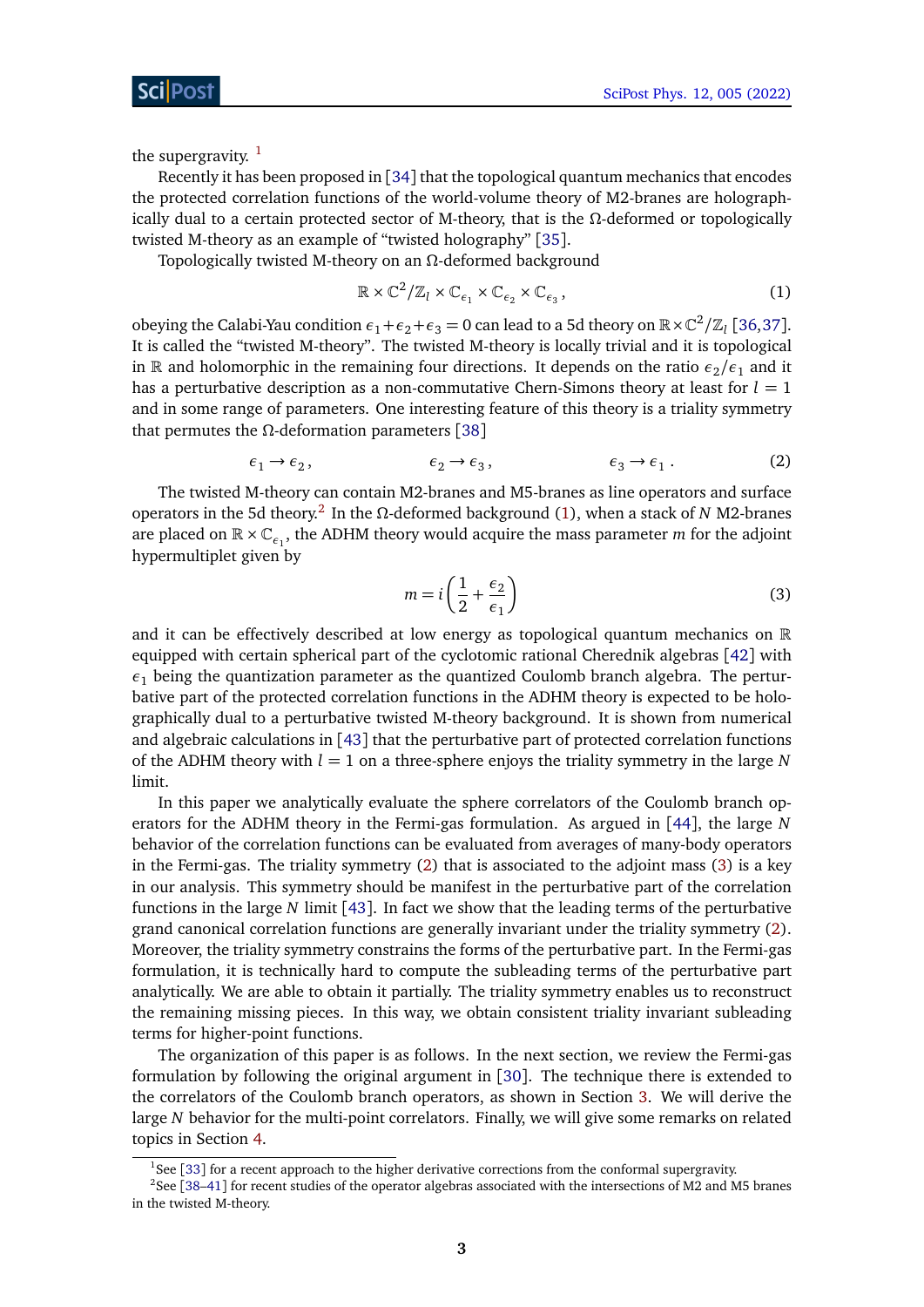## <span id="page-3-0"></span>**2 Fermi-gas formulation**

We start with a review of the Fermi-gas formulation [[30](#page-33-10)] to analyze partition functions in 3d supersymmetric field theories on  $\mathcal{S}^3$ . In the Fermi-gas formulation, it is more convenient to go to the grand canonical ensemble rather than the canonical one. We show how to derive the grand potential in the large chemical potential limit.

Supersymmetric localization reduces path integrals to matrix models [[3](#page-31-4)]. The partition function of the ADHM theory on *S* 3 takes the form

$$
Z_{ADHM} = \frac{1}{N!} \int \prod_{i=1}^{N} d\sigma_i e^{2\pi i \zeta \sigma_i} \frac{\prod_{i < j} 4\sinh^2 \pi (\sigma_i - \sigma_j)}{\prod_{i,j=1}^{N} 2\cosh \pi (\sigma_i - \sigma_j - m) (\prod_{i=1}^{N} 2\cosh \pi \sigma_i)},\tag{4}
$$

where *m* is the mass of the adjoint hypermultiplet, and *ζ* is the Fayet-Iliopoulos (FI) parameter. For  $l = 1$ , this is equal to the matrix model of the ABJM theory with  $k = 1$  [[27](#page-33-7)].

Making use of the Cauchy identity, one can identify the matrix integral [\(4\)](#page-3-1) with the canonical partition function of a non-interacting, one-dimensional Fermi-gas with *N* particles [[30](#page-33-10)]:

<span id="page-3-1"></span>
$$
Z_{ADHM}(N) = \frac{1}{N!} \sum_{\nu \in S_N} (-1)^{\epsilon(\nu)} \int \prod_{i=1}^N d\sigma_i \prod_{i=1}^N \rho(\sigma_i, \sigma_{\nu(i)}), \qquad (5)
$$

where

$$
\rho(\sigma_1, \sigma_2) = \frac{e^{\pi i \zeta(\sigma_1 + \sigma_2)}}{(2 \cosh \pi \sigma_1)^{\frac{1}{2}} (2 \cosh \pi (\sigma_1 - \sigma_2 - m))(2 \cosh \pi \sigma_2)^{\frac{1}{2}}},
$$
(6)

is the one-particle density matrix in the position representation. This leads to a systematic analysis of the large *N* limit of the partition function on *S* 3 as a thermodynamic limit of an ideal Fermi-gas. The analysis of the Fermi-gas of the partition function below has appeared in [[45](#page-34-5)]. We generalize it to the computation of some correlation functions, and find new features on a manifestation of the hidden triality symmetry, expected in [[38,](#page-34-0)[43](#page-34-2)].

The thermodynamic limit of an ideal Fermi-gas can be obtained by considering the oneparticle problem in the semi-classical approximation and the 1*/N* corrections to the thermodynamic limit can be obtained by evaluating the quantum corrections to the semi-classical limit. In the following discussion, we consider the grand canonical ensemble, in which the grand potential is introduced by

<span id="page-3-2"></span>
$$
e^{J(\mu)} = \sum_{N=0}^{\infty} e^{\frac{2\pi\mu}{\epsilon_1}N} Z_{\text{ADHM}}(N). \tag{7}
$$

Our goal in this section is to derive the large  $\mu$  limit of  $J(\mu)$  by using the Fermi-gas formulation.

Let  $\hat{\sigma}$  and  $\hat{p}$  be canonically conjugate operators obeying

<span id="page-3-3"></span>
$$
[\hat{\sigma}, \hat{p}] = i\hbar, \tag{8}
$$

where  $\hbar = \frac{1}{2\pi}$  $\frac{1}{2\pi}$ . Then we can write the density matrix operator as

$$
\hat{\rho} = e^{-\frac{1}{2}U(\hat{\sigma})}e^{-T(\hat{p})}e^{-\frac{1}{2}U(\hat{\sigma})},\tag{9}
$$

where

$$
U(\sigma) = l \log(2 \cosh \pi \sigma) - 2\pi i \zeta \sigma,
$$
\n(10)

 $T(p) = \log(2 \cosh \pi p) - 2\pi i m p$ , (11)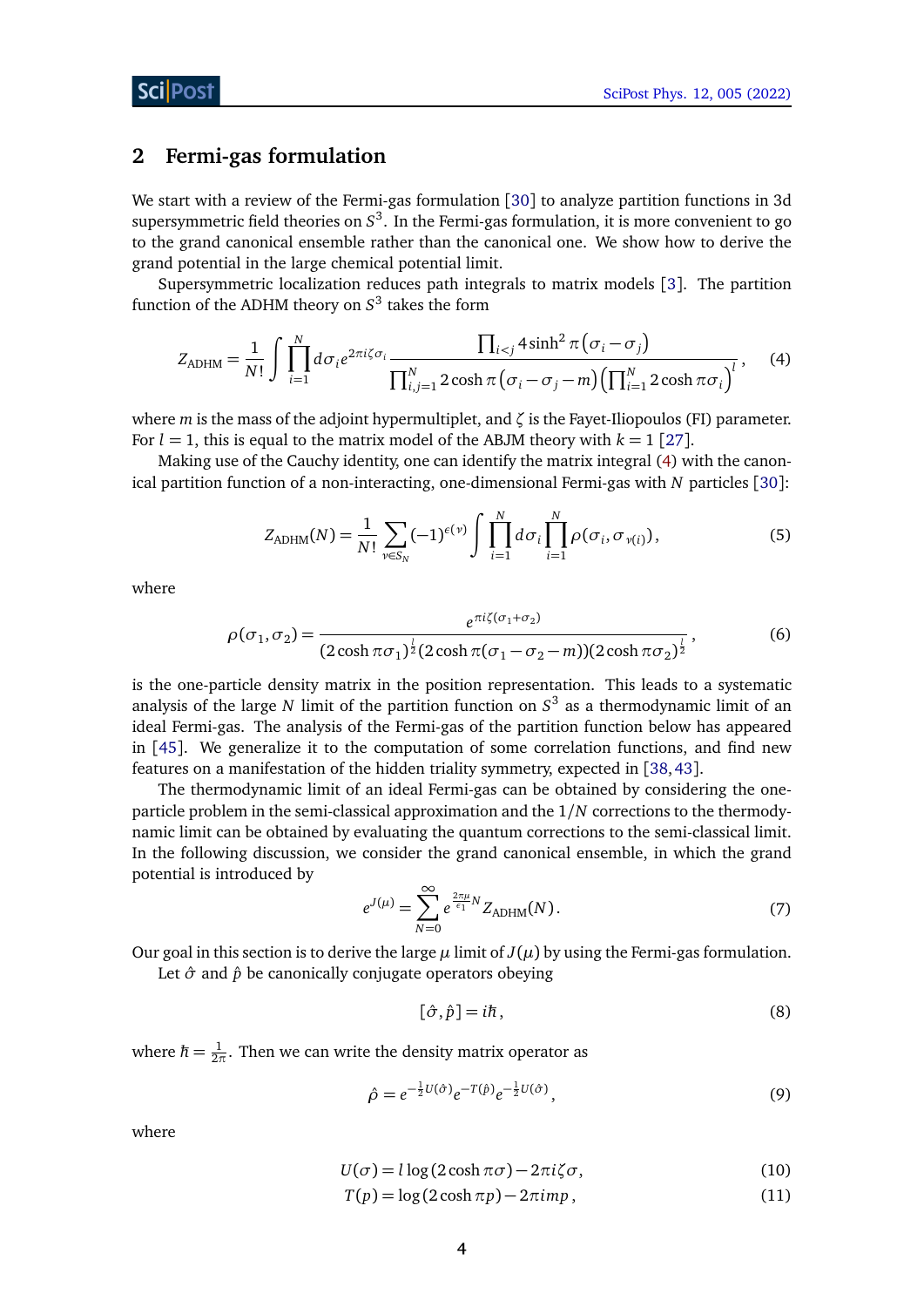## Sci Post

so that the kernel [\(6\)](#page-3-2) can be realized as the matrix element of the operator [\(9\)](#page-3-3) in the position space.

From the density matrix operator [\(9\)](#page-3-3), we can define a one-body Hamiltonian  $\hat{H}$  of a system by

<span id="page-4-0"></span>
$$
e^{-\hat{H}} := \hat{\rho} \tag{12}
$$

In the classical limit, this Hamiltonian reduces to

$$
H_{\rm cl}(\sigma, p) = U(\sigma) + T(p),\tag{13}
$$

where  $U(\sigma)$  is a potential term and  $T(p)$  is a kinetic term. In the following we analyze the Fermi-gas system in the case where the FI parameter *ζ* and the adjoint mass parameter *m* are pure imaginary so that the Hamiltonian is real. However, we expect that the expression with arbitrary *ζ* and *m* can be reached from our result by analytic continuation.

Given a density matrix [\(6\)](#page-3-2), one can quantize the Fermi-gas system by following the phase space formulation that is distinguished from the canonical quantization and the path integral formulation. The phase space quantization is based on the Wigner-Weyl transforms and the Weyl correspondence between *c*-number functions in the phase space and quantum mechanical operators in the Hilbert space so that quantum mechanical composition of functions relies on the star-product.

The Wigner transform of an operator  $\hat{A}$  with its matrix elements  $\langle \sigma |\hat{A}|\sigma'\rangle = A(\sigma,\sigma')$  in the position space is the function [[46–](#page-34-6)[49](#page-34-7)]

<span id="page-4-3"></span>
$$
A_{\rm W}(\sigma, p, \hbar) = \int d\sigma' \left\langle \sigma + \frac{\sigma'}{2} \left| \hat{A} \right| \sigma - \frac{\sigma'}{2} \right\rangle e^{-\frac{ip\sigma'}{\hbar}}, \tag{14}
$$

in the phase space. This maps a quantum mechanical operator  $\hat{A}$  in the Hilbert space to a function in the phase space. The inverse operation is the Weyl transform which relates a function  $B_W(\sigma, p, \hbar)$  in the phase space to a quantum operator  $\hat{B}$  in the Hilbert space with matrix elements

$$
\langle \sigma | \hat{B} | \sigma' \rangle = \int \frac{dp}{2\pi\hbar} B_{\rm W} \bigg( \frac{\sigma + \sigma'}{2}, p, \hbar \bigg) e^{\frac{ip(\sigma - \sigma')}{\hbar}}.
$$
 (15)

When we deal with more than one particle, we need to include the effects of quantum statistics in the Wigner transform. For the Fermi-gas, the Wigner transform of the  $s$ -body operator  $\mathcal{O}^{(s)}$  is obtained by taking the anti-symmetrized operators  $P_A \mathcal{O}^{(s)}$  where  $P_A$  is the projection operator

<span id="page-4-2"></span>
$$
P_{A} = \frac{1}{s!} \sum_{\nu \in S_N} (-1)^{\epsilon(\nu)} \nu,
$$
\n(16)

which anti-symmetrize the states [[44](#page-34-3)].

The Wigner transform of a product of operators  $\hat{A}$  and  $\hat{B}$  is given by [[46–](#page-34-6)[49](#page-34-7)]

<span id="page-4-1"></span>
$$
(\hat{A}\hat{B})_W = A_W \star B_W. \tag{17}
$$

Here  $\star$  is the star operation

$$
\star = \exp\left[\frac{i\hbar}{2}\left(\overleftrightarrow{\partial}_{\sigma}\overrightarrow{\partial}_{p} - \overleftrightarrow{\partial}_{p}\overrightarrow{\partial}_{\sigma}\right)\right],\tag{18}
$$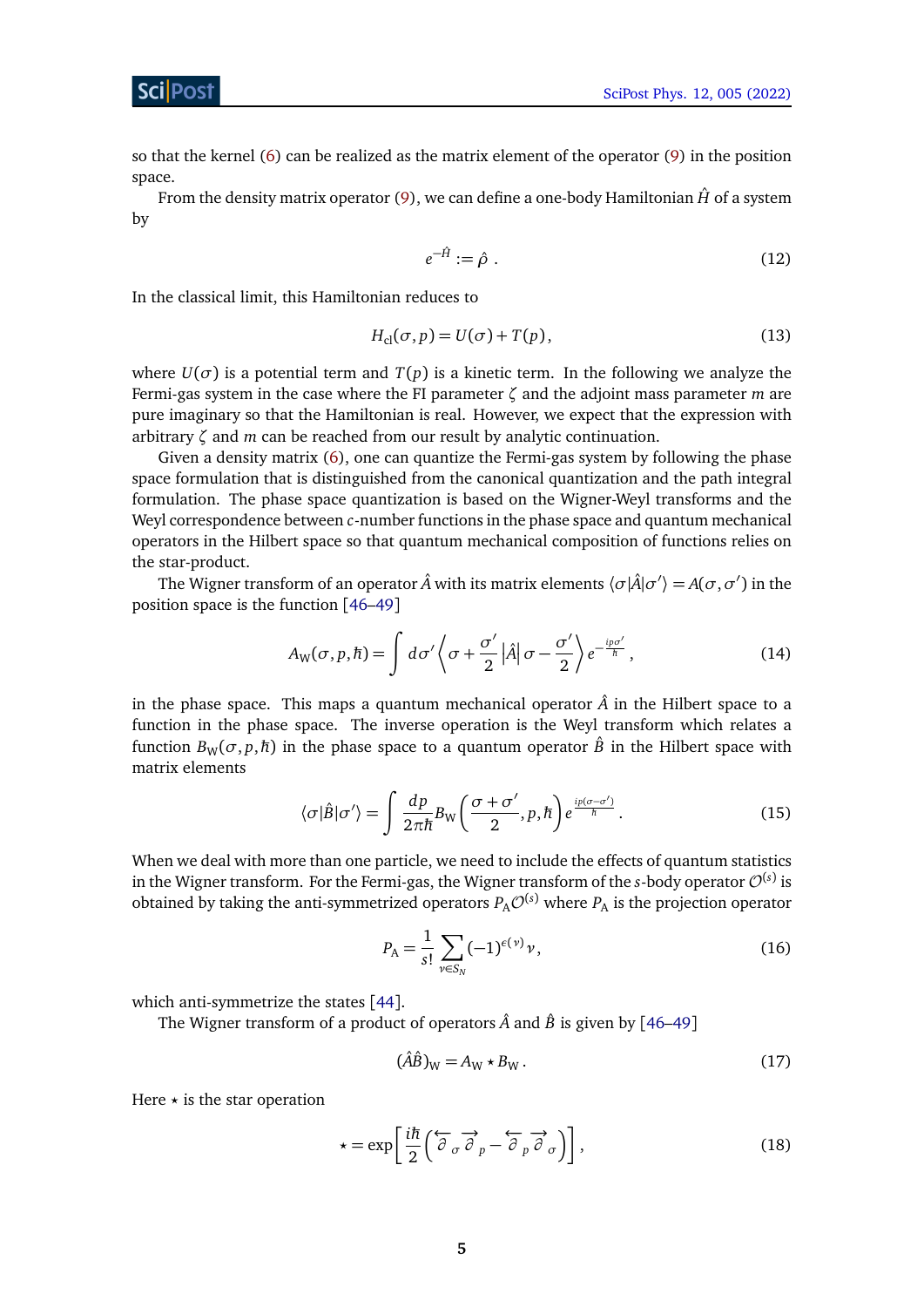ScilPos<sup>.</sup>

where the derivatives act on the left or on the right according to the directions indicated by the arrows. One can express all operators of quantum mechanics in terms of the Wigner transforms of operators in such a way that the semi-classical expansion of an operator  $\hat{A}$  is given by

<span id="page-5-2"></span>
$$
A_{\mathbf{W}}(\sigma, p, \hbar) = \sum_{n=0}^{\infty} A_n(\sigma, p) \hbar^n, \qquad (19)
$$

where  $A_0$  is the classical limit of  $\hat{A}$ .

From the Baker-Campbell-Hausdorff formula, [\(12\)](#page-4-0) and [\(17\)](#page-4-1) we find the Wigner transform of the Hamiltonian

$$
H_{\rm W}(\sigma, p) = T(p) + U(\sigma) - \frac{\hbar^2}{12} (T'(p))^2 U''(\sigma) + \frac{\hbar^2}{24} (U'(\sigma))^2 T''(p) + \mathcal{O}(\hbar^4). \tag{20}
$$

Furthermore, the semi-classical expansion of arbitrary function  $f(\hat{H})$  of the Hamiltonian operator  $\hat{H}$  is given by

$$
f_{\mathbf{W}}(\hat{H})(\sigma, p, \hbar) = \sum_{r=0}^{\infty} \frac{1}{r!} f^{(r)}(H_{\mathbf{W}}(\sigma, p)) \mathcal{G}_r(\sigma, p; \hbar), \qquad (21)
$$

where  $f^{(r)}(a)$  is the *r*-th derivative of  $f(x)$  evaluated at  $x = a$  and

$$
\mathcal{G}_r(\sigma, p; \hbar) = \left[ \left( \hat{H} - H_{\mathcal{W}}(\sigma, p) \right)^r \right]_{\mathcal{W}} (\sigma', p'; \hbar) \Big|_{(\sigma', p') = (\sigma, p)}, \tag{22}
$$

is the universal coefficients in the expansion around  $H_W$ . It follows that  $\mathcal{G}_r$  is an even function of ħ*h* such that

<span id="page-5-1"></span><span id="page-5-0"></span>
$$
\mathcal{G}_r(\sigma, p; \hbar) = \mathcal{O}(\hbar^{2(n+1)}),\tag{23}
$$

for the largest integer  $n < \frac{r}{3}$  $\frac{7}{3}$ . For example, we have [[50,](#page-34-8)[51](#page-34-9)]

$$
G_0 = 1,
$$
  
\n
$$
G_1 = 0,
$$
  
\n
$$
G_2 = -\frac{\hbar^2}{4} \left[ \frac{\partial^2 H_W}{\partial \sigma^2} \frac{\partial^2 H_W}{\partial p^2} - \left( \frac{\partial^2 H_W}{\partial \sigma \partial p} \right)^2 \right] + \mathcal{O}(\hbar^4),
$$
  
\n
$$
G_3 = -\frac{\hbar^2}{4} \left[ \left( \frac{\partial H_W}{\partial \sigma} \right)^2 \frac{\partial^2 H_W}{\partial p^2} + \left( \frac{\partial H_W}{\partial p} \right)^2 \frac{\partial^2 H_W}{\partial \sigma^2} - 2 \frac{\partial H_W}{\partial \sigma} \frac{\partial H_W}{\partial p} \frac{\partial^2 H_W}{\partial \sigma \partial p} \right] + \mathcal{O}(\hbar^4).
$$
\n(24)

In particular, the Wigner transform of a distribution operator at zero temperature is given by [[50](#page-34-8)]

$$
\theta_{\rm W} \left( \frac{2\pi\mu}{\epsilon_1} - \hat{H} \right) = \theta \left( \frac{2\pi\mu}{\epsilon_1} - H_{\rm W}(\sigma, p) \right) + \sum_{r=2}^{\infty} \frac{\mathcal{G}_r}{r!} \delta^{(r-1)} \left( \frac{2\pi\mu}{\epsilon_1} - H_{\rm W}(\sigma, p) \right),\tag{25}
$$

where  $\theta(x)$  is the Heaviside step function. By taking the trace of the distribution operator, we get the function  $n_W(\mu)$  that counts the number of eigenstates whose energy is less than  $\frac{2\pi\mu}{\epsilon_1}$ .

In the thermodynamic limit  $N \to \infty$ , the behavior of the system is semi-classsical and the trace can be evaluated as an integral over the phase space. Therefore we obtain

$$
n_{\mathbf{W}}(\mu) = \int d\sigma dp \; \theta \left( \frac{2\pi\mu}{\epsilon_1} - H_{\mathbf{W}}(\sigma, p) \right) + \sum_{r=2}^{\infty} \int d\sigma dp \frac{\mathcal{G}_r}{r!} \delta^{(r-1)} \left( \frac{2\pi\mu}{\epsilon_1} - H_{\mathbf{W}}(\sigma, p) \right). \tag{26}
$$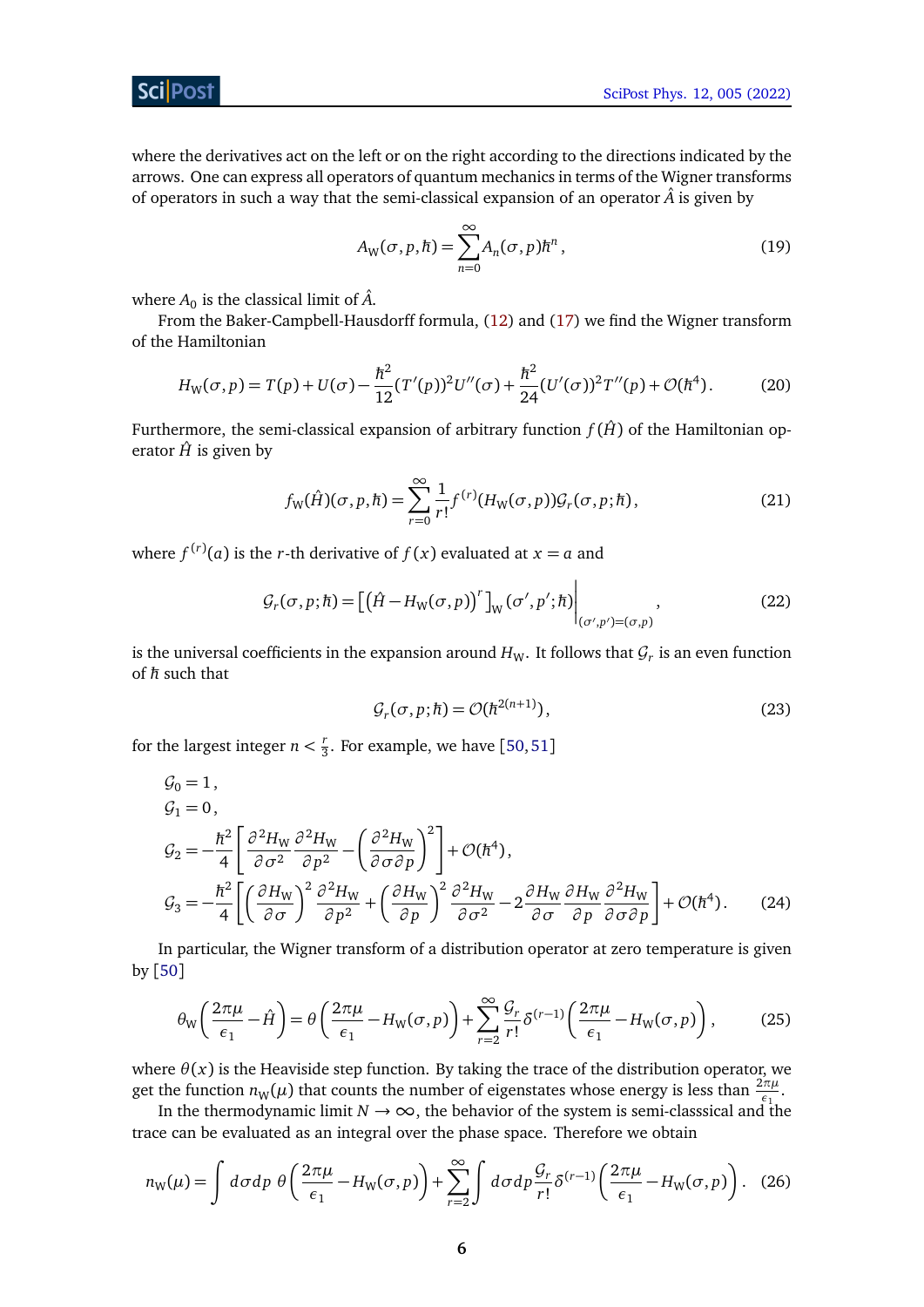<span id="page-6-1"></span>

Figure 1: The quantum corrected curve (blue line) and the polygon as its large *N* approximation (orange line). We divide the Fermi surface into four regions I, II, III and IV.

Here the first term is the area of the quantum corrected Fermi surface defined by the equation

<span id="page-6-0"></span>
$$
H_{\rm W}(\sigma, p) = \frac{2\pi\mu}{\epsilon_1},\tag{27}
$$

and the second term is the quantum corrections arising from the semi-classical expansion of the distribution operator. Then the density of energy eigenstates is given by

<span id="page-6-2"></span>
$$
\rho_{\rm W}(\mu) = \frac{dn_{\rm W}(\mu)}{d\mu}.
$$
\n(28)

Let us first evaluate the area of the quantum corrected Fermi surface in the limit  $\mu \to \infty$ :

$$
Vol(\mu) := \int d\sigma dp \; \theta \left( \frac{2\pi\mu}{\epsilon_1} - H_W(\sigma, p) \right). \tag{29}
$$

Since we have

$$
\log(2\cosh\pi x) = \pi x + \log(1 + e^{-2\pi x}) = \pi x + \sum_{k=1}^{\infty} (-1)^{k+1} \frac{e^{-2k\pi x}}{k},
$$
 (30)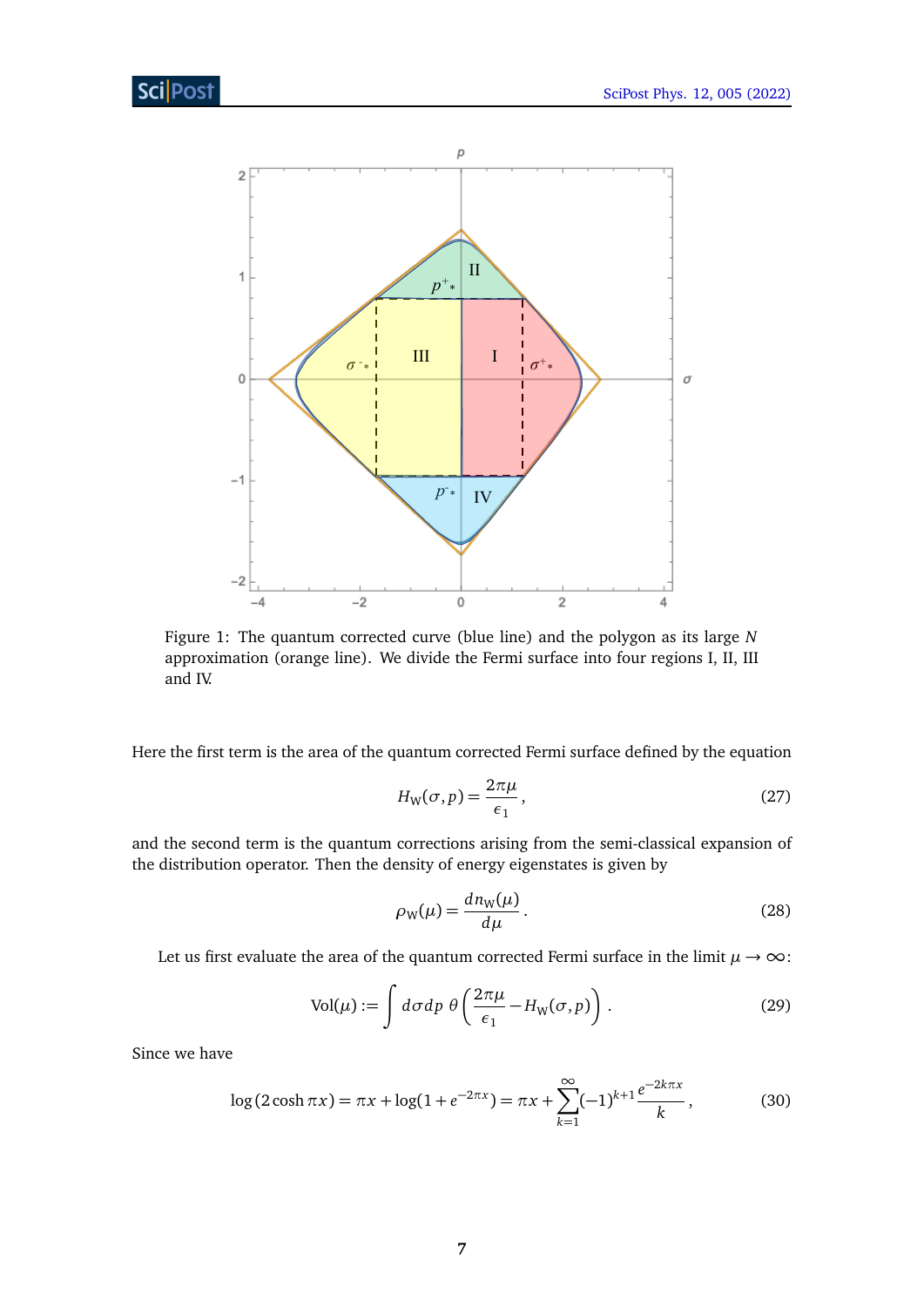the potential term  $U(\sigma)$  and its derivative have the asymptotics

$$
U(\sigma) = \begin{cases} \pi(l - 2i\zeta)\sigma + \mathcal{O}(e^{-\sigma}) & \sigma \to \infty \\ -\pi(l + 2i\zeta)\sigma + \mathcal{O}(e^{\sigma}) & \sigma \to -\infty \end{cases},
$$
  
\n
$$
U'(\sigma) = \begin{cases} \pi(l - 2i\zeta) + \mathcal{O}(e^{-\sigma}) & \sigma \to \infty \\ -\pi(l + 2i\zeta) + \mathcal{O}(e^{\sigma}) & \sigma \to -\infty \end{cases},
$$
  
\n
$$
U''(\sigma) = \begin{cases} \mathcal{O}(e^{-\sigma}) & \sigma \to \infty \\ \mathcal{O}(e^{\sigma}) & \sigma \to -\infty \end{cases},
$$
\n(31)

and the kinetic term  $T(p)$  and its derivative have the asymptotics

<span id="page-7-1"></span><span id="page-7-0"></span>
$$
T(p) = \begin{cases} \pi(1-2im)p + \mathcal{O}(e^{-p}) & p \to \infty \\ -\pi(l+2im)p + \mathcal{O}(e^{p}) & p \to -\infty \end{cases},
$$
  
\n
$$
T'(p) = \begin{cases} \pi(1-2im) + \mathcal{O}(e^{-p}) & p \to \infty \\ -\pi(l+2im) + \mathcal{O}(e^{p}) & p \to -\infty \end{cases},
$$
  
\n
$$
T''(p) = \begin{cases} \mathcal{O}(e^{-p}) & p \to \infty \\ \mathcal{O}(e^{p}) & p \to -\infty \end{cases}.
$$
\n(32)

Let  $(\sigma^+_{*}, p^+_{*}), (\sigma^+_{*}, p^-_{*}), (\sigma^-_{*}, p^+_{*})$  and  $(\sigma^-_{*}, p^-_{*})$  be points in the quantum curve where

$$
p_*^+ = \frac{\mu}{\epsilon_1 (1 - 2im)}, \qquad p_*^- = -\frac{\mu}{\epsilon_1 (1 + 2im)}.
$$
 (33)

It then follows from [\(27\)](#page-6-0), [\(31\)](#page-7-0) and [\(32\)](#page-7-1) that

$$
\sigma_*^+ = \frac{\mu}{\epsilon_1 (l - 2i\zeta)} + \mathcal{O}(e^{-\mu}), \qquad \sigma_*^- = -\frac{\mu}{\epsilon_1 (l + 2i\zeta)} + \mathcal{O}(e^{-\mu}), \qquad (34)
$$

where the exponentially small corrections in  $\mu$  are power series in  $\hbar^2$ .

We divide the quantum corrected Fermi surface into four domains:

I: 
$$
0 \leq \sigma
$$
,  $p_*^- \leq p \leq p_*^+$ ,  
\nII:  $p_*^+ \leq p$ ,  
\nIII:  $\sigma \leq 0$ ,  $p_*^- \leq p \leq p_*^+$ ,  
\nIV:  $p \leq p_*^-$ , (35)

as shown in Figure [1.](#page-6-1) The area is then the sum of these four domains:

$$
Vol(\mu) = Vol_I + Vol_{II} + Vol_{III} + Vol_{IV}.
$$

On the quantum curve in the region I and III, the exponential terms in  $\sigma$  are larger than those in  $\mu$ . Thus we have the potential term and its derivatives

$$
U(\sigma) = \begin{cases} \pi(l - 2i\zeta)\sigma + \mathcal{O}(e^{-\sigma}) & \text{for I} \\ -\pi(l + 2i\zeta)\sigma + \mathcal{O}(e^{-\sigma}) & \text{for III} \end{cases},
$$

$$
U'(\sigma) = \begin{cases} \pi(l - 2i\zeta) + \mathcal{O}(e^{-\sigma}) & \text{for I} \\ -\pi(l + 2i\zeta) + \mathcal{O}(e^{-\sigma}) & \text{for III} \end{cases},
$$

$$
U''(\sigma) = \begin{cases} \mathcal{O}(e^{-\sigma}) & \text{for I} \\ \mathcal{O}(e^{-\sigma}) & \text{for III} \end{cases},
$$
(36)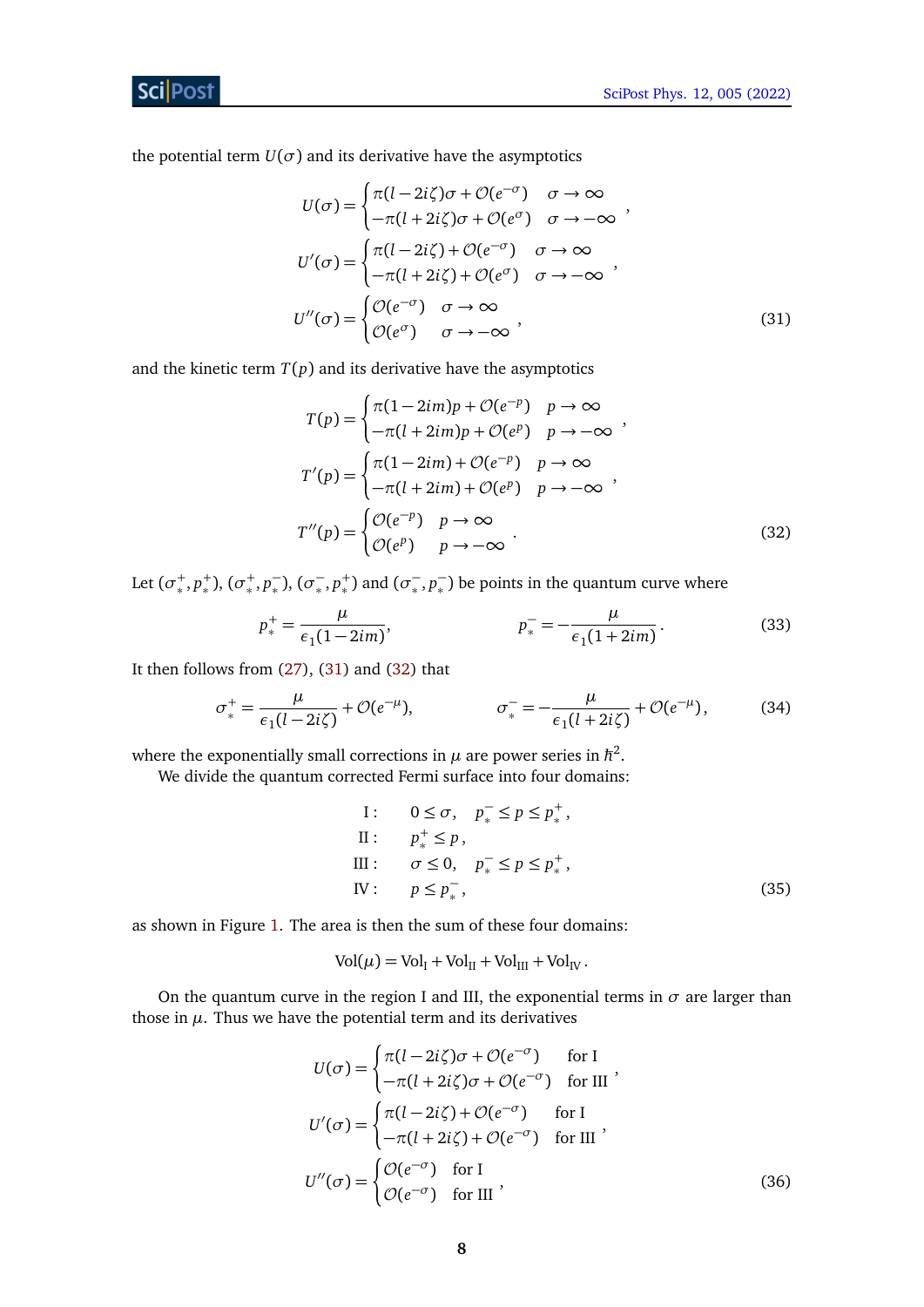and the Wigner transform of the Hamiltonian

$$
H_{\rm W}(\sigma, p) = \begin{cases} \pi(l - 2i\zeta)\sigma + T(p) + \frac{\hbar^2}{24}\pi^2(l - 2i\zeta)^2 T''(p) + \mathcal{O}(\hbar^4) & \text{for I} \\ -\pi(l + 2i\zeta)\sigma + T(p) + \frac{\hbar^2}{24}\pi^2(l + 2i\zeta)^2 T''(p) + \mathcal{O}(\hbar^4) & \text{for III} \end{cases} \tag{37}
$$

Therefore we can solve  $\sigma$  along the quantum curve

$$
\sigma = \begin{cases}\n.\sigma^+(\mu, p) = \frac{1}{\pi(l - 2i\zeta)} \left[ \frac{2\pi\mu}{\epsilon_1} - T(p) - \frac{\hbar^2}{24} \pi^2 (l - 2i\zeta)^2 T''(p) \right] & \text{for } l \\
\sigma^-(\mu, p) = -\frac{1}{\pi(l + 2i\zeta)} \left[ \frac{2\pi\mu}{\epsilon_1} - T(p) - \frac{\hbar^2}{24} \pi^2 (l + 2i\zeta)^2 T''(p) \right] & \text{for III}\n\end{cases} (38)
$$

On the quantum curve in the regions II and IV, the exponential terms in *p* are larger than those in  $\mu$  so that the kinetic term and its derivatives become

<span id="page-8-1"></span>
$$
T(p) = \begin{cases} \pi(1-2im)p + \mathcal{O}(e^{-\mu}) & \text{for II} \\ -\pi(1+2im)p + \mathcal{O}(e^{-\mu}) & \text{for IV} \end{cases}
$$

$$
T'(p) = \begin{cases} \pi(1-2im) + \mathcal{O}(e^{-\mu}) & \text{for II} \\ -\pi(1+2im) + \mathcal{O}(e^{-\mu}) & \text{for IV} \end{cases}
$$

$$
T''(p) = \begin{cases} \mathcal{O}(e^{-\mu}) & \text{for II} \\ \mathcal{O}(e^{-\mu}) & \text{for IV} \end{cases}
$$
(39)

and the Wigner transform of the Hamiltonian reduces to

$$
H_{\rm W}(\sigma, p) = \begin{cases} U(\sigma) + \pi (1 - 2im)p - \frac{\hbar^2}{12} \pi^2 (1 - 2im)^2 U''(\sigma) + \mathcal{O}(\hbar^4) & \text{for II} \\ U(\sigma) - \pi (1 + 2im)p - \frac{\hbar^2}{12} \pi^2 (1 + 2im)^2 U''(\sigma) + \mathcal{O}(\hbar^4) & \text{for IV} \end{cases}
$$
(40)

Thus we can solve for *p* along the quantum curve

$$
p = \begin{cases} p^+(\mu, \sigma) = \frac{1}{\pi(1-2im)} \left[ \frac{2\pi\mu}{\epsilon_1} - U(\sigma) + \frac{\hbar^2}{12} \pi^2 (1-2im)^2 U'' \right] & \text{for II} \\ p^-(\mu, \sigma) = -\frac{1}{\pi(1+2im)} \left[ \frac{2\pi\mu}{\epsilon_1} - U(\sigma) + \frac{\hbar^2}{12} \pi^2 (1+2im)^2 U'' \right] & \text{for IV} \end{cases} \tag{41}
$$

Putting the area of the quantum Fermi surface of the region I, II, III and IV together, we finally obtain the quantum corrected area Vol $(\mu)$  of Fermi surface <sup>[3](#page-8-0)</sup>

$$
Vol(\mu) = Vol_I + Vol_{II} + Vol_{III} + Vol_{IV}
$$
  
= 
$$
-\frac{2l\mu^2}{\epsilon_2(\epsilon_1 + \epsilon_2)(l^2 + 4\zeta^2)} - \frac{l}{6(l^2 + 4\zeta^2)} + \frac{l(\epsilon_1^2 + \epsilon_1\epsilon_2 + \epsilon_2^2)}{24\epsilon_2(\epsilon_1 + \epsilon_2)}
$$
  
= 
$$
n_2\mu^2 + n_0.
$$
 (42)

The quantum corrections that correspond to the second term in [\(25\)](#page-5-0), which are associated with the semi-classical expansion of a function of the Hamiltonian turn out to yield only the non-perturbative corrections of order  $e^{-\mu}$  [[30](#page-33-10)]. Therefore we obtain

<span id="page-8-2"></span>
$$
n_{\rm W}(\mu) = n_2 \mu^2 + n_0 + n_{\rm np}(\mu),\tag{43}
$$

where  $n_{\text{np}}(\mu) = \mathcal{O}(\mu e^{-\mu})$  denotes the non-perturbative terms. Since our Hamiltonian is positive, it follows that  $n_W(0) = 0$  and  $n_{np}(0) = -n_0$  after resumming all the non-perturbative corrections.

<span id="page-8-0"></span><sup>&</sup>lt;sup>3</sup> see Appendix [B.1](#page-29-1) for the detail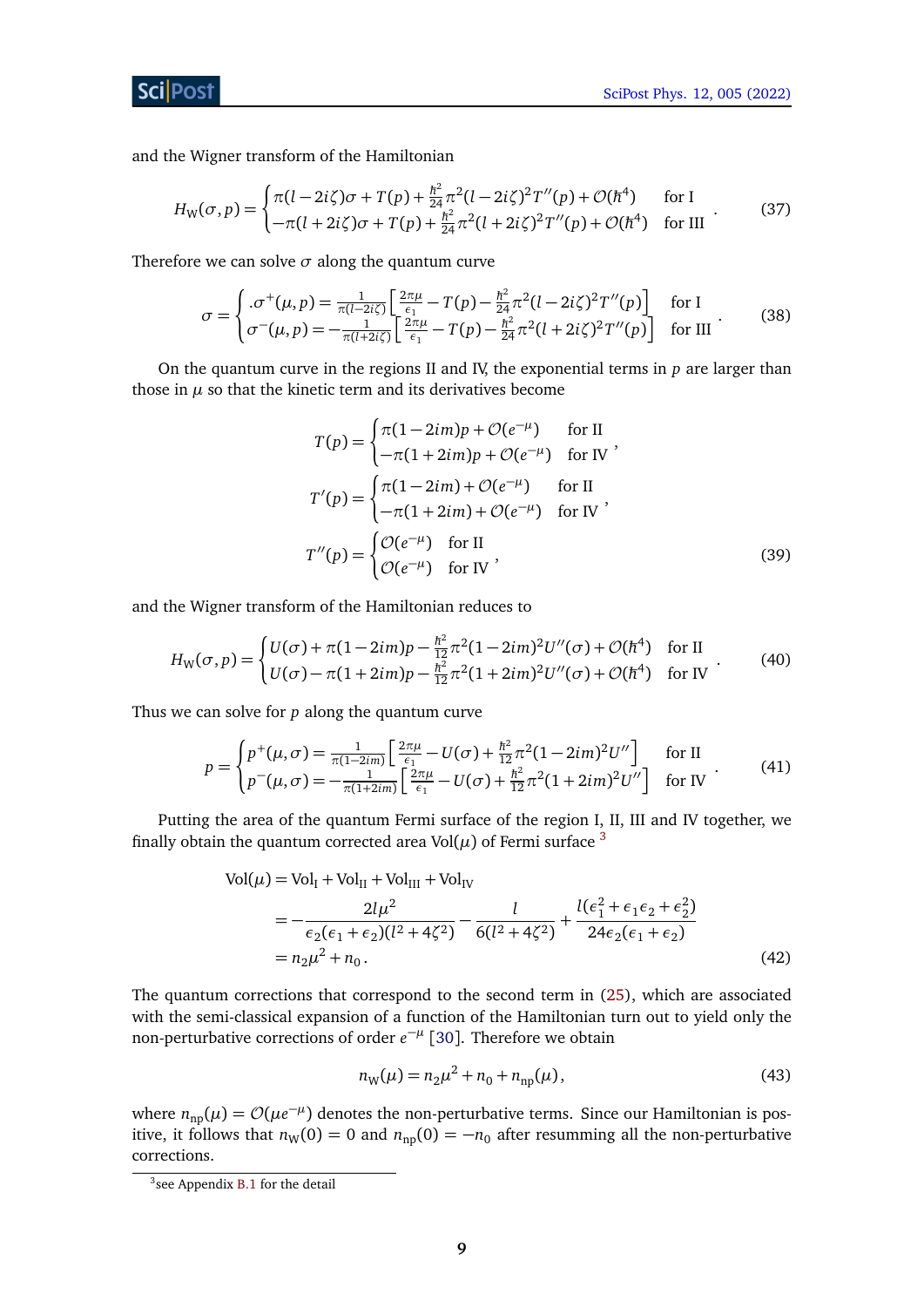

To obtain the leading and next-to-leadingg coefficients that show up in the free energy, we observe that the grand canonical potential can be expressed in terms of the density [\(28\)](#page-6-2) of eigenstates:

$$
J(\mu) = \int_0^{\infty} d\mu' \rho_{W}(\mu') \log(1 + e^{\frac{2\pi(\mu - \mu')}{\epsilon_1}})
$$
  
\n
$$
\approx 2n_2 \left(\frac{\epsilon_1}{2\pi}\right)^2 \int_0^{\infty} d\nu \nu \log(1 + e^{\frac{2\pi\mu}{\epsilon_1} - \nu}) + \frac{2\pi\mu}{\epsilon_1} \int_0^{\infty} d\mu' \frac{dn_{np}(\mu')}{d\mu'}
$$
  
\n
$$
= -2n_2 \left(\frac{\epsilon_1}{2\pi}\right)^2 \text{Li}_3(-e^{\frac{2\pi\mu}{\epsilon_1}}) + n_0 \frac{2\pi\mu}{\epsilon_1} \mu.
$$
 (44)

According to the asymptotics of the trilogarithm

$$
\text{Li}_3(-e^x) = -\frac{x^3}{6} - \frac{\pi^2}{6}x + \mathcal{O}(e^{-x}),\tag{45}
$$

we get

$$
J(\mu) = \frac{n_2}{3} \left(\frac{2\pi}{\epsilon_1}\right) \mu^3 + \left[\frac{\pi^2}{3} n_2 \left(\frac{2\pi}{\epsilon_1}\right)^{-1} + n_0 \left(\frac{2\pi}{\epsilon_1}\right)\right] \mu + A + J_{\rm np}(\mu)
$$
  
=  $\frac{C}{3} \mu^3 + B\mu + A + J_{\rm np}(\mu)$ , (46)

where

<span id="page-9-4"></span><span id="page-9-2"></span><span id="page-9-1"></span>
$$
C = \frac{4\pi l}{\epsilon_1 \epsilon_2 \epsilon_3 (l^2 + 4\zeta^2)},
$$
\n(47)

and

$$
B = -\frac{\pi l(\epsilon_1^2 + \epsilon_2^2 + \epsilon_3^2)(l^2 - 4 + 4\zeta^2)}{24\epsilon_1 \epsilon_2 \epsilon_3 (l^2 + 4\zeta^2)}.
$$
\n(48)

We see that the leading coefficient [\(47\)](#page-9-1) and the next-to-leading coefficient [\(48\)](#page-9-2) are actually invariant under the triality transformation [\(2\)](#page-2-3). The overall factor  $\frac{1}{\epsilon_1\epsilon_2\epsilon_3}$  can be interpreted as the equivariant volume of the *Ω*-deformed planes  $\mathbb{C}_{\epsilon_1} \times \mathbb{C}_{\epsilon_2} \times \mathbb{C}_{\epsilon_3}$  in the background [\(1\)](#page-2-2) of the twisted M-theory.

In the next section, we extend this computation to correlation functions for Coulomb branch operators.

## <span id="page-9-0"></span>**3 Coulomb branch correlators**

The 3d  $\mathcal{N} = 4$  supersymmetric gauge theory generically contains two types of half-BPS local operators, i.e. the Coulomb and Higgs branch operators, which parametrize two branches of supersymmetric vacua, the Coulomb and Higgs branches respectively. The Coulomb branch operators can be built out of the monopole operators  $v_{n_*}$ <sup>[4](#page-9-3)</sup>

dressed by the vector multiplet scalar fields *ϕ*. They can be expanded as a sum over the monopole operators

$$
\mathcal{O}_C = \sum_{n_*} R_{n_*}(\varphi, m_\mathbb{C}) \nu_{n_*},\tag{49}
$$

<span id="page-9-3"></span><sup>&</sup>lt;sup>4</sup>The monopole operators are labeled by the GNO charge  $\pm A_a$ ,  $a = 1, \dots, r$  where *A* is the cocharacter that specifies an embedding of a  $U(1)$  monopole singularity into the gauge group *G* and *r* is the rank of *G*. For  $G = U(N)$ we have  $A = (A_1, \dots, A_r) \in \mathbb{Z}^r$  and we denote the integer-valued charge by  $n_*$ .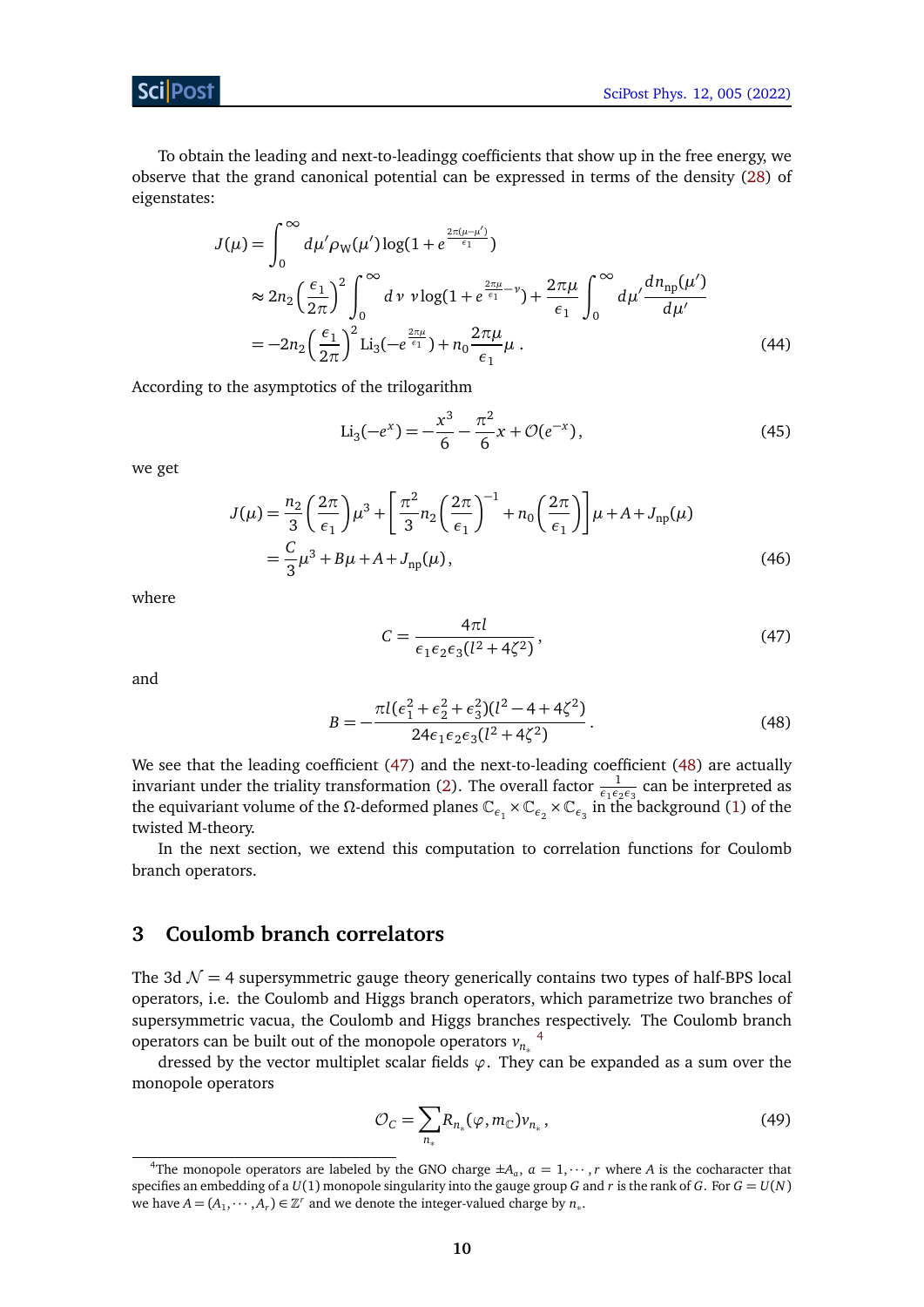ScilPos<sup>.</sup>

where  $R_{n_*}(\varphi,m_\mathbb{C})$  are polynomials in  $\varphi$ . The sphere correlation function of the Coulomb branch operators for the ADHM theory takes the form<sup>[5](#page-10-1)</sup>

<span id="page-10-2"></span>
$$
\langle \mathcal{O}_C \rangle = \frac{1}{N!} \int \prod_{i=1}^N d\sigma_i e^{2\pi i \zeta \sigma_i} \frac{\prod_{i < j} 4\sinh^2 \pi (\sigma_i - \sigma_j)}{\prod_{i,j=1}^N 2\cosh \pi (\sigma_i - \sigma_j - m)(\prod_{i=1}^N 2\cosh \pi \sigma_i)^l} R_0(-i\sigma, -i m). \tag{50}
$$

The sphere correlation functions of the Coulomb branch operators can be universally expressed in an algebraic way in terms of the twisted traces over the Verma modules of the quantized Coulomb branch algebra [[19](#page-33-0)]. The factor  $R_0(-i\sigma, -im)$  inserted in the correlation function is pulled back from generators in the quantized Coulomb branch algebra. Since the non-trivial twisted traces involving the monopole operators or equivalently shift operators can appear only when they simply shift the vector multiplet scalar fields, only some insertion of non-periodic part without the shift, i.e. *R*<sub>0</sub>(−*iσ*,−*im*) in the integrand will lead to distinct Coulomb branch correlation functions with some change of residues.

### <span id="page-10-0"></span>**3.1 Quantized Coulomb branch algebra**

There exist two types of  $\Omega$ -deformations for the 3d  $\mathcal{N} = 4$  supersymmetric gauge theory, in which two kinds of non-commutative algebras of the topological Coulomb and Higgs branch operators emerge. They are called the quantized Coulomb and Higgs branch algebras [[15,](#page-32-6)[16](#page-32-9)]. The quantized Coulomb branch algebra  $\mathcal{A}_{N,l;\epsilon_1,\epsilon_2}^C$  of the ADHM theory is isomorphic to the spherical part  $SH_{N,l}^{cyc}$  of the cyclotomic rational Cherednik algebra [[42](#page-34-1)]. The algebra  $\mathcal{A}_{N,l;\epsilon_1,\epsilon_2}^C$ can be also identified with the shifted Yangian  $Y_l(m_i)$  of  $\mathfrak{gl}(1)$  which is obtained by deforming the subalgebra of an affine Yangian  $Y(\mathfrak{gl}(1))$  [[52](#page-34-10)].

Let us introduce coordinates  $w_a$  and shift operators  $v_a$ ,  $v_a^{-1}$ ,  $a = 1, \dots, N$  which obey

$$
[w_a, w_b] = 0,
$$
  
\n
$$
v_a^{-1}v_b = \delta_{ab},
$$
  
\n
$$
[v_a, v_b] = 0,
$$
  
\n
$$
v_a v_b^{-1} = \delta_{ab},
$$
  
\n
$$
[v_a^+, w_b] = \pm \delta_{ab} \epsilon_1 v_a^{\pm}.
$$
\n(51)

The algebra  $\mathcal{A}_{N,l;\epsilon_1,\epsilon_2}^C$  is generated by the operator

$$
D_{0,n} = \sum_{a=1}^{N} \frac{(-\epsilon_1)^n}{n} \left[ B_n \left( -\frac{w_a}{\epsilon_1} \right) - B_n \left( \frac{(a-1)\epsilon_2}{\epsilon_1} \right) \right], \qquad n \ge 1 \tag{52}
$$

where *B<sup>n</sup>* (*x*) is the Bernoulli polynomial as well as raising and lowering operators which take the forms:

$$
e_n = \sum_{a=1}^{N} (w_a + \epsilon_1)^n \prod_{b \neq a} \frac{w_a - w_b - \epsilon_2}{w_a - w_b} \prod_{a=1} v_a,
$$
\n
$$
(53)
$$

$$
f_{n+l} = \sum_{a=1}^{N} w_a^n \prod_{b \neq a} \frac{w_a - w_b + \epsilon_2}{w_a - w_b} \prod_{a=1}^{N} \left( \prod_{i=1}^{l} (w_a - \epsilon_1 - m_i) v_a^{-1} \right),
$$
 (54)

for non-negative integer *n*. Here *m<sup>i</sup>* are mass parameters for the *SU*(*l*) flavor symmetry. They

<span id="page-10-1"></span> $5$ See [[5,](#page-32-10) [6](#page-32-1)] for the result of supersymmetric localization.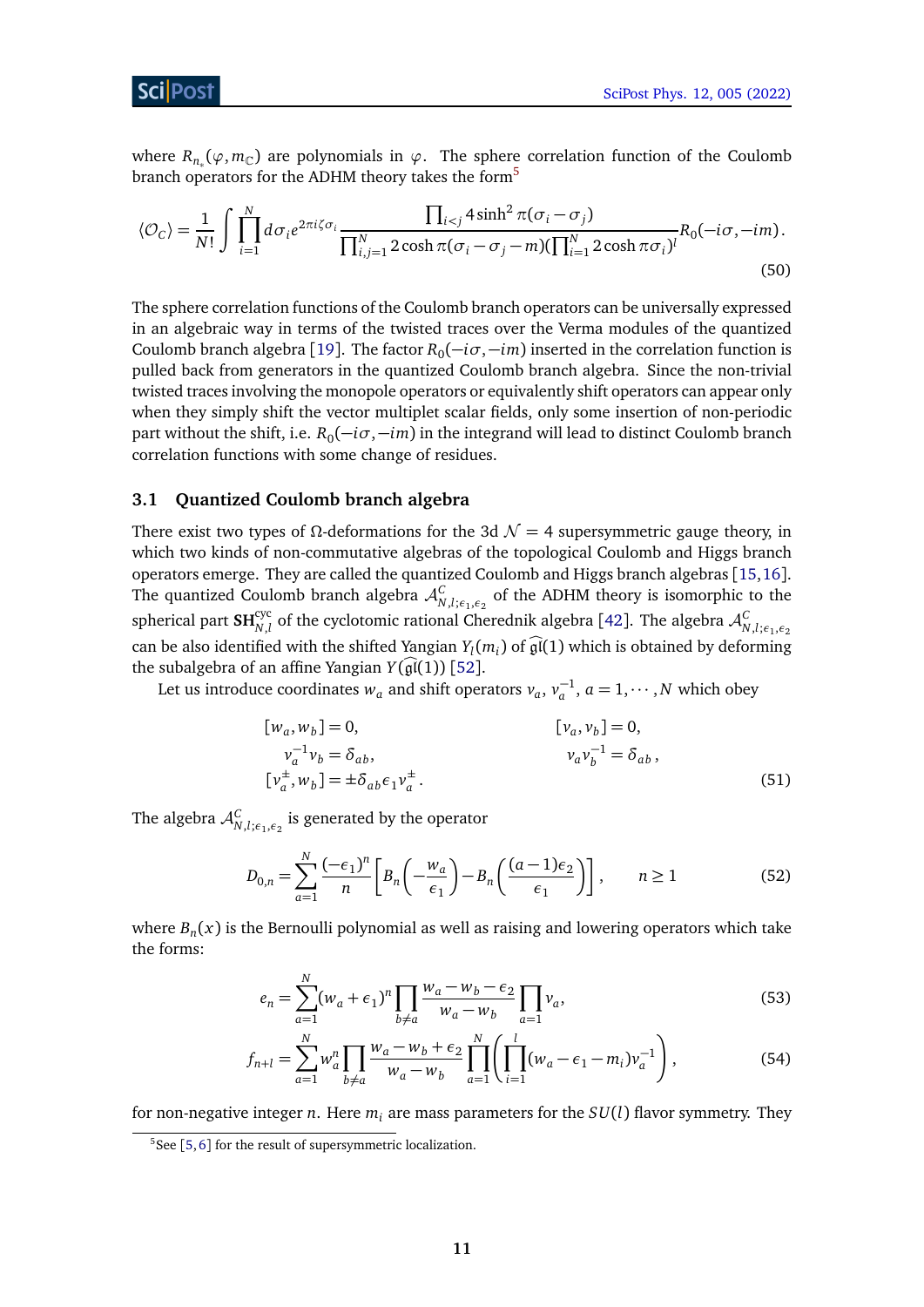obey the relations

$$
[D_{0,n}, D_{0,m}] = 0, \t\t(55)
$$

$$
[D_{0,n}, e_m] = -\epsilon_1 e_{n+m-1},
$$
\n(56)

$$
[D_{0,n}, f_m] = \epsilon_1 f_{n+m-1},\tag{57}
$$

$$
3[e_2, e_1] - [e_3, e_0] + (\epsilon_1^2 + \epsilon_1 \epsilon_2 + \epsilon_2^2)[e_1, e_0] + \epsilon_1 \epsilon_2 (\epsilon_1 + \epsilon_2) e_0^2 = 0,
$$
\n(58)

$$
3[f_2, f_1] - [f_3, f_0] + (\epsilon_1^2 + \epsilon_2 \epsilon_2 + \epsilon_2^2)[f_1, f_0] - \epsilon_1 \epsilon_2 (\epsilon_1 + \epsilon_2) f_0^2 = 0,
$$
\n(59)

$$
[e_0, [e_0, e_1]] = [f_0, [f_0, f_1]] = 0,
$$
\n(60)

$$
[e_n, f_m] = \epsilon_1 h_{n+m}.
$$
\n<sup>(61)</sup>

Here the operator  $h_n$  can be determined by the relation

$$
1 - \epsilon_2(\epsilon_1 + \epsilon_2) \sum_{n\geq 0} h_n z^{n+1}
$$
  
= 
$$
\prod_{i=1}^l (1 - (m_i + \epsilon_1)z) \frac{(1 - (\epsilon_1 + \epsilon_2)z)(1 + N\epsilon_2 z)}{1 - (\epsilon_1 + (1 - N)\epsilon_2)z} \exp\left[-\sum_{n\geq 0} \frac{D_{0,n+1} \varphi_n(z)}{\epsilon_1}\right],
$$
 (62)

where

$$
\varphi_n(z) = z^n \Big[ G_n(1 + \epsilon_1 z) - G_n(1 - \epsilon_1 z) + G_n(1 + \epsilon_2 z) - G_n(1 - \epsilon_2 z)
$$
  
+ 
$$
G_n(1 - (\epsilon_1 + \epsilon_2)z) - G_n(1 + (\epsilon_1 + \epsilon_2)z) \Big],
$$
 (63)

$$
G_n = \begin{cases} -\log z & \text{for } n = 0\\ \frac{z^{-n} - 1}{n} & \text{for } n \ge 1 \end{cases} \tag{64}
$$

#### <span id="page-11-0"></span>**3.2 The** *d<sup>n</sup>* **operators**

There is an alternative presentation of the algebra in such a way that all generators can take the form of  $\epsilon_1$  times a triality-invariant expression [[38](#page-34-0)]. We can introduce the Hamiltonian operator

$$
W[f] = \sum_{a=1}^{N} f(w_a),
$$
\n(65)

associated to any polynomial *f* (*w*) in *w*.

When we choose polynomials

$$
p_n(\sigma) = (-1)^n \epsilon_1^{n-1} B_n \left( \frac{1}{2} - i\sigma \right)
$$
  
=  $i^n \epsilon_1^{n-1} \sum_{\substack{k:\text{even} \\ 0 \le k \le n}} (-1)^{\frac{k}{2}+1} \frac{(2^k - 2)B_k}{2^k k!} \frac{n!}{(n-k)!} \sigma^{n-k},$  (66)

where  $B_n(x)$  is the Bernoulli polynomial, which satisfy the recursion relation  $^6$  $^6$ 

$$
p_n\left(w-\frac{i}{2}\right)-p_n\left(w+\frac{i}{2}\right)=n(i\epsilon_1w)^{n-1},\tag{67}
$$

we obtain the operator

<span id="page-11-3"></span><span id="page-11-2"></span>
$$
d_n = W[p_n]. \tag{68}
$$

<span id="page-11-1"></span><sup>&</sup>lt;sup>6</sup>This takes a similar form as the recursion relation for the Bernoulli polynomial  $B_n(x + 1) - B_n(x) = nx^{n-1}$ .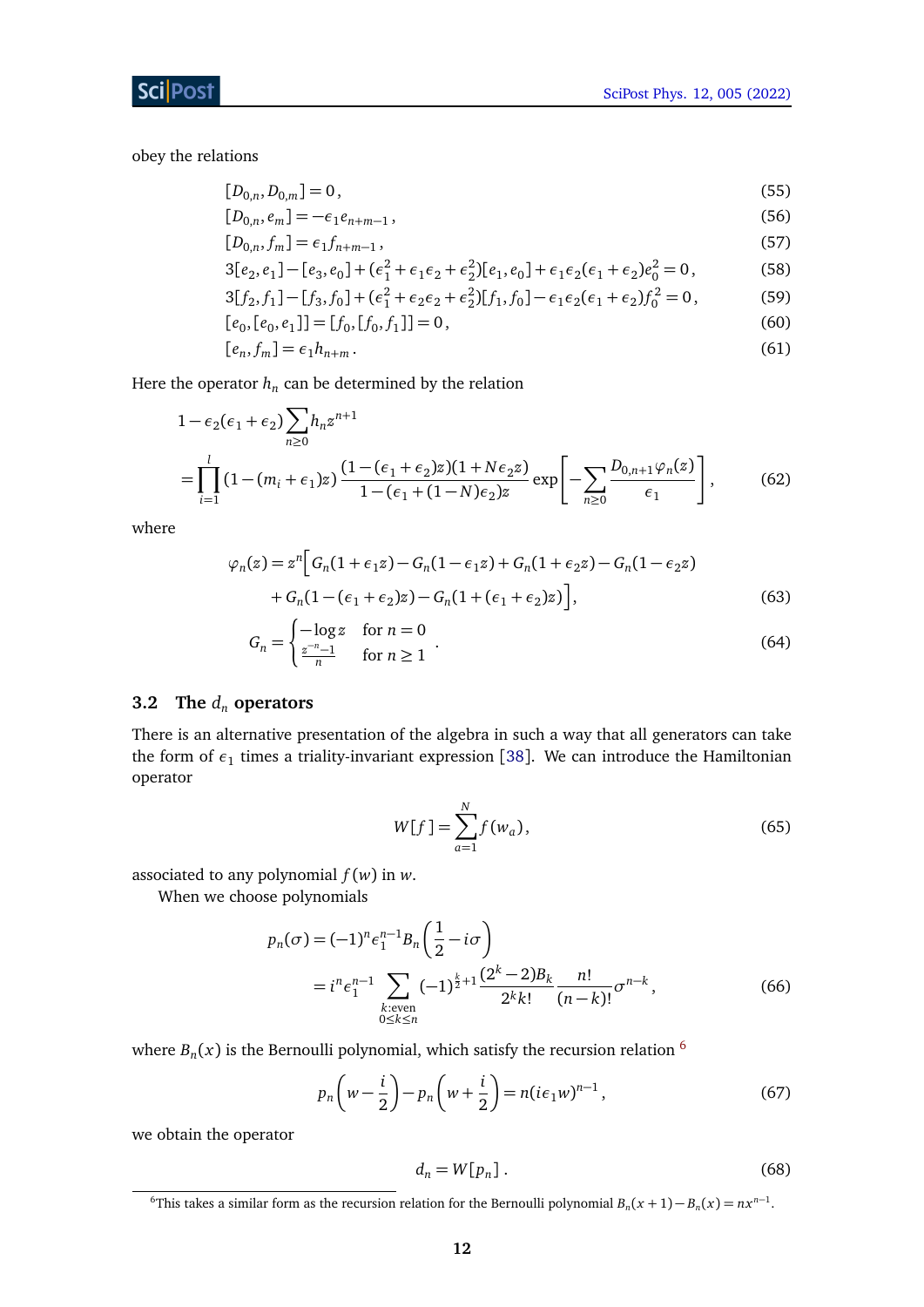ScilPos

It has a generating function

$$
\frac{1}{\epsilon_1^2} \psi' \left( \frac{1}{2} - iw + \frac{z}{\epsilon_1} \right) = \sum_n \frac{p_n(w)}{z^{n+1}},
$$
\n(69)

where  $\psi(z)$  is the digamma function.

For example, we have

$$
p_1(w) = iw,\tag{70}
$$

$$
p_2(w) = -\epsilon_1 \left( w^2 + \frac{1}{12} \right),\tag{71}
$$

$$
p_3(w) = -ie_1^2 \left(w^3 + \frac{w}{4}\right),\tag{72}
$$

$$
p_4(w) = \epsilon_1^3 \left( w^4 + \frac{1}{2} w^2 + \frac{7}{240} \right),\tag{73}
$$

$$
p_5(w) = i\epsilon_1^4 \left( w^5 + \frac{5}{6}w^3 + \frac{7}{48}w \right),\tag{74}
$$

$$
p_6(w) = -\epsilon_1^5 \left( w^6 + \frac{5}{4} w^4 + \frac{7}{16} w^2 + \frac{31}{1344} \right). \tag{75}
$$

Making use of the operator  $d_n$  given by [\(68\)](#page-11-2), one can also build the other generators in the quantized Coulomb branch algebra  $\mathcal{A}_{N,l;\epsilon_1,\epsilon_2}^C$  which take triality-invariant fashion up to the overall  $\epsilon_1$  factor, as discussed in [[38](#page-34-0)]. It manifests the symmetry of the algebra under the triality symmetry [\(2\)](#page-2-3).

#### <span id="page-12-0"></span>**3.3 Fermi-gas formulation**

In terms of the Fermi-gas formulation, we can also evaluate correlation functions of the Coulomb branch operators. The treatment is very similar to the previous work [[53](#page-34-11)] for Wilson loop correlators in ABJM theory. We can rewrite the sphere correlation function [\(50\)](#page-10-2) as

$$
\langle \mathcal{O}_C \rangle = \frac{1}{N!} \sum_{\nu \in S_N} (-1)^{\epsilon(\nu)} \int \prod_{i=1}^N d\sigma_i \prod_{i=1}^N \rho(\sigma_i, \sigma_{\nu(i)}) R_0(-i\sigma, -i\mathfrak{m}). \tag{76}
$$

First, we consider the sphere one-point function of a positive power function:

<span id="page-12-1"></span>
$$
\langle \sigma^n \rangle := \frac{1}{N!} \sum_{\nu \in S_N} (-1)^{\epsilon(\nu)} \int \prod_{i=1}^N d\sigma_i \prod_{i=1}^N \rho(\sigma_i, \sigma_{\nu(i)}) \left( \sum_{i=1}^N \sigma_i \right)^n. \tag{77}
$$

As we will see later, this is an important building block to compute the thermodynamic limit  $N \to \infty$  of the one-point function  $\langle d_n \rangle$ . To study the large *N* limit of the one-point function [\(77\)](#page-12-1), we evaluate an average of the one-point function by integrating over the phase space in terms of the Wigner transform of the distribution operator [\(25\)](#page-5-0):

<span id="page-12-2"></span>
$$
n_{\rm W}^{\sigma^n}(\mu) := \int d\sigma dp \; \theta_{\rm W} \left( \frac{2\pi\mu}{\epsilon_1} - H_{\rm W}(\sigma, p) \right) \sigma^n
$$
\n
$$
= \int d\sigma dp \; \theta \left( \frac{2\pi\mu}{\epsilon_1} - H_{\rm W}(\sigma, p) \right) \sigma^n
$$
\n
$$
+ \sum_{r=2}^{\infty} \int d\sigma dp \frac{\mathcal{G}_r}{r!} \delta^{(r-1)} \left( \frac{2\pi\mu}{\epsilon_1} - H_{\rm W}(\sigma, p) \right) \sigma^n,
$$
\n(79)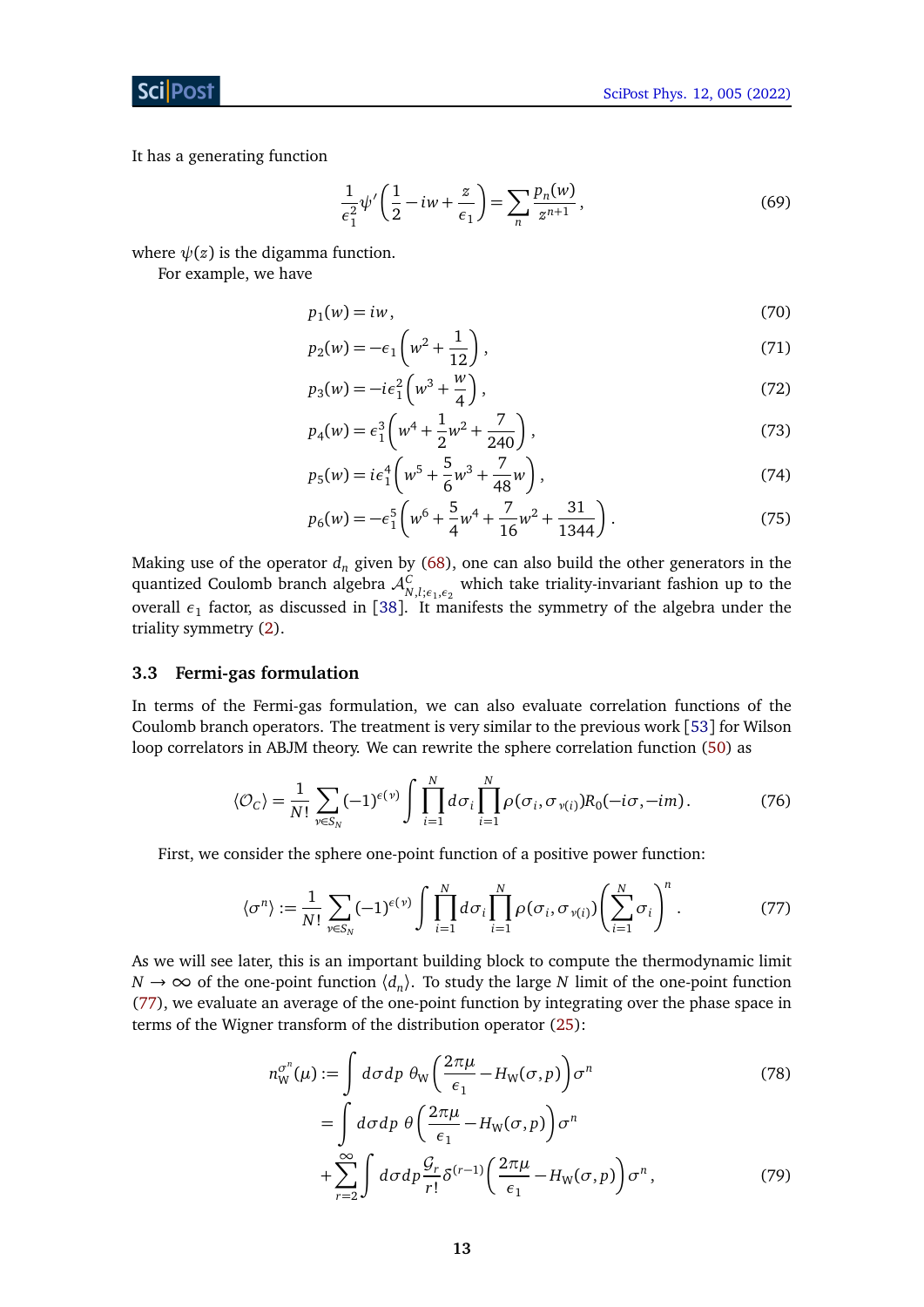[SciPost Phys. 12, 005 \(2022\)](https://scipost.org/SciPostPhys.12.1.005)

## **Sci** Post

where the second line involves the corrections from the quantum Fermi surface and the third is associated to the corrections from the semi-classical expansion of the distribution operator.

The corrections from the quantum Fermi surface can be evaluated in the same manner in the previous section. Collecting the pieces [\(170\)](#page-30-1), [\(171\)](#page-30-2) [\(175\)](#page-31-5) and [\(176\)](#page-31-6), we obtain the leading and next-to-leading terms of the average over the quantum Fermi surface in the first line of [\(78\)](#page-12-2):

$$
\int d\sigma dp \, \theta \left( \frac{2\pi\mu}{\epsilon_1} - H_W(\sigma, p) \right) \sigma^n = \text{Vol}_1^{\sigma^n} + \text{Vol}_{\text{II}}^{\sigma^n} + \text{Vol}_{\text{III}}^{\sigma^n} + \text{Vol}_{\text{IV}}^{\sigma^n}
$$
\n
$$
= -\frac{2\left[ (-2)^n (l - 2i\zeta)^{n+1} + 2^n (l + 2i\zeta)^{n+1} \right]}{\epsilon_1^n \epsilon_2 (\epsilon_1 + \epsilon_2)(n+1)(n+2)(l^2 + 4\zeta^2)^{n+1}} \mu^{n+2}
$$
\n
$$
- \frac{2^{n-4}}{3\epsilon_1^n} \left[ \frac{4 + (l - 2i\zeta)^2}{(l - 2i\zeta)^{n+1}} + (-1)^n \frac{4 + (l + 2i\zeta)^2}{(l + 2i\zeta)^{n+1}} \right] \mu^n. \tag{80}
$$

Next proceed to the  $\mathcal{G}_r$  corrections arising from the semi-classical expansion of the distribution operator. To order  $\hbar^2$  corrections only come from  $\mathcal{G}_2$  and  $\mathcal{G}_3$  in [\(24\)](#page-5-1):

<span id="page-13-0"></span>
$$
\frac{1}{2} \int d\sigma dp \mathcal{G}_2 \left[ \frac{\partial}{\partial \left( \frac{2\pi\mu}{\epsilon_1} \right)} \delta \left( \frac{2\pi\mu}{\epsilon_1} - H_W(\sigma, p) \right) \right] \sigma^n
$$

$$
+ \frac{1}{6} \int d\sigma dp \mathcal{G}_3 \left[ \frac{\partial^2}{\partial \left( \frac{2\pi\mu}{\epsilon_1} \right)^2} \delta \left( \frac{2\pi\mu}{\epsilon_1} - H_W(\sigma, p) \right) \right] \sigma^n. \tag{81}
$$

Since we have

$$
\delta \left( \frac{2\pi\mu}{\epsilon_1} - H_{\mathbf{W}}(\sigma, p) \right) = \frac{\delta(\sigma - \sigma^-(\mu, p))}{\left| \frac{\partial H_{\mathbf{W}}(\sigma, p)}{\partial \sigma} \right|} + \frac{\delta(\sigma - \sigma^+(\mu, p))}{\left| \frac{\partial H_{\mathbf{W}}(\sigma, p)}{\partial \sigma} \right|} \n= \frac{\delta(p - p^-(\mu, \sigma))}{\left| \frac{\partial H_{\mathbf{W}}(\sigma, p)}{\partial p} \right|} + \frac{\delta(p - p^+(\mu, \sigma))}{\left| \frac{\partial H_{\mathbf{W}}(\sigma, p)}{\partial p} \right|},
$$
\n(82)

 $\mathcal{G}_2$  and  $\mathcal{G}_3$  in [\(81\)](#page-13-0) are evaluated along the quantum curves [\(38\)](#page-8-1) and [\(41\)](#page-8-2)

$$
G_2|_{\sigma=\sigma^{\pm}(\mu,p)}=0, \qquad G_2|_{p=p^{\pm}(\mu,\sigma)}=0,
$$
  

$$
G_3|_{\sigma=\sigma^{\pm}(\mu,p)}=-\frac{\hbar^2\pi^2}{4}(l\mp 2i\zeta)^2T''(p), \qquad G_3|_{p=p^{\pm}(\mu,\sigma)}=-\frac{\hbar^2\pi^2}{4}(1\mp 2im)^2U''(\sigma).
$$
 (83)

Consequently, only non-trivial corrections may come from  $\mathcal{G}_3$ . We find

$$
\frac{1}{6} \int d\sigma dp \mathcal{G}_3 \left[ \frac{\partial^2}{\partial \left(\frac{2\pi\mu}{\epsilon_1}\right)^2} \delta \left(\frac{2\pi\mu}{\epsilon_1} - H_W(\sigma, p)\right) \right] \sigma^n =
$$
\n
$$
= -\frac{\hbar^2}{24} \frac{\partial^2}{\partial \left(\frac{2\pi\mu}{\epsilon_1}\right)^2} \int_{p_*^-}^{p_*^+} dp \, T''(p) \frac{1}{\pi^{n-1} (l - 2i\zeta)^{n-1}} \left[ \frac{2\pi\mu}{\epsilon_1} - T(p) - \frac{\hbar^2 \pi^2}{24} (l - 2i\zeta)^2 T''(p) \right]^n
$$
\n
$$
- \frac{\hbar^2}{24} \frac{\partial^2}{\partial \left(\frac{2\pi\mu}{\epsilon_1}\right)^2} \int_{p_*^-}^{p_*^+} dp \, T''(p) \frac{(-1)^n}{\pi^{n-1} (l + 2i\zeta)^{n-1}} \left[ \frac{2\pi\mu}{\epsilon_1} - T(p) - \frac{\hbar^2 \pi^2}{24} (l + 2i\zeta)^2 T''(p) \right]^n
$$
\n
$$
- \frac{\hbar^2}{24} \frac{\partial^2}{\partial \left(\frac{2\pi\mu}{\epsilon_1}\right)^2} \int_{\sigma_*^-}^{\sigma_*^+} d\sigma \pi (1 - 2im) U''(\sigma) \sigma^n - \frac{\hbar^2}{24} \frac{\partial^2}{\partial \left(\frac{2\pi\mu}{\epsilon_1}\right)^2} \int_{\sigma_*^-}^{\sigma_*^+} d\sigma \pi (1 + 2im) U''(\sigma) \sigma^n,
$$
\n(84)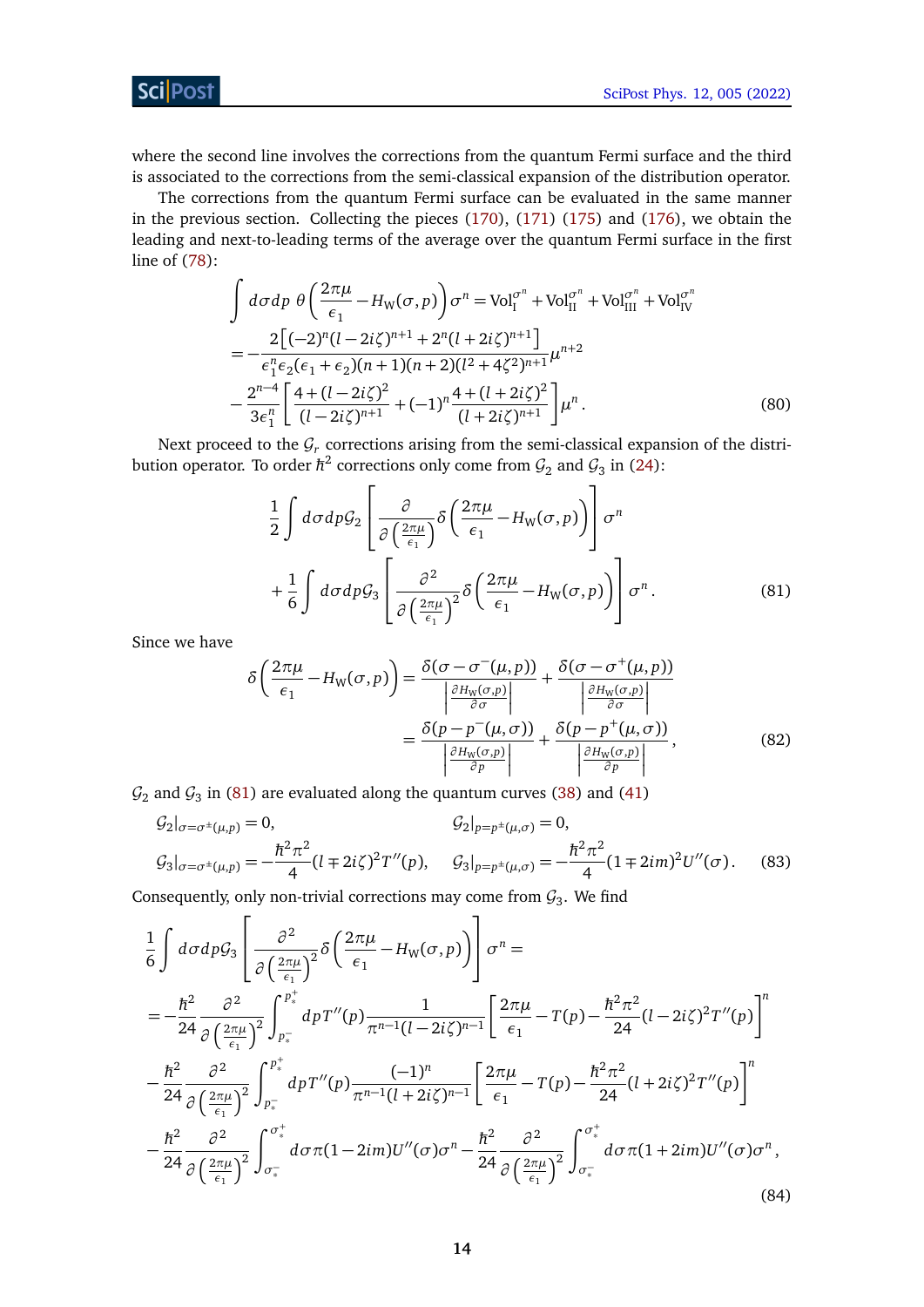<span id="page-14-1"></span>[SciPost Phys. 12, 005 \(2022\)](https://scipost.org/SciPostPhys.12.1.005)

**ScilPost** 

which involve  $\mu^{n-2}$  and lower order terms. Hence the quantum corrections associated to the semi-classical expansion do not contribute to the leading and next-to-leading terms.

Putting all together, we finally arrive at

$$
n_{\rm W}^{\sigma^n}(\mu) = -\frac{2\left[(-2)^n(l-2i\zeta)^{n+1} + 2^n(l+2i\zeta)^{n+1}\right]}{\epsilon_1^n \epsilon_2 (\epsilon_1 + \epsilon_2)(n+1)(n+2)(l^2 + 4\zeta^2)^{n+1}} \mu^{n+2} - \frac{2^{n-4}}{3\epsilon_1^n} \left[ \frac{4 + (l-2i\zeta)^2}{(l-2i\zeta)^{n+1}} + (-1)^n \frac{4 + (l+2i\zeta)^2}{(l+2i\zeta)^{n+1}} \right] \mu^n.
$$
(85)

For example, for  $l = 1$  and  $\zeta = 0$  the expression reduces to a relatively simple form

$$
n_W^{\sigma^n}(\mu) = -\frac{2^{n+1}(1+(-1)^n)}{\epsilon_1^n \epsilon_2 (\epsilon_1 + \epsilon_2)(n+1)(n+2)} \mu^{n+2} - \frac{5 \cdot 2^{n-4}(1+(-1)^n)}{3\epsilon_1^n} \mu^n. \tag{86}
$$

#### <span id="page-14-0"></span>**3.4 Grand canonical one-point functions**

In this and the next subsections, we would like to evaluate the large *N* limit of correlation functions of the operators *d<sup>n</sup>* . The *k*-point function of *d<sup>n</sup>* generically takes the form

$$
\langle d_{n_1} d_{n_2} \cdots d_{n_k} \rangle = \frac{1}{N!} \sum_{\nu \in S_N} (-1)^{\epsilon(\nu)} \int \prod_{i=1}^N d\sigma_i \prod_{i=1}^N \rho(\sigma_i, \sigma_{\nu(i)}) \prod_{j=1}^k \left( \sum_i p_{n_j}(\sigma_i) \right). \tag{87}
$$

We go to the grand canonical ensemble, and study the large  $\mu$  limit, as was done for the partition function. We can easily translate obtained results in the grand canonical ensemble into those in the canonical ensemble.

Let us consider the one-point function. According to the formula [\(66\)](#page-11-3), the polynomial  $p_n(\sigma)$  has the leading and next-to-leading terms:

$$
p_n(\sigma) = i^n \epsilon_1^{n-1} \sigma^n + \frac{i^n \epsilon_1^{n-1} n(n-1)}{24} \sigma^{n-2} + \cdots
$$
 (88)

Thus the leading and next-to-leading terms of the one-point function in the thermodynamic limit can be obtained from [\(85\)](#page-14-1)

$$
n_{\rm W}^{p_n}(\mu) = i^n \epsilon_1^{n-1} n_{\rm W}^{\sigma^n}(\mu) + \frac{i^n \epsilon_1^{n-1} n(n-1)}{24} n_{\rm W}^{\sigma^{n-2}}(\mu)
$$
  
\n
$$
= -\frac{i^n 2 \left[ (-2)^n (l - 2i\zeta)^{n+1} + 2^n (l + 2i\zeta)^{n+1} \right]}{\epsilon_1 \epsilon_2 (\epsilon_1 + \epsilon_2)(n+1)(n+2)(l^2 + 4\zeta^2)^{n+1}} \mu^{n+2}
$$
  
\n
$$
- \frac{i^n 2^{n-4} \left[ \frac{4 + (l - 2i\zeta)^2}{(l - 2i\zeta)^{n+1}} + (-1)^n \frac{4 + (l + 2i\zeta)^2}{(l + 2i\zeta)^{n+1}} \right]}{3\epsilon_1} \mu^n
$$
  
\n
$$
- \frac{i^n 2^{n-4} \epsilon_1 \left[ (-1)^n (l - 2i\zeta)^{n-1} + (l + 2i\zeta)^{n-1} \right]}{3\epsilon_2 (\epsilon_1 + \epsilon_2)(l^2 + 4\zeta^2)^{n-1}} \mu^n
$$
  
\n
$$
= c_{n+2} \mu^{n+2} + c_n \mu^n.
$$
 (89)

Making use of the Sommerfeld expansion

<span id="page-14-2"></span>
$$
\frac{1}{1 + e^{\beta \hat{H} - \mu}} = \frac{\pi}{\beta} \partial_{\mu} \csc\left(\frac{\pi}{\beta} \partial_{\mu}\right) \theta(\mu - \hat{H}),\tag{90}
$$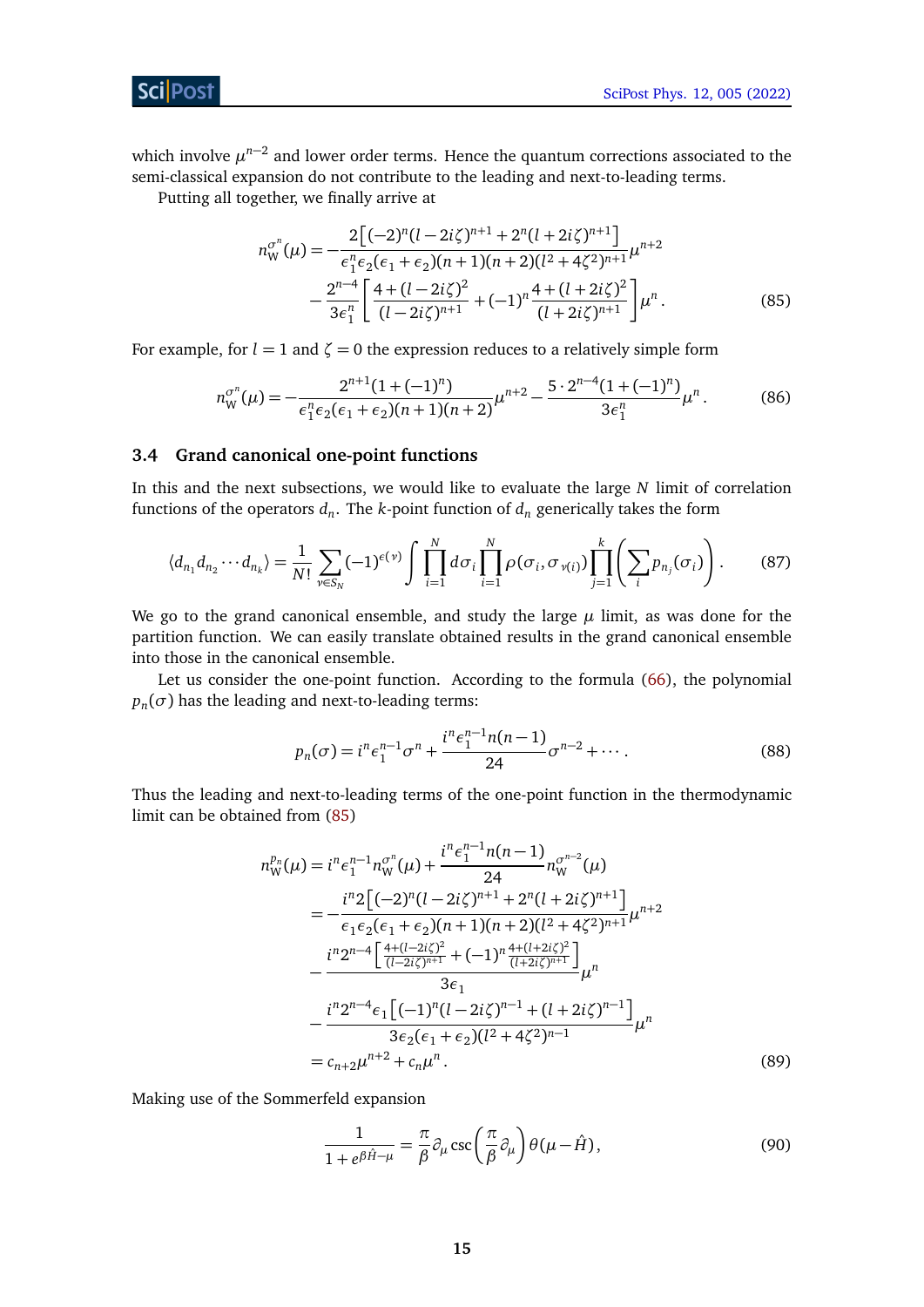## Sci Post

one can express the one-point function of operator  $\mathcal O$  in the grand canonical ensemble for an ideal Fermi-gas system as [[54,](#page-34-12)[55](#page-34-13)]

$$
\frac{\langle \mathcal{O} \rangle^{\text{GC}}}{\Xi} = \text{Tr}\left(\frac{\mathcal{O}}{1 + e^{\beta \hat{H} - \mu}}\right)
$$
  
=  $\frac{\pi}{\beta} \partial_{\mu} \csc\left(\frac{\pi}{\beta} \partial_{\mu}\right) n_{\text{W}}^{\mathcal{O}}(\mu)$   
=  $\left(1 + \frac{\pi^2}{6\beta^2} \partial_{\mu}^2 + \frac{7\pi^4}{360\beta^4} \partial_{\mu}^4 + \cdots\right) n_{\text{W}}^{\mathcal{O}}(\mu),$  (91)

where

<span id="page-15-0"></span>
$$
\Xi(\mu) = e^{J(\mu)}, \qquad \langle \mathcal{O} \rangle^{\text{GC}}(\mu) = \sum_{N=1}^{\infty} e^{\frac{2\pi\mu}{\epsilon_1} N} \langle \mathcal{O} \rangle(N) . \tag{92}
$$

By taking  $O = p_n(\sigma)$  and  $\beta = 2\pi/\epsilon_1$  in [\(91\)](#page-15-0), we get from [\(89\)](#page-14-2) the leading and next-toleading terms of the grand canonical one-point function of the operator *d<sup>n</sup>* :

$$
\frac{\langle d_n \rangle^{GC}}{\Xi} = c_{n+2} \mu^{n+2} + \left( \frac{\pi^2}{6} (n+2)(n+1) \left( \frac{2\pi}{\epsilon_1} \right)^{-2} c_{n+2} + c_n \right) \mu^n \n= \frac{i^n 2^{n+1} \left[ (-1)^n (l-2i\zeta)^{n+1} + (l+2i\zeta)^{n+1} \right]}{\epsilon_1 \epsilon_2 \epsilon_3 (n+1)(n+2)(l^2+4\zeta^2)^{n+1}} \mu^{n+2} \n+ \frac{i^n 2^{n-5} \left[ \frac{4+(l-2i\zeta)^2}{(l-2i\zeta)^{n+1}} + (-1)^n \frac{4+(l+2i\zeta)^2}{(l+2i\zeta)^{n+1}} \right] (\epsilon_1^2 + \epsilon_2^2 + \epsilon_3^2)}{3\epsilon_1 \epsilon_2 \epsilon_3} \mu^n + \mathcal{O}(\mu^{n-1}).
$$
\n(93)

We see that the leading and next-to-leading coefficients of the grand canonical one-point functions [\(93\)](#page-15-1) are exactly invariant under the triality symmetry [\(2\)](#page-2-3)!

Indeed, it is simple to check that our analytic formula [\(93\)](#page-15-1) of the grand canonical one-point function reproduces the numerical results in [[43](#page-34-2)] when we specialize  $l = 1$  and  $\zeta = 0$ . We first encode the  $\mu$  dependence into  $d_0$  by replacing  $\mu$  with  $\frac{\tau_0}{2\pi}$ . Then we can obtain the perturbative correlation functions in [[43](#page-34-2)] by taking the derivatives with respect to  $\tau_0$  and setting  $\tau_0$  to zero.

For example, the grand canonical one-point function of  $d_2$  for  $l = 1$  and  $\zeta = 0$  is given by

 $\overline{2}$ 

$$
\frac{\langle d_2 \rangle^{GC}}{\Xi} = -\frac{4}{3\epsilon_1 \epsilon_2 \epsilon_3} \mu^4 - \frac{5(\epsilon_1^2 + \epsilon_2^2 + \epsilon_3^2)}{12\epsilon_1 \epsilon_2 \epsilon_3} \mu^2
$$

$$
= -\frac{\tau_0^4}{12\pi^4 \epsilon_1 \epsilon_2 \epsilon_3} - \frac{5(\epsilon_1^2 + \epsilon_2^2 + \epsilon_3^2)\tau_0^2}{48\pi^2 \epsilon_1 \epsilon_2 \epsilon_3}.
$$
(94)

<span id="page-15-7"></span><span id="page-15-6"></span><span id="page-15-4"></span><span id="page-15-3"></span><span id="page-15-2"></span><span id="page-15-1"></span> $\sim$ 

The derivatives of [\(94\)](#page-15-2) with respect to  $\tau_{\textrm{0}}$  lead to

$$
\left. \frac{\partial^4}{\partial \tau_0^4} \frac{\langle d_2 \rangle^{GC}}{\Xi} \right|_{\tau_0 = 0} = -\frac{2}{\pi^4 \sigma_3} = \langle d_2 d_0 d_0 d_0 d_0 \rangle_c^{\text{pert}} \,, \tag{95}
$$

$$
\frac{\partial^2}{\partial \tau_0^2} \frac{\langle d_2 \rangle^{GC}}{\Xi} \bigg|_{\tau_0 = 0} = -\frac{5\sigma_2}{12\pi^2 \sigma_3} = \langle d_2 d_0 d_0 \rangle_c^{\text{pert}},\tag{96}
$$

where

$$
\sigma_2 = \frac{1}{2}(\epsilon_1^2 + \epsilon_2^2 + \epsilon_3^2) = (\epsilon_1^2 + \epsilon_1 \epsilon_2 + \epsilon_2^2),\tag{97}
$$

$$
\sigma_3 = \epsilon_1 \epsilon_2 \epsilon_3. \tag{98}
$$

The results [\(95\)](#page-15-3) and [\(96\)](#page-15-4) perfectly match with the numerical results in  $[43]$  $[43]$  $[43]$ .<sup>[7](#page-15-5)</sup>

<span id="page-15-5"></span> $7$ See equation (2.48) in [[43](#page-34-2)].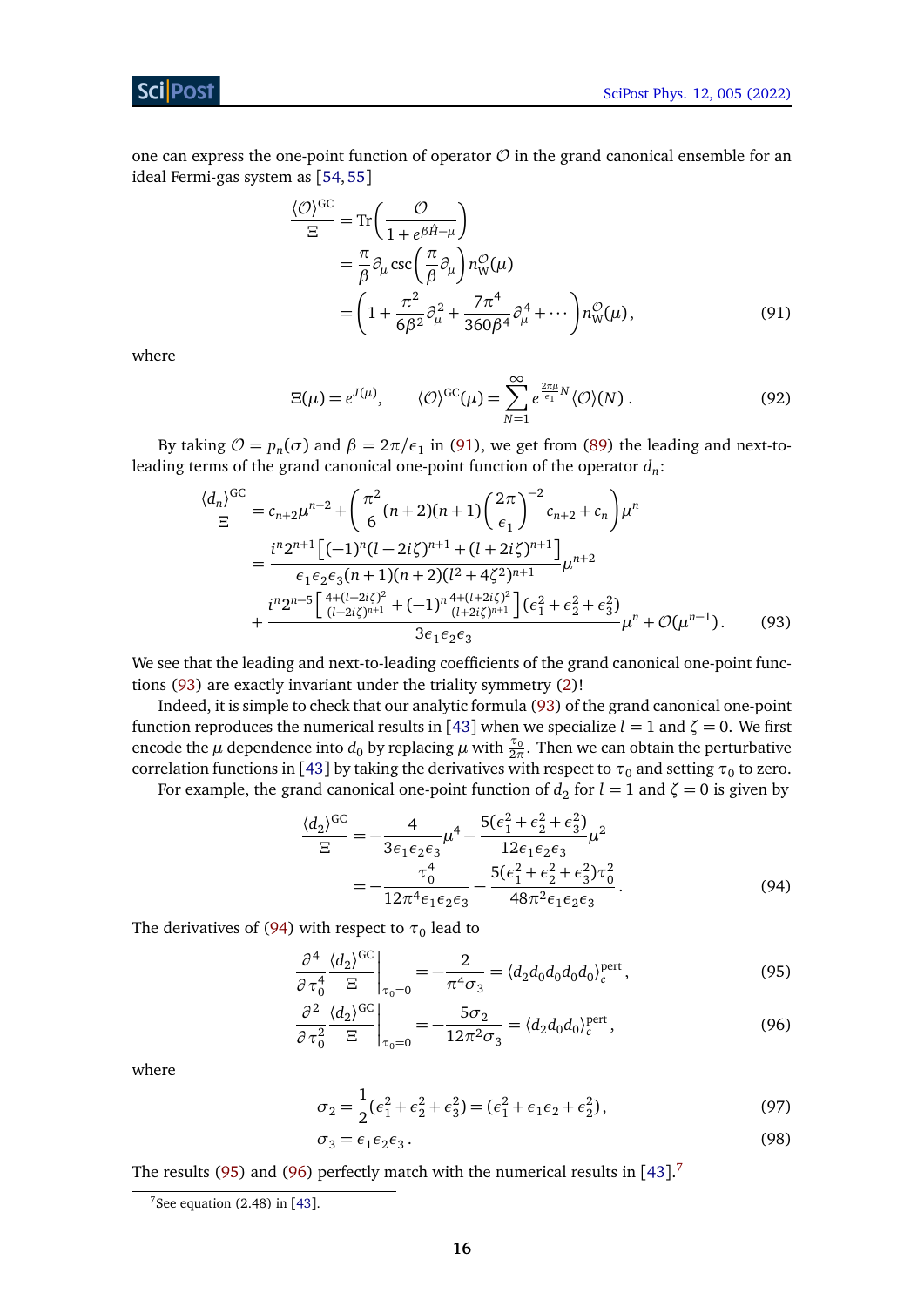#### <span id="page-16-0"></span>**3.5 Grand canonical higher-point functions**

Higher-point functions can be evaluated by taking the averages of many-body operators in the ideal Fermi-gas. The analysis is more involved than the one-point function.

Consider a system of *N* particles whose density matrix is  $\rho(\sigma_1, \dots, \sigma_N; \sigma'_1)$  $\sigma'_1, \cdots, \sigma'_l$  $'_{N}$ ). The reduced *s*-particle density matrices are defined by [[54,](#page-34-12)[56,](#page-34-14)[57](#page-35-0)]

$$
\rho_s(\sigma_1, \cdots, \sigma_s; \sigma'_1, \cdots, \sigma'_s; N) = \frac{N!}{(N-s)!} \int d\sigma_{s+1} \cdots d\sigma_N \rho(\sigma_1, \cdots, \sigma_N; \sigma'_1, \cdots, \sigma'_N). \tag{99}
$$

The thermal average of an *s*-body operator  $\mathcal{O}^{(s)}$  in the canonical ensemble can be calculated in terms of the reduced density matrix [\(99\)](#page-16-2) as

$$
\langle \mathcal{O}^{(s)} \rangle(N) = \frac{1}{s!} \int d\sigma_1 \cdots d\sigma_s \mathcal{O}^{(s)}(\sigma_1, \cdots, \sigma_s; N) \rho_s(\sigma_1, \cdots, \sigma_s; \sigma'_1, \cdots, \sigma'_s; N). \tag{100}
$$

In the grand canonical ensemble, the reduced density matrix is defined by

<span id="page-16-2"></span>
$$
\rho_s^{\rm GC}(\sigma_1,\cdots,\sigma_s;\sigma'_1,\cdots,\sigma'_s;z) = \sum_{N=s}^{\infty} z^N \rho_s(\sigma_1,\cdots,\sigma_s;\sigma'_1,\cdots,\sigma'_s;N). \tag{101}
$$

For an ideal Fermi-gas, the grand canonical reduced density matrix is given by [[54,](#page-34-12)[55](#page-34-13)]

$$
\rho_s^{\rm GC}(\sigma_1,\cdots,\sigma_s;\sigma'_1,\cdots,\sigma'_s;z) = \Xi \sum_{\nu \in S_s} (-1)^{\epsilon(\nu)} \prod_{i=1}^s \left\langle \sigma_i \left| \frac{1}{1+z^{-1}e^{\beta \hat{H}}} \right| \sigma_{\nu(i)} \right\rangle. \tag{102}
$$

The semi-classical average of an *s*-body operator  $\mathcal{O}^{(s)}$  for the Fermi-gas in the grand canonical ensemble takes the form

<span id="page-16-6"></span>
$$
\frac{\langle \mathcal{O}^{(s)} \rangle^{GC}}{\Xi} = \frac{\text{Tr} \langle \rho_s^{GC}(\mathcal{O}^{(s)})_W \rangle}{\Xi} = \int \prod_{i=1}^s d\sigma_i dp_i (P_A \mathcal{O}^{(s)})_W \prod_{i=1}^s (\rho_s^{GC})_W(\sigma_i, p_i), \tag{103}
$$

where the trace have been performed by the phase space integration and *P<sup>A</sup>* is the projection operator defined in [\(16\)](#page-4-2).

The grand canonical *k*-point function can be computed from the average of  $s \leq k$ )-body operators in the Fermi-gas.

#### <span id="page-16-1"></span>**3.5.1 Two-point functions**

Let us see the grand canonical two-point functions of the operator *d<sup>n</sup>* . It has contributions from the following one- and two-body operators:

<span id="page-16-5"></span><span id="page-16-4"></span><span id="page-16-3"></span>
$$
\mathcal{O}^{(1)}[d_n^2] = \left(\sum_{i=1}^N p_n(\sigma_i)\right)^2, \qquad \mathcal{O}^{(2)}[d_n^2] = \sum_{i \neq j} p_n(\sigma_i) p_n(\sigma_j). \qquad (104)
$$

From [\(14\)](#page-4-3) we get the leading and next-to-leading terms of the Wigner transforms of the antisymmetrized operators for [\(104\)](#page-16-3)

$$
(\mathcal{O}^{(1)}[d_n^2]_W = p_n(\sigma)^2, \qquad (105)
$$
  
\n
$$
(P_A \mathcal{O}^{(2)}[d_n^2]_W = p_n(\sigma_1) p_n(\sigma_2) - \delta(\sigma_1 - \sigma_2) \int dy p_n(\sigma_1 - \frac{y_1}{2}) p_n(\sigma_1 + \frac{y_1}{2}) e^{\frac{i(p_1 - p_2)y}{\hbar}}
$$
  
\n
$$
= p_n(\sigma_1) p_n(\sigma_2) - 2\pi \hbar \delta(\sigma_1 - \sigma_2) \delta(p_1 - p_2) p_n(\sigma_1)^2
$$
  
\n
$$
-2\pi \hbar^3 \delta(\sigma_1 - \sigma_2) \delta''(p_1 - p_2) \frac{n}{4} \sigma_1^{2n-2} + \cdots, \qquad (106)
$$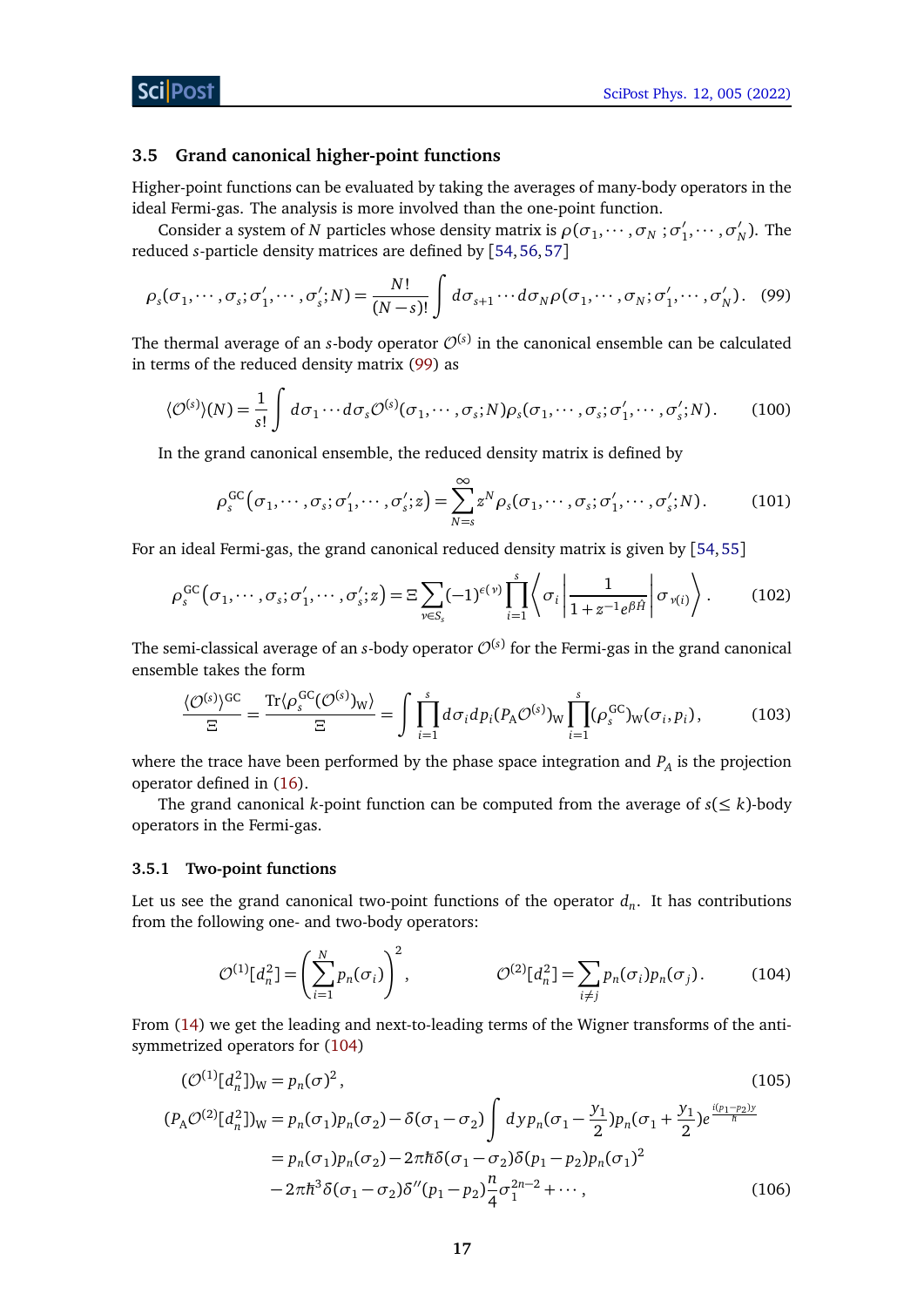[SciPost Phys. 12, 005 \(2022\)](https://scipost.org/SciPostPhys.12.1.005)

where the ellipsis indicates the terms at low orders in  $\sigma$  which do not contribute to the leading and next-to-leading coefficinets of the correlation functions.

Plugging the Wigner transforms [\(105\)](#page-16-4) and [\(106\)](#page-16-5) into [\(103\)](#page-16-6), we find the leading and nextto-leading terms of the two-point function

$$
\frac{\langle d_n d_n \rangle^{GC}}{\Xi} = \int d\sigma dp (\mathcal{O}^{(1)}[d_n^2])_W \rho_W^{GC}(\sigma, p) \n+ \int d\sigma_1 d\sigma_2 dp_1 dp_2 (P_A \mathcal{O}^{(2)}[d_n^2])_W \rho_W^{GC}(\sigma_1, p_1) \rho_W^{GC}(\sigma_2, p_2) \n= \int d\sigma dp \ p_n(\sigma)^2 \rho_W^{GC} (1 - \rho_W^{GC}) + \left(\frac{\langle d_n \rangle^{GC}}{\Xi}\right)^2 \n- 2\pi \hbar^3 (-1)^n \epsilon_1^{2n-2} \int d\sigma dp \frac{n}{2} \sigma^{2n-2} \left(\rho_W^{GC} \partial_p^2 \rho_W^{GC} - (\partial_p \rho_W^{GC})^2\right).
$$
\n(107)

In the second equality we have combined the average of one-body operator  $p_n(\sigma)^2$  with the average of the Wigner transform of the antisymmetrized two-body operator  $-2\pi\hbar\delta(\sigma_1-\sigma_2)\delta(p_1-p_2)p_n(\sigma_1)^2$  where  $\hbar=\frac{1}{2\pi}$  $\frac{1}{2\pi}$  so that they can be evaluated as the one-body integral involving  $\rho_{\rm W}^{\rm GC}(1-\rho_{\rm W}^{\rm GC})$ .

The grand canonical connected two-point function of the operator *d<sup>n</sup>* can be obtained by subtracting the square of the grand canonical one-point functions. Thus we get

$$
\langle d_n d_n \rangle_c^{GC} = \frac{\langle d_n d_n \rangle^{GC}}{\Xi} - \left(\frac{\langle d_n \rangle^{GC}}{\Xi}\right)^2
$$
  
=  $(-1)^n \epsilon_1^{2n-2} \frac{1}{\beta} \partial_\mu \int d\sigma dp \left(\sigma^{2n} + \frac{n(n-1)}{12} \sigma^{2n-2} + \cdots \right) \rho_W^{GC}$   
 $- 2\pi \hbar^3 (-1)^n \epsilon_1^{2n-2} \int d\sigma dp \frac{n}{2} \sigma^{2n-2} \left(\rho_W^{GC} \partial_p^2 \rho_W^{GC} - (\partial_p \rho_W^{GC})^2\right)$   
=  $(-1)^n \epsilon_1^{2n-2} \left(\frac{1}{\beta} \partial_\mu + \frac{\pi^2}{6\beta^3} \partial_\mu^3 + \cdots \right) \left(\langle \sigma^{2n} \rangle_W + \frac{n(n-1)}{12} \langle \sigma^{2n-2} \rangle_W + \cdots \right)$   
 $- 2\pi \hbar^3 (-1)^n \epsilon_1^{2n-2} \int d\sigma dp \frac{n}{2} \sigma^{2n-2} \left(\rho_W^{GC} \partial_p^2 \rho_W^{GC} - (\partial_p \rho_W^{GC})^2\right),$  (108)

where we have used the relation

<span id="page-17-2"></span><span id="page-17-1"></span><span id="page-17-0"></span>
$$
\frac{1}{\beta} \partial_{\mu} \rho_{\mathbf{W}}^{\mathbf{GC}} = \rho_{\mathbf{W}}^{\mathbf{GC}} (1 - \rho_{\mathbf{W}}^{\mathbf{GC}}),\tag{109}
$$

in the second equality. We obtain from [\(108\)](#page-17-0) and [\(85\)](#page-14-1) the leading term in the connected two-point function:

$$
\langle d_n d_n \rangle_c^{GC} = \frac{(-1)^n 2^{2n}}{\pi} \frac{\left[ (l - 2i\zeta)^{2n+1} + (l + 2i\zeta)^{2n+1} \right]}{\epsilon_1 \epsilon_2 \epsilon_3 (2n+1)(l^2 + 4\zeta^2)^{2n+1}} \mu^{2n+1} + \mathcal{O}(\mu^{2n-1}). \tag{110}
$$

In fact, this is invariant under the triality symmetry [\(2\)](#page-2-3)!

The subleading terms also have contributions from the last term in [\(108\)](#page-17-0). Unfortunately it seems difficult to evaluate it analytically because of the derivatives of  $\rho_\mathrm{W}^\mathrm{GC}$  in the integrands. However, we can guess a consistent next-to-leading term by requiring the triality invariance,

$$
\begin{aligned}\n&\left\{(-1)^n 2^{2n-4} (2n) \frac{\left[ (l-2i\zeta)^{2n+1} + (l+2i\zeta)^{2n+1} \right]}{3\pi \epsilon_1 \epsilon_2 \epsilon_3 (l^2+4\zeta^2)^{2n+1}} \right. \\
&\left. + (-1)^n 2^{2n-5} n(n-1) \frac{\left[ (l-2i\zeta)^{2n-1} + (l+2i\zeta)^{2n-1} \right]}{3\pi \epsilon_1 \epsilon_2 \epsilon_3 (2n-1)(l^2+4\zeta^2)^{2n-1}} \right\} (\epsilon_1^2 + \epsilon_2^2 + \epsilon_3^2) \mu^{2n-1}.\n\end{aligned} \tag{111}
$$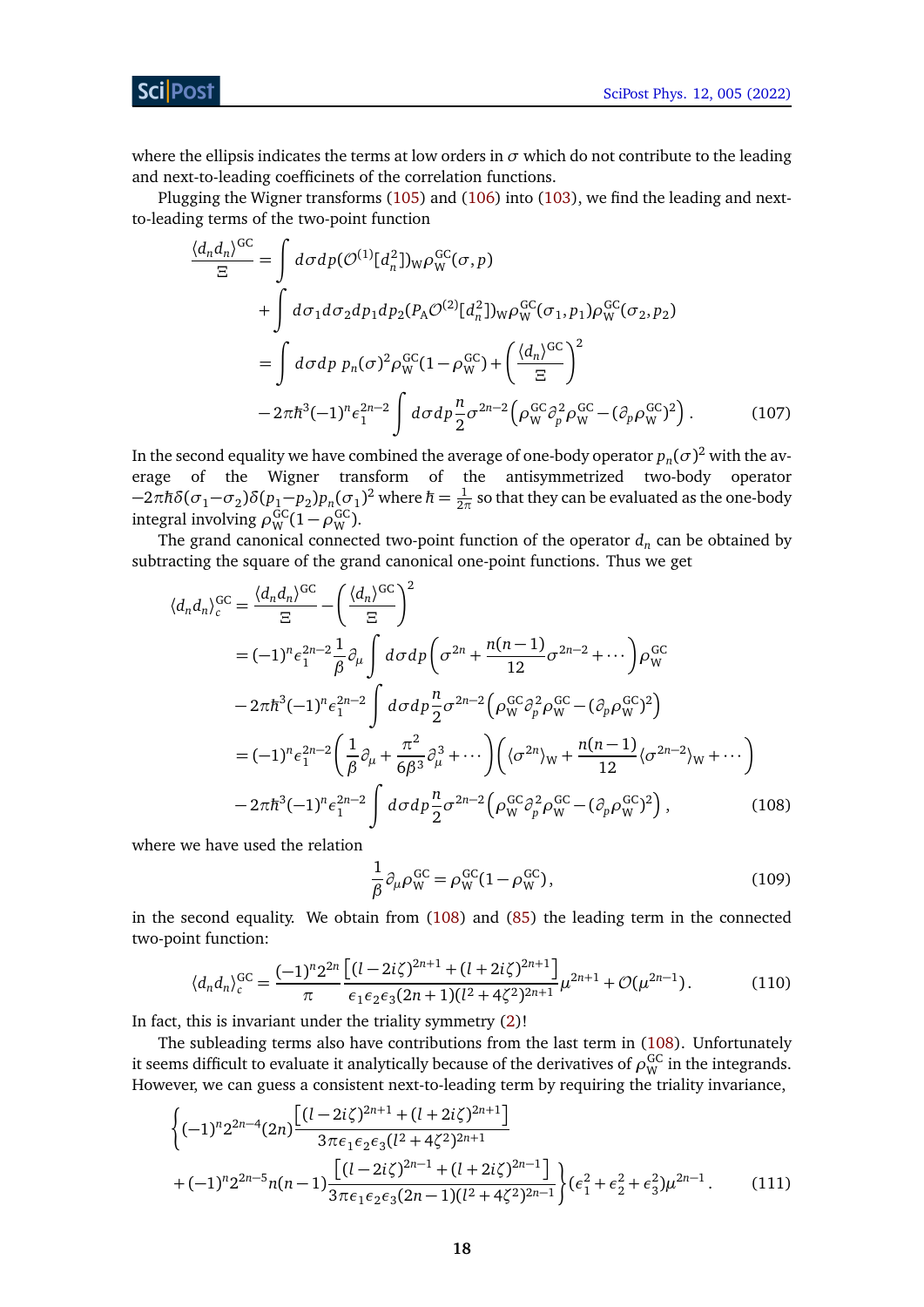We will check the validity of this guess below.

It is straightforward to generalize the results [\(110\)](#page-17-1) and [\(111\)](#page-17-2) to the connected two-point functions for two distinct operators  $d_{n_1}$  and  $d_{n_2}$  with  $n_1 \neq n_2$  by following the same argument. To make a result simpler, we introduce  $N_2 = n_1 + n_2$ . The result is

<span id="page-18-0"></span>
$$
\langle d_{n_1} d_{n_2} \rangle_c^{GC} = i^{N_2} 2^{N_2} \frac{\left[ (-1)^{N_2} (l - 2i\zeta)^{N_2 + 1} + (l + 2i\zeta)^{N_2 + 1} \right]}{\epsilon_1 \epsilon_2 \epsilon_3 \pi (N_2 + 1)(l^2 + 4\zeta^2)^{N_2 + 1}} \mu^{N_2 + 1}
$$
\n
$$
+ \begin{cases} i^{N_2} 2^{N_2 - 4} N_2 \frac{\left[ (-1)^{N_2} (l - 2i\zeta)^{N_2 + 1} + (l + 2i\zeta)^{N_2 + 1} \right]}{3\epsilon_1 \epsilon_2 \epsilon_3 \pi (l^2 + 4\zeta^2)^{N_2 + 1}} \\ + i^{N_2} 2^{N_2 - 6} \left[ n_1 (n_1 - 1) + n_2 (n_2 - 1) \right] \frac{\left[ (-1)^{N_2} (l - 2i\zeta)^{N_2 - 1} + (l + 2i\zeta)^{N_2 - 1} \right]}{3\epsilon_1 \epsilon_2 \epsilon_3 \pi (N_2 - 1)(l^2 + 4\zeta^2)^{N_2 - 1}} \right\} \\ \times \left( \epsilon_1^2 + \epsilon_2^2 + \epsilon_3^2 \right) \mu^{N_2 - 1} + \mathcal{O}(\mu^{N_2 - 2}). \end{cases} (112)
$$

We should say again that the next-to-leading term in this expression is a guess based on the triality.

Now we check that our analytic formula [\(112\)](#page-18-0) of the grand canonical connected two-point function reproduces the numerical results in [[43](#page-34-2)] as special cases with  $l = 1$  and  $\zeta = 0$ . For example, in a similar manner for the one-point function, we have

$$
\langle d_1 d_1 \rangle_c^{GC} = -\frac{8}{3\epsilon_1 \epsilon_2 \epsilon_3 \pi} \mu^3 - \frac{\epsilon_1^2 + \epsilon_2^2 + \epsilon_3^2}{3\epsilon_1 \epsilon_2 \epsilon_3 \pi} \mu = -\frac{\tau_0^3}{3\pi^4 \sigma_3} - \frac{\sigma_2 \tau_0}{3\pi^2 \sigma_3},\tag{113}
$$

$$
\langle d_2 d_4 \rangle_c^{GC} = -\frac{1920}{105\epsilon_1\epsilon_2\epsilon_3\pi} \mu^7 - \frac{1876(\epsilon_1^2 + \epsilon_2^2 + \epsilon_3^2)}{105\epsilon_1\epsilon_2\epsilon_3\pi} \mu^5 = -\frac{\tau_0^7}{7\pi^8\sigma_3} - \frac{67\sigma_2\tau_0^5}{60\pi^6\sigma_3},\tag{114}
$$

by replacing  $\mu$  with  $\frac{\tau_0}{2\pi}$  where  $\sigma_2$  and  $\sigma_3$  are defined by [\(97\)](#page-15-6) and [\(98\)](#page-15-7). Then we get

<span id="page-18-1"></span>
$$
\left. \frac{\partial^3}{\partial \tau_0^3} \langle d_1 d_1 \rangle_c^{GC} \right|_{\tau_0 = 0} = -\frac{2}{\pi^4 \sigma_3} = \langle d_1 d_1 d_0 d_0 d_0 \rangle_c^{pert},\tag{115}
$$

<span id="page-18-2"></span>
$$
\left. \frac{\partial}{\partial \tau_0} \langle d_1 d_1 \rangle_c^{\text{GC}} \right|_{\tau_0 = 0} = -\frac{\sigma_2}{3\pi^2 \sigma_3} = \langle d_1 d_1 d_0 \rangle_c^{\text{pert}} ,\tag{116}
$$

<span id="page-18-4"></span>
$$
\frac{\partial^7}{\partial \tau_0^7} \langle d_2 d_4 \rangle_c^{\text{GC}} \Big|_{\tau_0 = 0} = -\frac{720}{\pi^5 \sigma_3} = \langle d_2 d_4 d_0 d_0 d_0 d_0 d_0 d_0 d_0 \rangle_c^{\text{pert}} ,\tag{117}
$$

<span id="page-18-5"></span>
$$
\frac{\partial^5}{\partial \tau_0^5} \langle d_2 d_4 \rangle_c^{GC} \Big|_{\tau_0 = 0} = -\frac{134\sigma_2}{\pi^6 \sigma_3} = \langle d_2 d_4 d_0 d_0 d_0 d_0 d_0 \rangle_c^{pert}.
$$
\n(118)

In fact, the leading coefficient [\(115\)](#page-18-1) and the next-to-leading coefficients [\(116\)](#page-18-2) precisely agree with the numerical results in [[43](#page-34-2)]!<sup>[8](#page-18-3)</sup>

In order to verify our results further, we note that the grand canonical connected higherpoint functions of the operator  $d_1$  can be derived from the grand canonical potential [\(46\)](#page-9-4) with non-zero FI parameter  $\zeta \neq 0$  since it can be viewed as a generating function of the correlation functions of the operator  $d_1$ . By shifting the FI parameter  $\zeta$  by  $\frac{\tau_1}{2\pi}$  and expanding the grand canonical potential [\(46\)](#page-9-4) in powers of  $\tau_1$ , we can extract the grand canonical connected higherpoint functions of the operator  $d_1$ 

<span id="page-18-6"></span>
$$
J(\mu)_{\zeta \to \zeta + \frac{\tau_1}{2\pi}} = J_0(\mu) + \sum_{\ell=1}^{\infty} \frac{\tau_1^{\ell}}{\ell!} \langle \overline{d_1 \cdots d_1} \rangle_c^{GC}.
$$
 (119)

<span id="page-18-3"></span> $8$ We thank Davide Gaiotto for telling us that our results [\(117\)](#page-18-4) and [\(118\)](#page-18-5) agree with his numerical results.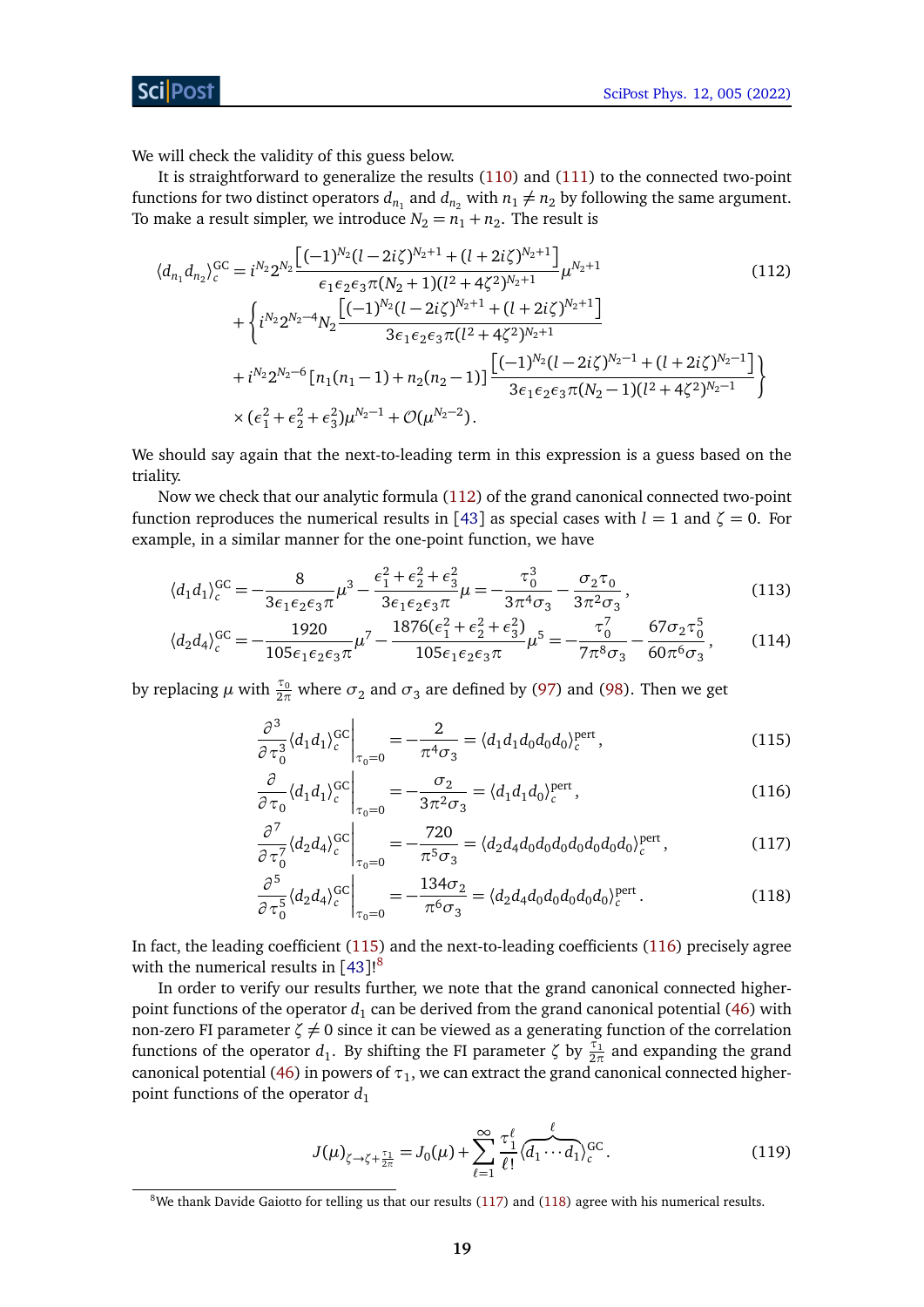From the expansion [\(119\)](#page-18-6) we find that the leading and next-to-leading terms of (*k* + 1)-point functions of the operator  $d_1$  are given by

$$
\sqrt{\frac{k+1}{d_1 \cdots d_1}}_c^{GC}
$$
\n
$$
= \frac{(-1)^{k+1} i^{k+1} 2}{3 \epsilon_1 \epsilon_2 \epsilon_3 \pi^k} (k+1)! \frac{(l-2i\zeta)^{k+2} + (-1)^{k+1} (l+2i\zeta)^{k+2}}{(l^2+4\zeta^2)^{k+2}} \mu^3
$$
\n
$$
+ \frac{(-1)^{k+1} i^{k+1}}{12 \epsilon_1 \epsilon_2 \epsilon_3 \pi^k} (k+1)! \frac{(l-2i\zeta)^{k+2} + (-1)^{k+1} (l+2i\zeta)^{k+2}}{(l^2+4\zeta^2)^{k+2}} (\epsilon_1^2 + \epsilon_2^2 + \epsilon_3^2) \mu + \mathcal{O}(1). \quad (120)
$$

The result for  $k = 0$  precisely agrees with  $(153)$  obtained from the formula [\(93\)](#page-15-1) of the grand canonical one-point function. Also the result for  $k = 1$  coincides with [\(157\)](#page-27-2) obtained from the formula [\(112\)](#page-18-0) of the grand canonical connected two-point function.

It is obvious to see that the grand canonical one-point functions [\(93\)](#page-15-1) with non-zero FI parameter  $\zeta \neq 0$  can also be viewed as the generating function of the grand canonical connected correlation functions with an insertion of  $d_n$  and an arbitrary number of  $d_1$ . By replacing ζ with  $\zeta + \frac{\tau_1}{2\pi}$  in [\(93\)](#page-15-1) and then expanding it in powers of  $\tau_1$ , we find

<span id="page-19-1"></span><span id="page-19-0"></span>
$$
\frac{\langle d_n \rangle_{\zeta \to \zeta + \frac{\tau_1}{2\pi}}^{\text{GC}}}{\Xi} = \sum_{\ell=0}^{\infty} \frac{\tau_1^{\ell}}{\ell!} \langle d_n \overbrace{d_1 \cdots d_1}^{\ell} \rangle_c^{\text{GC}}.
$$
\n(121)

Thus we obtain the grand canonical connected correlation functions of  $d_n$  and an arbitrary number of  $d_1$ :

$$
\langle d_n \overline{d_1 \cdots d_1} \rangle_c^{GC} = \frac{(-1)^k i^{n+k} 2^{n+1}}{\epsilon_1 \epsilon_2 \epsilon_3 \pi^k} \frac{(n+k)!}{(n+2)!} \frac{((-1)^n (l-2i\zeta)^{n+k+1} + (-1)^k (l+2i\zeta)^{n+k+1})}{(l^2+4\zeta^2)^{n+k+1}} \mu^{n+2} + \frac{(-1)^k i^{n+k} 2^{n-5}}{3\epsilon_1 \epsilon_2 \epsilon_3 \pi^k} \frac{(n+k-2)!}{n!} (\epsilon_1^2 + \epsilon_2^2 + \epsilon_3^2) + \left( (-1)^k \frac{n(n-1)(l-2i\zeta)^2 + 4(n+k-1)(n+k)}{(l-2i\zeta)^{n+k+1}} \right) + (-1)^n \frac{n(n-1)(l+2i\zeta)^2 + 4(n+k-1)(n+k)}{(l+2i\zeta)^{n+k+1}} \mu^n + \mathcal{O}(\mu^{n-1}). \tag{122}
$$

When  $n = 1$ , we again obtain the connected grand canonical higher-point functions [\(120\)](#page-19-0) of the operator  $d_1$ . When  $k = 1$ , [\(122\)](#page-19-1) agrees with the formula [\(112\)](#page-18-0) of the grand canonical connected two-point function for  $n_1 = n$  and  $n_2 = 1$ .

Furthermore, the grand canonical two-point functions [\(112\)](#page-18-0) of the operators  $d_n$  with  $\zeta \neq 0$ can be treated as a generating function of the grand canonical higher-point functions with  $d_{n_1}$ ,  $d_{n_2}$  and an arbitrary number of  $d_1$ . By shifting the FI parameter *ζ* by  $\frac{\tau_1}{2\pi}$  in [\(112\)](#page-18-0) and expanding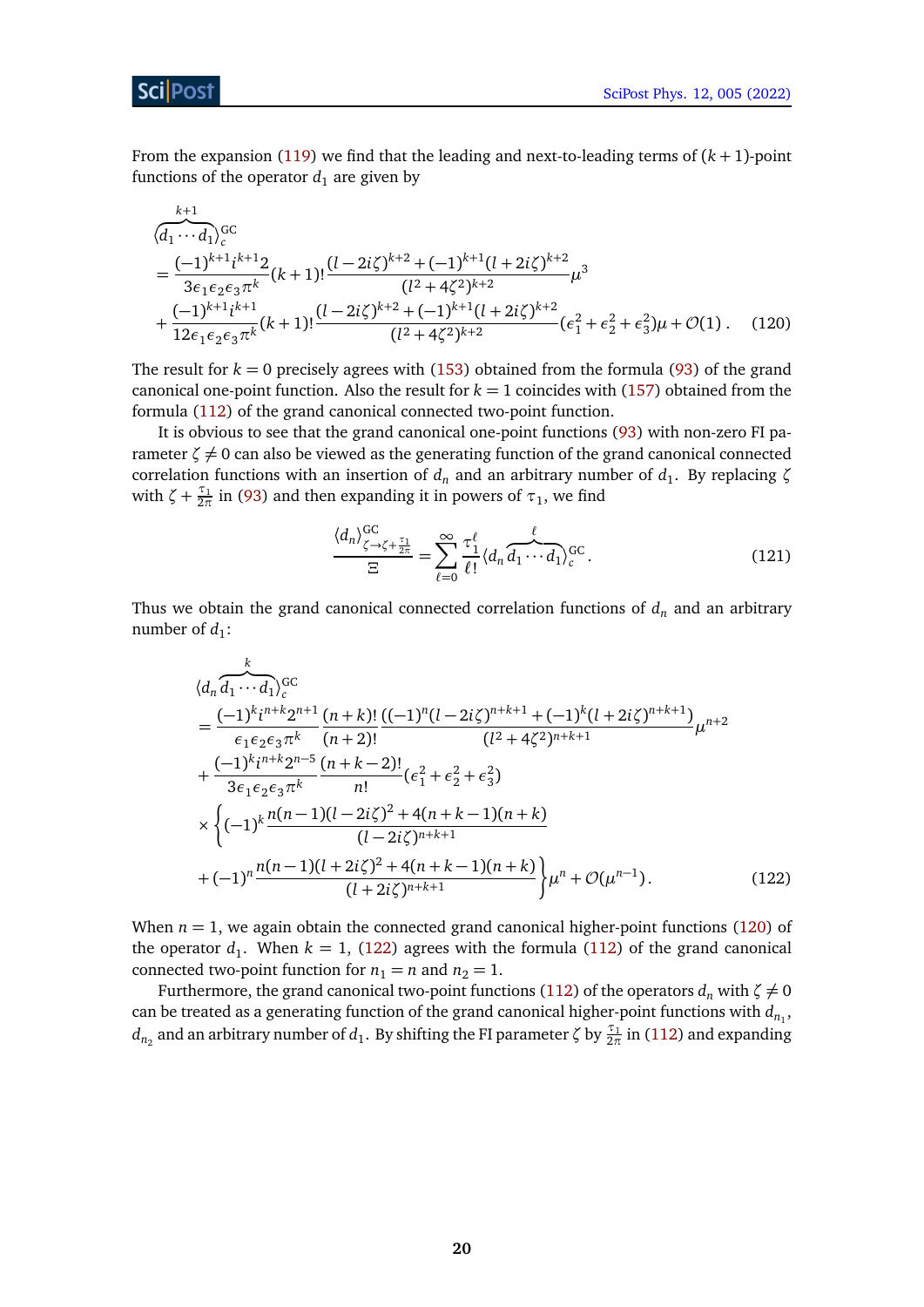it in powers of  $\tau_1$ , we obtain the leading and next-to-leading terms of higher-point functions:

$$
\langle d_{n_1} d_{n_2} \overline{d_1 \cdots d_1} \rangle_c^{\text{GC}} \\
= (-1)^k i^{N_2 + k} 2^{N_2} \frac{(N_2 + k)!}{(N_2 + 1)!} \frac{\left[ (-1)^{N_2} (l - 2i\zeta)^{N_2 + k + 1} + (-1)^k (l + 2i\zeta)^{N_2 + k + 1} \right]}{\epsilon_1 \epsilon_2 \epsilon_3 \pi^{k+1} (l^2 + 4\zeta^2)^{N_2 + k + 1}} \mu^{N_2 + 1} \\
+ \left\{ (-1)^k i^{N_2 + k} 2^{N_2 - 4} \frac{(N_2 + k)!}{(N_2 - 1)!} \frac{\left[ (-1)^{N_2} (l - 2i\zeta)^{N_2 + k + 1} + (-1)^k (l + 2i\zeta)^{N_2 + k + 1} \right]}{3\epsilon_1 \epsilon_2 \epsilon_3 \pi^{k+1} (l^2 + 4\zeta^2)^{N_2 + k + 1}} \right. \\
\left. + (-1)^k i^{N_2 + k} 2^{N_2 - 6} \frac{(N_2 + k - 2)!}{(N_2 - 1)!} \left[ n_1 (n_1 - 1) + n_2 (n_2 - 1) \right] \\
\times \frac{\left[ (-1)^{N_2} (l - 2i\zeta)^{N_2 + k - 1} + (-1)^k (l + 2i\zeta)^{N_2 + k - 1} \right]}{3\epsilon_1 \epsilon_2 \epsilon_3 \pi^{k+1} (l^2 + 4\zeta^2)^{N_2 + k - 1}} \right\} ( \epsilon_1^2 + \epsilon_2^2 + \epsilon_3^2) \mu^{N_2 - 1} \\
+ \mathcal{O}(\mu^{N_2 - 2}). \tag{123}
$$

Again, when  $n_1 = n_2 = 1$ , [\(123\)](#page-20-1) matches with the result [\(120\)](#page-19-0) of the higher-point functions of  $d_1$ .

#### <span id="page-20-0"></span>**3.5.2 Three-point functions**

For the grand canonical three-point functions there are contributions from the one-, two- and three-body operators of the forms

<span id="page-20-2"></span><span id="page-20-1"></span>
$$
\mathcal{O}^{(1)}[d_n^3] = \left(\sum_{i=1}^N p_n(\sigma_i)\right)^3, \qquad \mathcal{O}^{(2)}[d_n^3] = \sum_{i \neq j} p_n(\sigma_i)^2 p_n(\sigma_j),
$$
  

$$
\mathcal{O}^{(3)}[d_n^3] = \sum_{i \neq j \neq k} p_n(\sigma_i) p_n(\sigma_j) p_n(\sigma_k).
$$
 (124)

From the Wigner transforms

<span id="page-20-3"></span>
$$
(\mathcal{O}^{(1)}[d_n^3])_W = p_n(\sigma)^3,\tag{125}
$$

$$
(P_A \mathcal{O}^{(2)}[d_n^3])_W = 3p_n(\sigma_1)p_n(\sigma_2)^2 - 3p_n(\sigma_1)^3 \delta(\sigma_1 - \sigma_2) \delta(p_1 - p_2) + \cdots
$$
 (126)

$$
(P_A \mathcal{O}^{(3)}[d_n^3])_W = p_n(\sigma_1) p_n(\sigma_2) p_n(\sigma_3)
$$
  
- 3p\_n(\sigma\_1) p\_n(\sigma\_2)^2 \delta(\sigma\_2 - \sigma\_3) \delta(p\_2 - p\_3)  
+ 2p\_n(\sigma\_1)^3 \delta(\sigma\_1 - \sigma\_2) \delta(\sigma\_2 - \sigma\_3) \delta(p\_1 - p\_2) \delta(p\_2 - p\_3) + \cdots (127)

of the antisymmetrized operators for [\(124\)](#page-20-2) where the ellipsis stands for the terms which do not contribute to the leading term, we get the grand canonical three-point functions

<span id="page-20-4"></span>
$$
\frac{\langle d_n d_n d_n \rangle^{GC}}{\Xi} = \int d\sigma dp (\mathcal{O}^{(1)}[d_n^3])_W \rho_W^{GC}(\sigma, p) \n+ \int d^2 \sigma d^2 p (P_A \mathcal{O}^{(2)}[d_n^3])_W \rho_W^{GC}(\sigma_1, p_1) \rho_W^{GC}(\sigma_2, p_2) \n+ \int d^3 \sigma d^3 p (P_A \mathcal{O}^{(3)}[d_n^3])_W \rho_W^{GC}(\sigma_1, p_1) \rho_W^{GC}(\sigma_2, p_2) \rho_W^{GC}(\sigma_3, p_3) \n= \int d\sigma dp (p_n(\sigma))^3 \left[ \rho_W^{GC} - 3(\rho_W^{GC})^2 + 2(\rho_W^{GC})^3 \right] \n+ 3 \frac{\langle d_n d_n \rangle^{GC}}{\Xi} \frac{\langle d_n \rangle^{GC}}{\Xi} - 2 \left( \frac{\langle d_n \rangle^{GC}}{\Xi} \right)^3 + \cdots
$$
\n(128)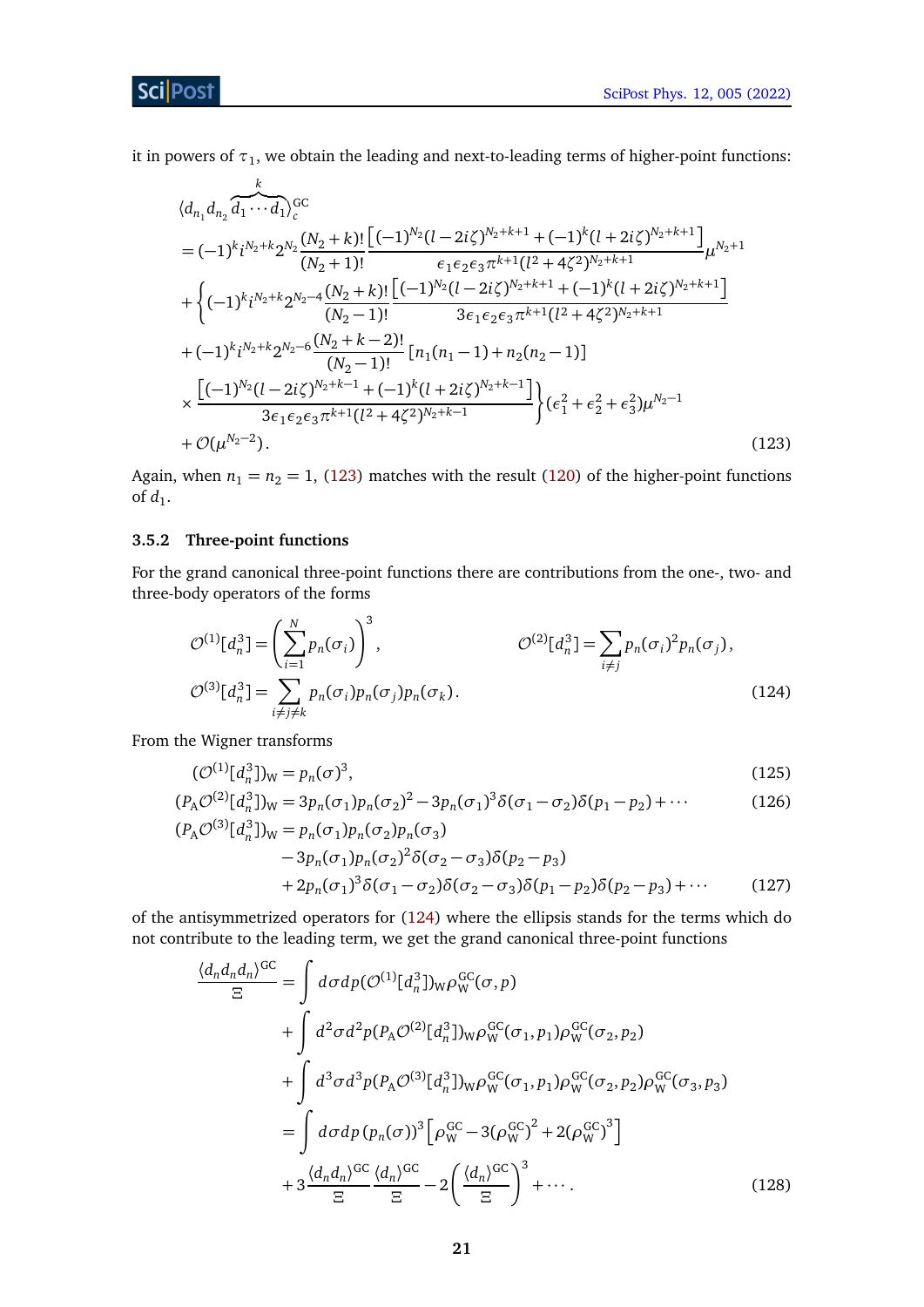The grand canonical connected three-point function of the operator  $d_n$  is obtained by subtracting the disconnected parts so that the leading term appears from the one-body integral. We obtain

$$
\langle d_n d_n d_n \rangle_c^{GC} = \frac{\langle d_n d_n d_n \rangle^{GC}}{\Xi} - 3 \frac{\langle d_n d_n \rangle^{GC}}{\Xi} \frac{\langle d_n \rangle^{GC}}{\Xi} + 2 \left( \frac{\langle d_n \rangle^{GC}}{\Xi} \right)^3
$$
  
= 
$$
\int d\sigma dp \left( p_n(\sigma) \right)^3 \left[ \rho_W^{GC} - 3(\rho_W^{GC})^2 + 2(\rho_W^{GC})^3 \right] + \cdots
$$
  
= 
$$
i^{3n} \epsilon_1^{3n-3} \left[ \frac{1}{\beta^2} \partial_\mu^2 + \frac{\pi^2}{6\beta^4} \partial_\mu^4 + \cdots \right] \int d\sigma dp \left[ \sigma^{3n} + \frac{n(n-1)}{8} \sigma^{3n-2} + \cdots \right] \rho_W^{GC}
$$
  
= 
$$
\frac{i^{3n} 2^{3n-1} \left[ (-1)^n (1 - 2i\zeta)^{3n+1} + (1 + 2i\zeta)^{3n+1} \right]}{\epsilon_1 \epsilon_2 \epsilon_3 \pi^2 (1^2 + 4\zeta^2)^{3n+1}} \mu^{3n} + \mathcal{O}(\mu^{3n-2}). \tag{129}
$$

Here we have used the relation

<span id="page-21-0"></span>
$$
\left(\frac{1}{\beta}\right)^2 \partial_{\mu}^2 \rho_{\rm W}^{\rm GC} = \rho_{\rm W}^{\rm GC} - 3(\rho_{\rm W}^{\rm GC})^2 + 2(\rho_{\rm W}^{\rm GC})^3,\tag{130}
$$

the Sommerfeld expansion [\(91\)](#page-15-0) and the result [\(85\)](#page-14-1). We see that the resulting leading term [\(129\)](#page-21-0) is invariant under the triality symmetry [\(2\)](#page-2-3). For  $n = 1$  the result (129) agrees with [\(120\)](#page-19-0).

The next-to-leading term appearing from the one-body integral [\(129\)](#page-21-0) is not still triality invariant since it involves further contributions from higher order terms in the Wigner transforms [\(125\)](#page-20-3)-[\(127\)](#page-20-4). Assuming the triality invariance, we find a consistent expression for the next-to-leading term

$$
\begin{aligned}\n&\left\{i^{3n}2^{3n-5}(3n)(3n-1)\frac{\left[(-1)^n(l-2i\zeta)^{3n+1}+(l+2i\zeta)^{3n+1}\right]}{3\epsilon_1\epsilon_2\epsilon_3\pi^2(l^2+4\zeta^2)^{3n+1}}\right.\\&\left.+i^{3n}2^{3n-5}3n(n-1)\frac{\left[(-1)^n(l-2i\zeta)^{3n-1}+(l+2i\zeta)^{3n-1}\right]}{3\epsilon_1\epsilon_2\epsilon_3\pi^2(l^2+4\zeta^2)^{3n-1}}\right\}(\epsilon_1^2+\epsilon_2^2+\epsilon_3^2)\mu^{3n-2}.\n\end{aligned} \tag{131}
$$

The same argument yields the connected three-point functions for generic three operators  $d_{n_1}$ ,  $d_{n_2}$  and  $d_{n_3}$ 

<span id="page-21-1"></span>
$$
\langle d_{n_1} d_{n_2} d_{n_3} \rangle_c^{GC} = i^{N_3} 2^{N_3 - 1} \frac{\left[ (-1)^{N_3} (l - 2i\zeta)^{N_3 + 1} + (l + 2i\zeta)^{N_3 + 1} \right]}{\epsilon_1 \epsilon_2 \epsilon_3 \pi^2 (l^2 + 4\zeta^2)^{N_3 + 1}} \mu^{N_3}
$$
(132)  
+ 
$$
\left\{ i^{N_3} 2^{N_3 - 5} N_3 (N_3 - 1) \frac{\left[ (-1)^{N_3} (l - 2i\zeta)^{N_3 + 1} + (l + 2i\zeta)^{N_3 + 1} \right]}{3\epsilon_1 \epsilon_2 \epsilon_3 \pi^2 (l^2 + 4\zeta^2)^{N_3 + 1}} \right\}
$$

$$
+ i^{N_3} 2^{N_3 - 7} \left[ n_1 (n_1 - 1) + n_2 (n_2 - 1) + n_3 (n_3 - 1) \right]
$$

$$
\times \frac{\left[ (-1)^{N_3} (l - 2i\zeta)^{N_3 - 1} + (l + 2i\zeta)^{N_3 - 1} \right]}{3\epsilon_1 \epsilon_2 \epsilon_3 \pi^2 (l^2 + 4\zeta^2)^{N_3 - 1}} \right\} (e_1^2 + e_2^2 + e_3^2) \mu^{N_3 - 2}
$$

$$
+ \mathcal{O}(\mu^{N_3 - 2}),
$$
(132)

where  $N_3 = n_1 + n_2 + n_3$ . We find the triality invariant leading coefficient by analytically computing the one-body integral as in [\(129\)](#page-21-0). Again the next-to-leading coefficient has additional contributions from the higher order Wigner transforms which we could not analytically evaluate. Instead of computing them explicitly, we obtain a consistent next-to-leading coefficient by restoring the triality invariance.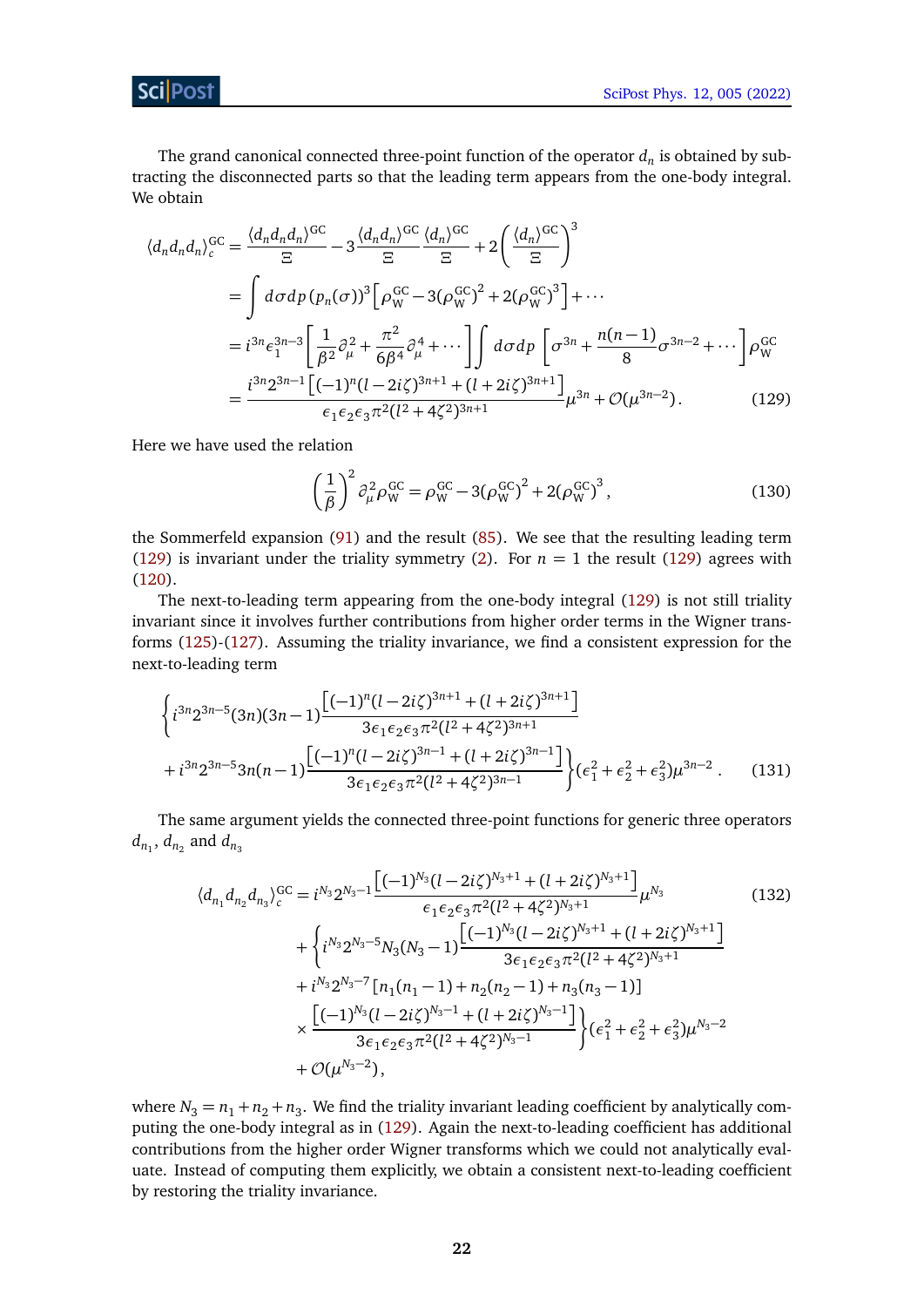Sci Post

As a consistency check of our expression [\(132\)](#page-21-1) of the connected three-point function, note that when one of the three operators is taken as  $d_1$ , say for  $n_3 = 1$ , it precisely coincides with the result obtained from  $(123)$  when  $k = 1$ .

We can also obtain the leading and next-to-leading coefficients of the grand canonical connected correlation functions with  $d_{n_1}$ ,  $d_{n_2}$ ,  $d_{n_3}$  and an arbitrary number of  $d_1$  by shifting the FI parameter in [\(132\)](#page-21-1) by  $\frac{\tau_1}{2\pi}$  and expanding it in powers of  $\tau_1$ . We find

$$
\langle d_{n_1} d_{n_2} d_{n_3} \overline{d_1 \cdots d_1} \rangle_c^{GC} =
$$
\n
$$
= (-1)^k i^{n_1 + n_2 + n_3 + k} 2^{N_3 - 1} \frac{(N_3 + k)!}{(N_3)!} \frac{\left[ (-1)^{N_3} (l - 2i\zeta)^{N_3 + k + 1} + (-1)^k (l + 2i\zeta)^{N_3 + k + 1} \right]}{(N_3)!} \mu^{N_3} + \left\{ (-1)^k i^{N_3 + k} 2^{N_3 - 5} \frac{(N_3 + k)!}{(N_3 - 2)!} \frac{\left[ (-1)^{N_3} (l - 2i\zeta)^{N_3 + k + 1} + (-1)^k (l + 2i\zeta)^{N_3 + k + 1} \right]}{3\epsilon_1 \epsilon_2 \epsilon_3 \pi^{k + 2} (l^2 + 4\zeta)^{N_3 + k + 1}} \right. \\
\left. + (-1)^k i^{N_3 + k} 2^{N_3 - 7} \frac{(N_3 + k - 2)!}{(N_3 - 2)!} \left[ n_1 (n_1 - 1) + n_2 (n_2 - 1) + n_3 (n_3 - 1) \right] \right. \\
\times \frac{(-1)^{N_3} (l - 2i\zeta)^{N_3 + k - 1} + (-1)^k (l + 2i\zeta)^{N_3 + k - 1}}{3\epsilon_1 \epsilon_2 \epsilon_3 \pi^{k + 2} (l^2 + 4\zeta^2)^{N_3 + k - 1}} \right\} (e_1^2 + e_2^2 + e_3^2) \mu^{N_3 - 2} + \mathcal{O}(\mu^{N_3 - 3}). \tag{133}
$$

#### <span id="page-22-0"></span>**3.5.3 Four-point functions**

<span id="page-22-4"></span><span id="page-22-3"></span><span id="page-22-2"></span><span id="page-22-1"></span>4

The grand canonical four-point functions can be computed from the one-, two-, three- and four-body operators:

$$
\mathcal{O}^{(1)}[d_n^4] = \left(\sum_{i=1}^N p_n(\sigma_i)\right)^4, \qquad \mathcal{O}^{(2)}[d_n^4] = \sum_{i \neq j} p_n(\sigma_i)^3 p_n(\sigma_j) + p_n(\sigma_i)^2 p_n(\sigma_j)^2,
$$
  

$$
\mathcal{O}^{(3)}[d_n^4] = \sum_{i \neq j \neq k} p_n(\sigma_i)^2 p_n(\sigma_j) p_n(\sigma_k), \quad \mathcal{O}^{(4)}[d_n^4] = \sum_{i \neq j \neq k \neq l} p_n(\sigma_i) p_n(\sigma_j).
$$
 (134)

The Wigner transforms of the antisymmetrized operators for [\(134\)](#page-22-1) take the forms

$$
(\mathcal{O}^{(1)}[d_n^4])_W = p_n(\sigma)^4,
$$
  
\n
$$
(P_A \mathcal{O}^{(2)}[d_n^4])_W = 3p_n(\sigma_1)^2 p_n(\sigma_2)^2 + 4p_n(\sigma_1)^3 p_n(\sigma_2)
$$
  
\n
$$
-7p_n(\sigma)^4 \delta(\sigma_1 - \sigma_2) \delta(p_1 - p_2) + \cdots
$$
\n(136)

$$
(P_A \mathcal{O}^{(3)}[d_n^4])_W = 6p_n(\sigma_1)^2 p_n(\sigma_2) p_n(\sigma_3) - 6p_n(\sigma_1)^2 p_n(\sigma_2)^2 \delta(\sigma_2 - \sigma_3) \delta(p_2 - p_3) - 12p_n(\sigma)^3 p_n(\sigma_3) \delta(\sigma_1 - \sigma_2) \delta(p_1 - p_2) + 12p_n(\sigma_1)^4 \delta(\sigma_1 - \sigma_2) \delta(p_1 - p_2) \delta(\sigma_2 - \sigma_3) \delta(p_2 - p_3) + \cdots
$$
(137)

$$
(P_A \mathcal{O}^{(4)}[d_n^4])_W = p_n(\sigma_1) p_n(\sigma_2) p_n(\sigma_3) p_n(\sigma_4)
$$
  
\n
$$
-6p_n(\sigma_1)^2 p_n(\sigma_3) p_n(\sigma_4) \delta(\sigma_1 - \sigma_2) \delta(p_1 - p_2)
$$
  
\n
$$
+3p_n(\sigma_1)^2 p_n(\sigma_3)^2 \delta(\sigma_1 - \sigma_2) \delta(p_1 - p_2) \delta(\sigma_3 - \sigma_4) \delta(p_3 - p_4)
$$
  
\n
$$
+8p_n(\sigma_1)^3 p_n(\sigma_4) \delta(\sigma_1 - \sigma_2) \delta(p_1 - p_2) \delta(\sigma_2 - \sigma_3) \delta(p_2 - p_3)
$$
  
\n
$$
-6p_n(\sigma_1)^4 \delta(\sigma_1 - \sigma_2) \delta(p_1 - p_2) \delta(\sigma_2 - \sigma_3) \delta(p_2 - p_3) \delta(\sigma_3 - \sigma_4) \delta(p_3 - p_4)
$$
  
\n
$$
+ \cdots,
$$
\n(138)

where the ellipsis indicates the terms which do not affect the leading term.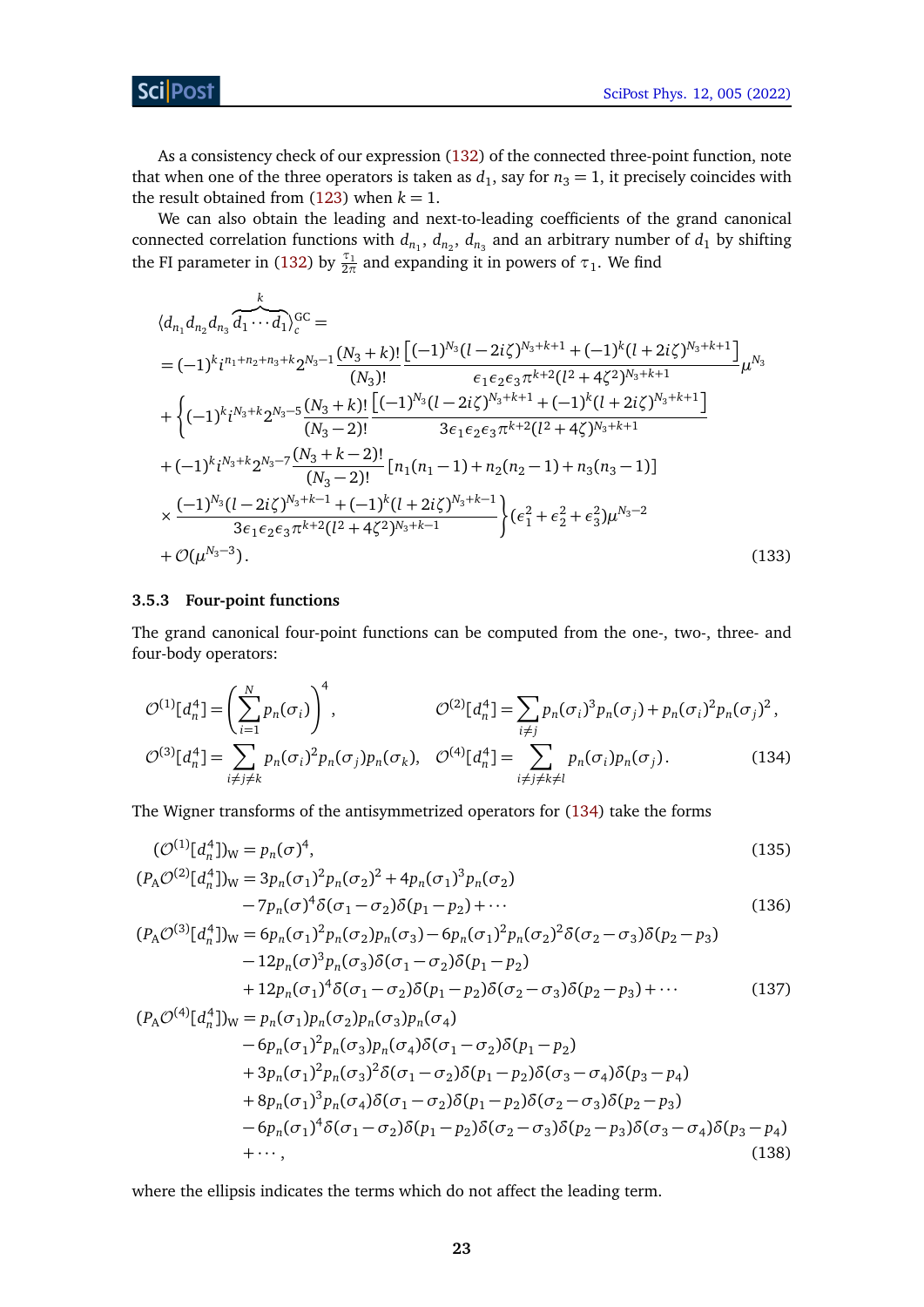Making use of [\(135\)](#page-22-2)-[\(138\)](#page-22-3), we can compute the grand canonical four-point function of the operator *d<sup>n</sup>*

$$
\frac{\langle d_n d_n d_n d_n \rangle^{GC}}{\Xi} = \int d\sigma dp (\mathcal{O}^{(1)}[d_n^4] )_W \rho_W^{GC}(\sigma, p) \n+ \int d^2 \sigma d^2 p (P_A \mathcal{O}^{(2)}[d_n^4] )_W \rho_W^{GC}(\sigma_1, p_1) \rho_W^{GC}(\sigma_2, p_2) \n+ \int d^3 \sigma d^3 p (P_A \mathcal{O}^{(3)}[d_n^4] )_W \rho_W^{GC}(\sigma_1, p_1) \rho_W^{GC}(\sigma_2, p_2) \rho_W^{GC}(\sigma_3, p_3) \n+ \int d^4 \sigma d^4 p (P_A \mathcal{O}^{(4)}[d_n^4] )_W \rho_W^{GC}(\sigma_1, p_1) \rho_W^{GC}(\sigma_2, p_2) \rho_W^{GC}(\sigma_3, p_3) \rho_W^{GC}(\sigma_4, p_4) \n= \int d\sigma dp (p_n(\sigma))^4 \Big[ \rho_W^{GC} - 7(\rho_W^{GC})^2 + 12(\rho_W^{GC})^3 - 6(\rho_W^{GC})^4 \Big] \n+ 4 \frac{\langle d_n d_n d_n \rangle^{GC}}{\Xi} \frac{\langle d_n \rangle^{GC}}{\Xi} + 3 \Big( \frac{\langle d_n d_n \rangle^{GC}}{\Xi} \Big)^2 - 12 \frac{\langle d_n d_n \rangle^{GC}}{\Xi} \Big( \frac{\langle d_n \rangle}{\Xi} \Big)^2 + 6 \Big( \frac{\langle d_n \rangle^{GC}}{\Xi} \Big)^4. \tag{139}
$$

In particular, when the FI parameter is turned off, the one and three-point functions vanish so that the grand canonical four-point function [\(139\)](#page-23-0) is simplified as

$$
\frac{\langle d_n d_n d_n d_n \rangle_{\zeta=0}^{GC}}{\Xi} = \int d\sigma dp \, (p_n(\sigma))^4 \Big[ \rho_{\rm W}^{GC} - 7(\rho_{\rm W}^{GC})^2 + 12(\rho_{\rm W}^{GC})^3 - 6(\rho_{\rm W}^{GC})^4 \Big] + 3 \Big( \frac{\langle d_n d_n \rangle^{GC}}{\Xi} \Big)^2 \,. \tag{140}
$$

The leading term that is proportional to  $\mu^{4n+2}$  appears from the disconnected term  $3(\langle d_n d_n \rangle^{\text{GC}}/\Xi)^2$ .

By eliminating the disconnected terms from [\(139\)](#page-23-0) and using the relation

<span id="page-23-1"></span><span id="page-23-0"></span>
$$
\left(\frac{1}{\beta}\right)^3 \partial_{\mu}^3 \rho_{\mathbf{W}}^{\mathbf{GC}} = \rho_{\mathbf{W}}^{\mathbf{GC}} - 7(\rho_{\mathbf{W}}^{\mathbf{GC}})^2 + 12(\rho_{\mathbf{W}}^{\mathbf{GC}})^3 - 6(\rho_{\mathbf{W}}^{\mathbf{GC}})^4,\tag{141}
$$

we obtain the grand canonical connected four-point function of the operator *d<sup>n</sup>*

$$
\langle d_n d_n d_n d_n \rangle_c^{GC} = \frac{\langle d_n d_n d_n d_n \rangle^{GC}}{\Xi} - 4 \frac{\langle d_n d_n d_n \rangle^{GC}}{\Xi} \frac{\langle d_n \rangle^{GC}}{\Xi}
$$
  
\n
$$
- 3 \left( \frac{\langle d_n d_n \rangle^{GC}}{\Xi} \right)^2 + 12 \frac{\langle d_n d_n \rangle^{GC}}{\Xi} \left( \frac{\langle d_n \rangle}{\Xi} \right)^2 - 6 \left( \frac{\langle d_n \rangle^{GC}}{\Xi} \right)^4
$$
  
\n
$$
= i^{4n} \epsilon_1^{4n-4} \left[ \frac{1}{\beta^3} \partial_\mu^3 + \frac{\pi^2}{6\beta^5} \partial_\mu^5 + \cdots \right] \int d\sigma d\rho \left[ \sigma^{4n} + \frac{n(n-1)}{6} \sigma^{4n-2} + \cdots \right] \rho_w^{GC}
$$
  
\n
$$
= \frac{2^{4n} n \left[ (l - 2i\zeta)^{4n+1} + (l + 2i\zeta)^{4n+1} \right]}{\epsilon_1 \epsilon_2 \epsilon_3 \pi^3 (l^2 + 4\zeta^2)^{4n+1}} \mu^{4n-1} + \mathcal{O}(\mu^{4n-3}). \tag{142}
$$

The leading term of the connected four-point function is proportional to  $\mu^{4n-1}$ . We see that the expression [\(142\)](#page-23-1) is triality invariant! When  $n = 1$ , it coincides with the leading term in the previous result [\(120\)](#page-19-0).

The next-to-leading terms in the one-body integral [\(142\)](#page-23-1) are not still triality invariant as there are additional contributions from the the higher order terms in the Wigner transforms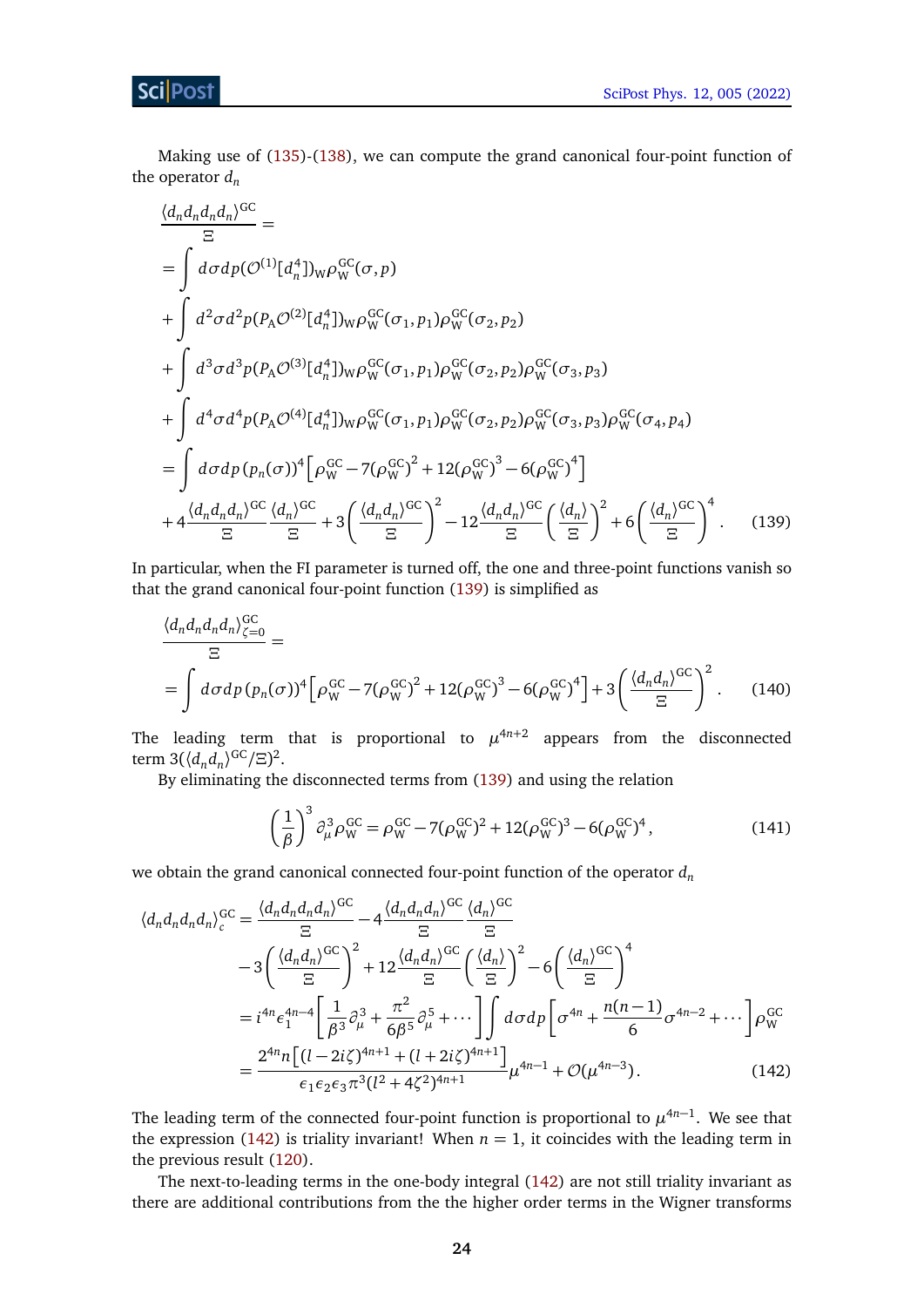### Sci Post

[\(135\)](#page-22-2)-[\(138\)](#page-22-3). Assuming that the Wigner transforms complete the triality invariance so that it is consistent with [\(133\)](#page-22-4), we find next-to-leading terms

$$
\begin{aligned}\n&\left\{i^{4n}2^{4n-6}(4n)(4n-1)(4n-2)\frac{\left[(-1)^{4n}(l-2i\zeta)^{4n+1}+(l+2i\zeta)^{4n+1}\right]}{3\epsilon_1\epsilon_2\epsilon_3\pi^3(l^2+4\zeta^2)^{4n+1}}\right.\\&\left.+i^{4n}2^{4n-8}4n(n-1)(4n-2)\frac{\left[(-1)^{4n}(l-2i\zeta)^{4n-1}+(l+2i\zeta)^{4n-1}\right]}{3\epsilon_1\epsilon_2\epsilon_3\pi^3(l^2+4\zeta^2)^{4n-1}}\right\}\left(\epsilon_1^2+\epsilon_2^2+\epsilon_3^2\right)\mu^{4n-3}.\n\end{aligned} \tag{143}
$$

More generally, we get the grand canonical connected four-point functions for  $d_{n_1},$   $d_{n_2},$   $d_{n_3}$ and  $d_{n_4}$ 

$$
\langle d_{n_1} d_{n_2} d_{n_3} d_{n_4} \rangle_c^{GC} = i^{N_4} 2^{N_4 - 2} N_4 \frac{\left[ (-1)^{N_4} (l - 2i\zeta)^{N_4 + 1} + (l + 2i\zeta)^{N_4 + 1} \right]}{\epsilon_1 \epsilon_2 \epsilon_3 \pi^3 (l^2 + 4\zeta^2)^{N_4 + 1}} \mu^{N_4 - 1} + \left\{ i^{N_4} 2^{N_4 - 6} N_4 (N_4 - 1)(N_4 - 2) \frac{\left[ (-1)^{N_4} (l - 2i\zeta)^{N_4 + 1} + (l + 2i\zeta)^{N_4 + 1} \right]}{3\epsilon_1 \epsilon_2 \epsilon_3 \pi^3 (l^2 + 4\zeta^2)^{N_4 + 1}} \right. + i^{N_4} 2^{N_4 - 8} (N_4 - 2) \left[ \sum_{i=1}^4 n_i (n_i - 1) \right] \times \frac{\left[ (-1)^{N_4} (l - 2i\zeta)^{N_4 - 1} + (l + 2i\zeta)^{N_4 - 1} \right]}{3\epsilon_1 \epsilon_2 \epsilon_3 \pi^3 (l^2 + 4\zeta^2)^{N_4 - 1}} \right\} \left( \epsilon_1^2 + \epsilon_2^2 + \epsilon_3^2 \right) \mu^{N_4 - 3} + \mathcal{O}(\mu^{N_4 - 4}),
$$
 (144)

where  $N_4 = n_1 + n_2 + n_3 + n_4$ . For  $n_4 = 1$  the expression [\(144\)](#page-24-1) reproduces the connected four-point function obtained from [\(133\)](#page-22-4) for  $k = 1$  involving a single  $d_1$ .

Again we can extract from [\(144\)](#page-24-1) the leading and next-to-leading terms of the connected higher-point functions with additional insertion of  $d_1$ 

<span id="page-24-1"></span>
$$
\langle d_{n_1} d_{n_1} d_{n_3} d_{n_4} \overbrace{d_1 \cdots d_1}^{k} \rangle_c^{\text{GC}} =
$$
\n
$$
= (-1)^k i^{N_4+k} 2^{N_4-2} \frac{(N_4+k)!}{(N_4-1)!} \frac{\left[ (-1)^{N_4} (l-2i\zeta)^{N_4+k+1} + (-1)^k (l+2i\zeta)^{N_4+k+1} \right]}{\epsilon_1 \epsilon_2 \epsilon_3 \pi^{k+3} (l^2+4\zeta^2)^{N_4+k+1}} \mu^{N_4-1}
$$
\n
$$
+ \left\{ (-1)^k i^{N_4+k} 2^{N_4-6} \frac{(N_4+k)!}{(N_4-3)!} \frac{\left[ (-1)^{N_4} (l-2i\zeta)^{N_4+k+1} + (-1)^k (l+2i\zeta)^{N_4+k+1} \right]}{3\epsilon_1 \epsilon_2 \epsilon_3 \pi^{k+3} (l^2+4\zeta^2)^{N_4+k+1}} \right. \\ \left. + (-1)^k i^{N_4+k} 2^{N_4-8} \frac{(N_4+k-2)!}{(N_4-3)!} \left[ \sum_i n_i (n_i-1) \right] \right. \\ \times \frac{\left[ (-1)^{N_4} (l-2i\zeta)^{N_4+k-1} + (-1)^k (l+2i\zeta)^{N_4+k-1} \right]}{3\epsilon_1 \epsilon_2 \epsilon_3 \pi^{k+3} (l^2+4\zeta^2)^{N_4+k-1}} \right\} ( \epsilon_1^2 + \epsilon_2^2 + \epsilon_3^2) \mu^{N_4-3}
$$
\n
$$
+ \mathcal{O}(\mu^{N_4-4}). \tag{145}
$$

#### <span id="page-24-0"></span>**3.5.4 The** *k***-point functions**

We can compute more general higher-point functions by considering the many-body operators of *d<sup>n</sup>* . The grand canonical *k*-point function is obtained by summing over the averages of the Wigner transforms of the antisymmetrized *l*-body operators  $P_{\rm A}\mathcal{O}^{(l)}[\,d_n^k]$  with  $l=1,\cdots,k$ 

<span id="page-24-2"></span>
$$
\frac{\langle d_n \cdots d_n \rangle^{GC}}{\Xi} = \sum_{\ell=1}^k \Biggl[ \int \prod_{i=1}^{\ell} d\sigma_i dp_i \bigl( P_A \mathcal{O}^{(\ell)}[d_n^k] \bigr)_{\mathcal{W}} \prod_{i=1}^{\ell} \rho_{\mathcal{W}}^{GC}(\sigma_{\ell}, p_{\ell}) \Biggr]. \tag{146}
$$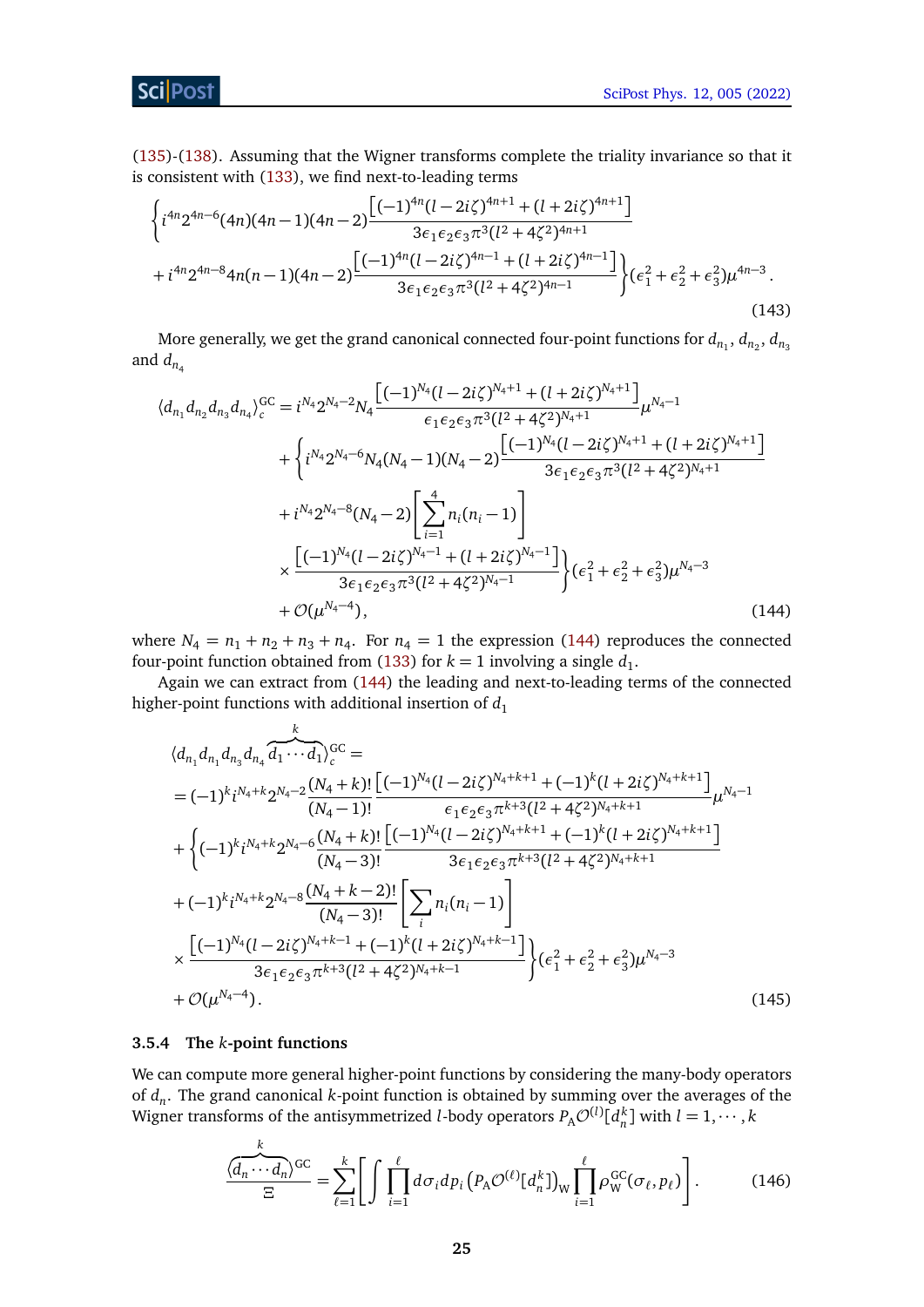From the grand canonical *k*-point function [\(146\)](#page-24-2) and the lower-point functions, the grand canonical connected *k*-point functions can be recursively computed as

$$
\langle \overrightarrow{d_n \cdots d_n} \rangle_c^{GC} = \frac{\langle \overrightarrow{d_n \cdots d_n} \rangle^{GC}}{\Xi} - \sum_{\ell=1}^{k-1} {k-1 \choose \ell-1} \langle \overrightarrow{d_n \cdots d_n} \rangle_c^{GC} \frac{\langle \overrightarrow{d_n \cdots d_n} \rangle^{GC}}{\Xi}.
$$
 (147)

In particular, the leading terms of the grand canonical connected *k*-point functions can be easily evaluated by acting on the one-body integral with the differential operator  $\frac{1}{\beta^{k-1}} \partial_{\mu}^{k-1}$ . We find the leading term of the grand canonical connected *k*-point function of the operators  $d_{n_i}$ ,  $i = 1, \cdots, k$ :

$$
\langle d_{n_1} d_{n_2} \cdots d_{n_k} \rangle_c^{GC} = i^{N_k} \epsilon_1^{N_k - k} \left[ \frac{1}{\beta^{k-1}} \partial_{\mu}^{k-1} + \frac{\pi^2}{6\beta^{k+1}} \partial_{\mu}^{k+1} + \cdots \right] \int d\sigma dp
$$
  
\n
$$
\times \left[ \sigma^{N_k} + \frac{\sum_{i=1}^n n_i (n_i - 1)}{24} \sigma^{N_k - 2} + \cdots \right] \rho_W^{GC} + \cdots
$$
  
\n
$$
= i^{N_k} 2^{N_k - k + 2} \frac{N_k!}{(N_k - k + 3)!} \frac{\left[ (-1)^{N_k} (l - 2i\zeta)^{N_k + 1} + (l + 2i\zeta)^{N_k + 1} \right]}{\epsilon_1 \epsilon_2 \epsilon_3 \pi^{k-1} (l^2 + 4\zeta^2)^{N_k + 1}} \mu^{N_k - k + 3}
$$
  
\n
$$
+ \cdots, \qquad (148)
$$

where  $N_k = \sum_{i=1}^k n_i$ . The leading term is proportional to  $\mu^{N_k-k+3}$  and its coefficient is proportional to  $\frac{1}{\epsilon_1 \epsilon_2 \epsilon_3}$  so that it is invariant under the triality symmetry [\(2\)](#page-2-3).

The next-to-leading terms appearing from [\(148\)](#page-25-0) are not yet triality invariant. Provided that these altogether form the triality invariant expression, we get the consistent triality invariant next-to-leading terms of the grand canonical connected *k*-point function of the operators *dn<sup>i</sup>* ,  $i = 1, \cdots, k$  proportional to  $\mu^{N_k+1}$ :

<span id="page-25-0"></span>
$$
\left\{i^{\sum_{i=1}^{k} n_i} 2^{N_k - k - 2} \frac{N_k!}{(N_k - k + 1)!} \frac{\left[(-1)^{N_k} (l - 2i\zeta)^{N_k + 1} + (l + 2i\zeta)^{N_k + 1}\right]}{3\epsilon_1 \epsilon_2 \epsilon_3 \pi^{k - 1} (l^2 + 4\zeta^2)^{N_k + 1}} + i^{N_k} 2^{N_k - k - 4} \frac{(N_k - 2)!}{(N_k - k + 1)!} \left[\sum_{i=1}^{k} n_i (n_i - 1)\right] \times \frac{\left[(-1)^{N_k} (l - 2i\zeta)^{N_k - 1} + (l + 2i\zeta)^{N_k - 1}\right]}{3\epsilon_1 \epsilon_2 \epsilon_3 \pi^{k - 1} (l^2 + 4\zeta^2)^{N_k - 1}}\right\} (e_1^2 + e_2^2 + e_3^2) \mu^{N_k - k + 1} + \mathcal{O}(\mu^{N_k - k}).
$$
\n(149)

In fact, we have checked that the expressions [\(148\)](#page-25-0) and [\(149\)](#page-25-1) reproduce the leading and next-to-leading terms in all the previous results.

It has been numerically found in [[43](#page-34-2)] that the perturbative correlation function has a conjectural pattern

<span id="page-25-2"></span><span id="page-25-1"></span>
$$
\langle d_{n_1} \cdots d_{n_k} \rangle_c^{\text{pert}} = \sum_{m \ge 0} c_{\{n_i\};m} \sigma_2^m \sigma_3^{-\frac{2m}{3} + \frac{1}{3} \sum_{i=1}^k (n_i - 1)},\tag{150}
$$

in such a way that the non-vanishing terms have a power of  $\sigma_3$  greater or equal to  $-1$ .

By setting  $\mu = \frac{\tau_0}{2\pi}$  in our results [\(146\)](#page-24-2) and [\(149\)](#page-25-1) and taking the derivatives with respective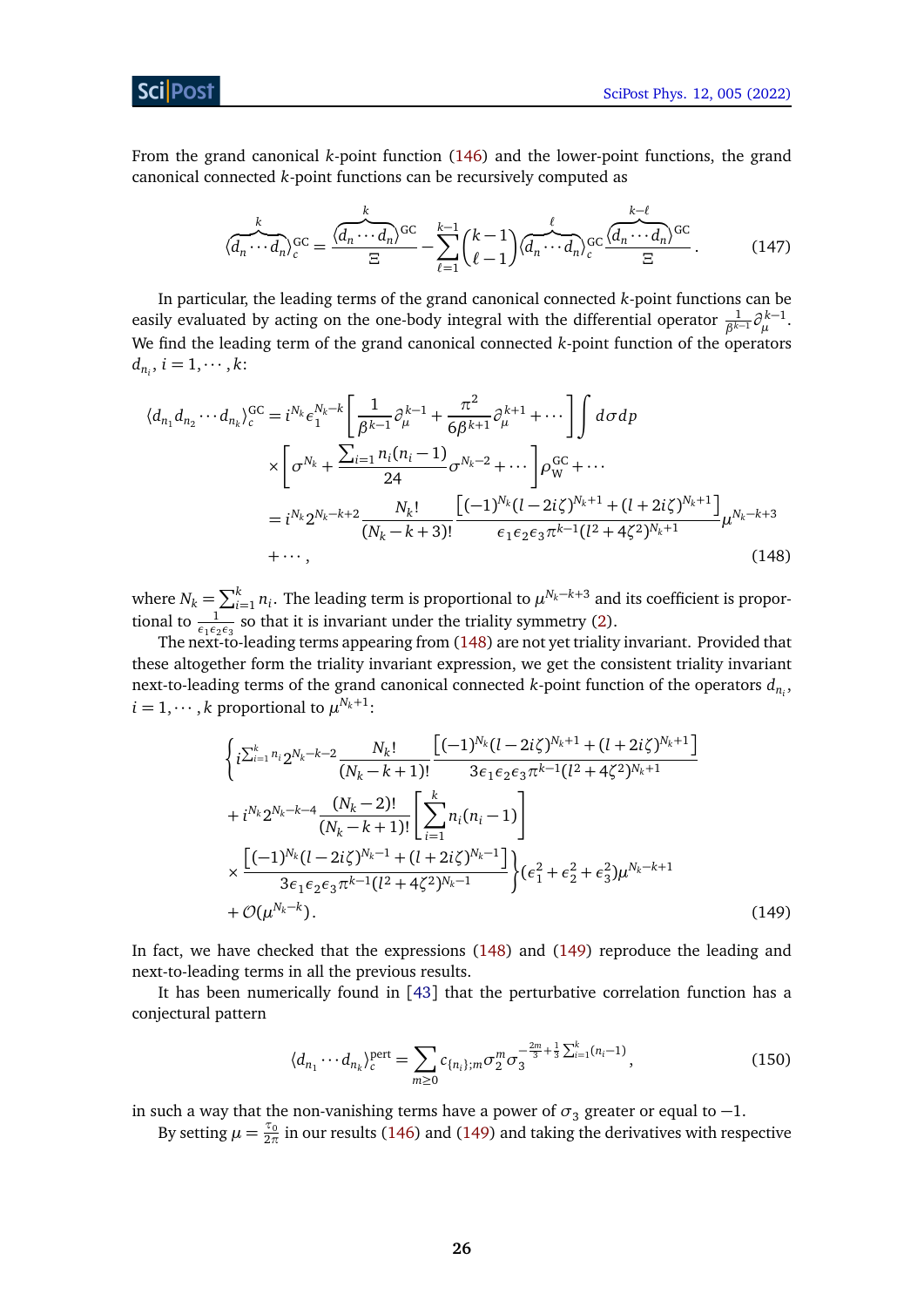to  $\tau_0$ , we can write from them the perturbative correlation function in [[43](#page-34-2)]:

$$
\langle d_{n_1} \cdots d_{n_k} \overbrace{d_0 \cdots d_0}^{N_k - k + 3} \rangle_c^{\text{pert}} = \frac{i^{N_k} N_k! \left[ (-1)^{N_k} + 1 \right]}{2 \pi^{N_k + 2} l^{N_k + 1}} \sigma_3^{-1},
$$
\n
$$
\langle d_{n_1} \cdots d_{n_k} \overbrace{d_0 \cdots d_0}^{N_k - k + 1} \rangle_c^{\text{pert}} = \frac{i^{N_k} \left[ 4N_k (N_k - 1) + l^2 \sum_{i=1}^k n_i (n_i - 1) \right] (N_k - 2)! \left[ (-1)^{N_k + 1} \right]}{48 \pi^{N_k} l^{N_k - 1}} \sigma_2 \sigma_3^{-1}.
$$
\n(152)

This is compatible with the conjectural pattern [\(150\)](#page-25-2).

# <span id="page-26-0"></span>**4 Concluding remarks**

*Nk*−*k*+3

In this work, we evaluated the large *N* correlation functions of the Coulomb branch operators for 3d  $\mathcal{N} = 4$  ADHM theory in the Fermi-gas formulation. We confirmed that the leading perturbative part has the triality symmetry, expected from the dual twisted M-theory. Interestingly, the full analytic form of the next-to-leading order correction can be fixed by the requirement of this symmetry even though the Fermi-gas computation is technically hard at this order. This idea should be useful in higher order computations.

We remark several related directions. The correlators have been studied in bootstrap program for 3d SCFTs which arise as the IR limit of the effective theory of multiple M2- branes [[13,](#page-32-4) [58–](#page-35-1)[61](#page-35-2)]. It would be nice to address the  $d_n$  correlators via the bootstrap analysis to be compared with our results.

The twisted holography [[35](#page-33-14)] (see also [[34](#page-33-13)]) would relate our results to the perturbative calculations around a dominant semi-classical saddle point in the holographic dual fivedimensional holomorphic (symplectic)-topological theory on  $AdS_2 \times S^3$ . The *k*-point correlators that we have computed would correspond to an amplitude of the Feynman diagram in the 5d Chern-Simons theory with *k*-points insertion on the 1d defect, where the 1d topological quantum mechanics lives. Beyond the perturbative calculations, the triality symmetry may be broken due to the instanton corrections [[43](#page-34-2)]. It would be nice to extend our Fermi-gas analysis by calculating the non-perturbative corrections to the correlators which capture the full geometry normal to  $AdS_2\times S^3$  in  $AdS_4\times S^7.$  Also our subleading terms could be used to test the holographic dual with higher derivative corrections as recently studied in [[33,](#page-33-17)[62](#page-35-3)].

The sphere correlators of the Coulomb and Higgs branch operators can be algebraically computed as a sum of the products of the twisted traces over the Verma modules [[19](#page-33-0)]. For the ADHM theory, this sum is taken over a set of *l* Young diagrams with  $N_k$  ( $k = 1, \dots, l$ ) boxes obeying  $\sum_{k=1}^{l} N_k = N$ . It would be interesting to analyze the large *N* behavior of the correlators in terms of the twisted traces.

In [[43](#page-34-2)] it is conjectured from the numerical and algebraic computations that the generating function of connected correlation functions of the operator  $d_n$  satisfies a recursion relation that leads to a quadratic constraint on the perturbative correlation functions. This is reminiscent of the "string equation" [[63,](#page-35-4)[64](#page-35-5)] in topological gravity and it may play a key role in the twisted holography. It is intriguing to give an analytical derivation or proof of this relation by extending our analysis.

The line operators in 3d  $\mathcal{N} = 4$  ADHM theory would be also realized in the twisted Mtheory by introducing extra M2-branes intersecting with the original ones. The space of the local operators living at junctions of line operators is realized as Hom space which generalizes the bulk Coulomb and Higgs branch algebras [[65](#page-35-6)]. It is interesting to figure out the triality symmetry in the presence of line operators by applying the Fermi-gas analysis as studied for the ABJM model in [[53](#page-34-11)].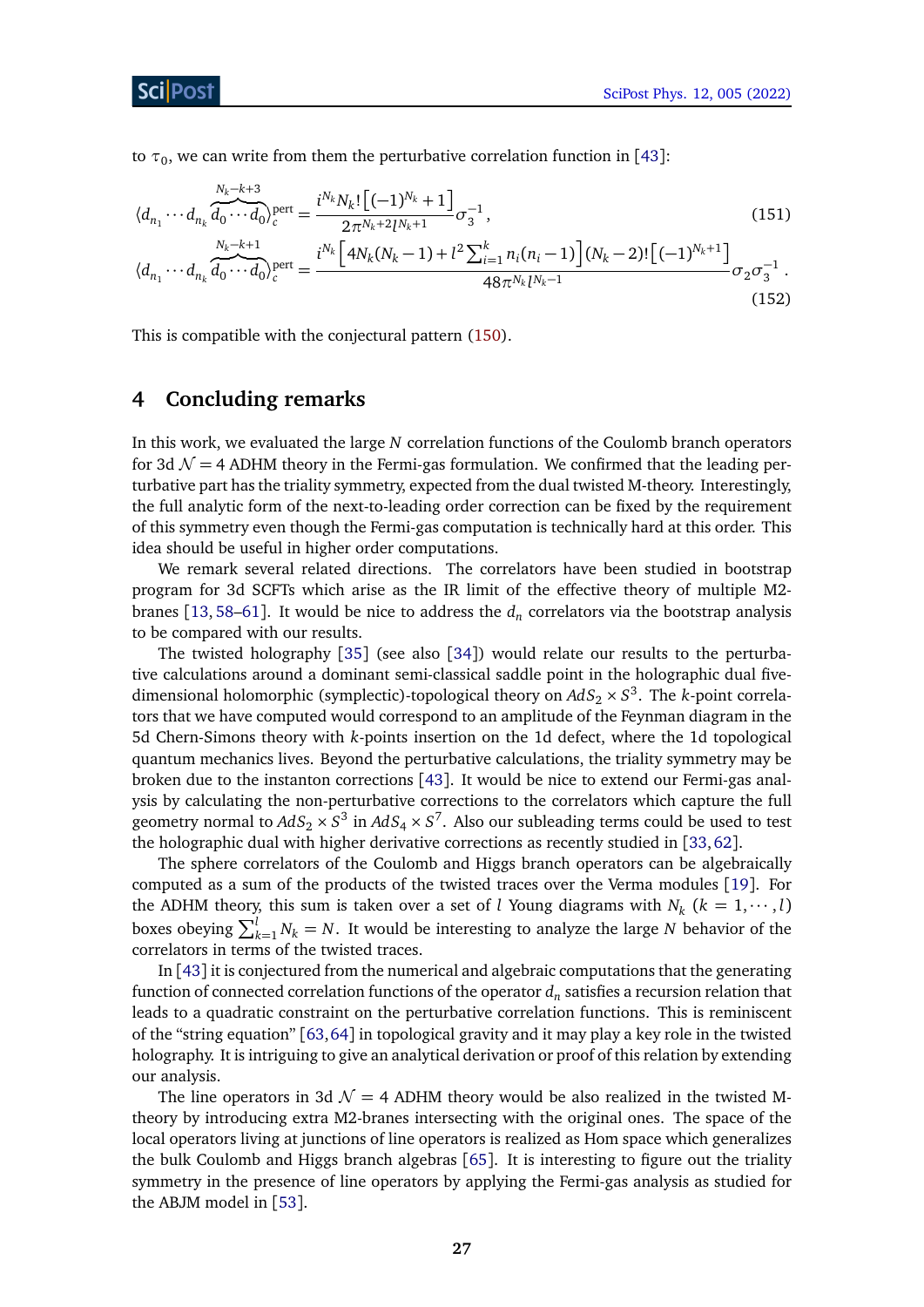Partition functions of 4d  $\mathcal{N} = 2$  SQFTs on  $S^3 \times S^1$ , the superconformal index or its special-ization known as the Schur index [[66](#page-35-7)] can reduce to partition functions of 3d  $\mathcal{N} = 4$  SQFTs on  $S^3$  [[67,](#page-35-8)[68](#page-35-9)]. The Schur index can be decorated by the line operators wrapping the  $S^1$  so that it can be associated with the sphere correlators of the Coulomb branch operators for 3d  $\mathcal{N} = 4$ SQFTs. It would be interesting to extend our Fermi-gas analysis to the Schur index with line operators for the 4d  $\mathcal{N} = 2^*$  gauge theory which reduces to the ADHM theory as in [[69](#page-35-10)] to show the triality symmetry explicitly.

#### **Acknowledgements**

We would like to thank Davide Gaiotto, Jihwan Oh and Kazumi Okuyama for useful discussions and comments. The work of Y.H. is supported by JSPS KAKENHI Grant No. JP18K03657. The work of T.O. is supported by STFC Consolidated Grants ST/P000371/1.

# <span id="page-27-0"></span>**A Some explicit results for correlation functions**

The general results in the main text are quite complicated. In this appendix, we summarize explicit forms of the connected correlation functions of  $d_n$  for some lower  $n$ 's in the large  $\mu$ limit.

For the one-point functions, we have the following leading and next-to-leading perturbative terms:

<span id="page-27-1"></span>
$$
\langle d_1 \rangle_c^{GC} = -\frac{16l\zeta}{3\epsilon_1\epsilon_2\epsilon_3(l^2 + 4\zeta^2)^2} \mu^3 - \frac{2l\zeta(\epsilon_1^2 + \epsilon_2^2 + \epsilon_3^2)}{3\epsilon_1\epsilon_2\epsilon_3(l^2 + 4\zeta^2)^2} \mu, \tag{153}
$$
\n
$$
\langle d_2 \rangle_c^{GC} = -\frac{4l(l^2 - 12\zeta^2)}{3\epsilon_1\epsilon_2\epsilon_3(l^2 + 4\zeta^2)^3} \mu^4 - \frac{\left[l^5 + (8\zeta^2 + 4)l^3 + 16l\zeta^2(\zeta^2 - 3)\right](\epsilon_1^2 + \epsilon_2^2 + \epsilon_3^2)}{12\epsilon_1\epsilon_2\epsilon_3(l^2 + 4\zeta^2)^3} \mu^2 \tag{154}
$$

$$
\langle d_3 \rangle_c^{GC} = -\frac{64l\zeta(l^2 - 4\zeta^2)}{5\epsilon_1\epsilon_2\epsilon_3(l^2 + 4\zeta^2)^4} \mu^5 - \frac{i(\epsilon_1^2 + \epsilon_2^2 + \epsilon_3^2)\left[l^4 + 8(\zeta^2 + 1)l^2 + 16\zeta^2(\zeta^2 - 2)\right]}{3\epsilon_1\epsilon_2\epsilon_3(l^2 + 4\zeta^2)^4} \mu^3,
$$
\n(155)

$$
\langle d_4 \rangle_c^{GC} = \frac{32l(l^4 - 40l^2\zeta^2 + 80\zeta^4)}{15\epsilon_1\epsilon_2\epsilon_3(l^2 + 4\zeta^2)^5} \mu^6 + \frac{(\epsilon_1^2 + \epsilon_2^2 + \epsilon_3^2)}{6\epsilon_1\epsilon_2\epsilon_3} \left[ \frac{4 + (l - 2i\zeta)^2}{(l - 2i\zeta)^5} + \frac{4 + (l + 2i\zeta)^2}{(l + 2i\zeta)^5} \right] \mu^4, \tag{156}
$$

where  $\langle d_n \rangle_c^{\text{GC}} := \langle d_n \rangle^{\text{GC}} / \Xi$ .

<span id="page-27-2"></span>For the two-point functions, we have:

$$
\langle d_1 d_1 \rangle_c^{GC} = -\frac{8(l^3 - 12l\zeta^2)}{3\epsilon_1 \epsilon_2 \epsilon_3 \pi (l^2 + 4\zeta^2)^3} \mu^3 - \frac{(l^3 - 12l\zeta^2)(\epsilon_1^2 + \epsilon_2^2 + \epsilon_3^2)}{3\epsilon_1 \epsilon_2 \epsilon_3 \pi (l^2 + 4\zeta^2)^3} \mu, \tag{157}
$$

$$
\langle d_1 d_2 \rangle_c^{GC} = \frac{32l\zeta(l^2 - 4\zeta^2)}{\epsilon_1 \epsilon_2 \epsilon_3 \pi (l^2 + 4\zeta^2)^4} \mu^4 + \frac{26l\zeta(l^2 - 4\zeta^2)(\epsilon_1^2 + \epsilon_2^2 + \epsilon_3^2)}{3\epsilon_1 \epsilon_2 \epsilon_3 \pi (l^2 + 4\zeta^2)^4} \mu^2, \tag{158}
$$

$$
\langle d_2 d_2 \rangle_c^{GC} = \frac{32(l^5 - 40l^3 \zeta^2 + 80l \zeta^4)}{5\epsilon_1 \epsilon_2 \epsilon_3 \pi (l^2 + 4\zeta^2)^5} \mu^5 + \frac{26(l^5 - 40l^3 \zeta^2 + 80l \zeta^4)(\epsilon_1^2 + \epsilon_2^2 + \epsilon_3^2)}{9\epsilon_1 \epsilon_2 \epsilon_3 \pi (l^2 + 4\zeta^2)^5} \mu^3. \tag{159}
$$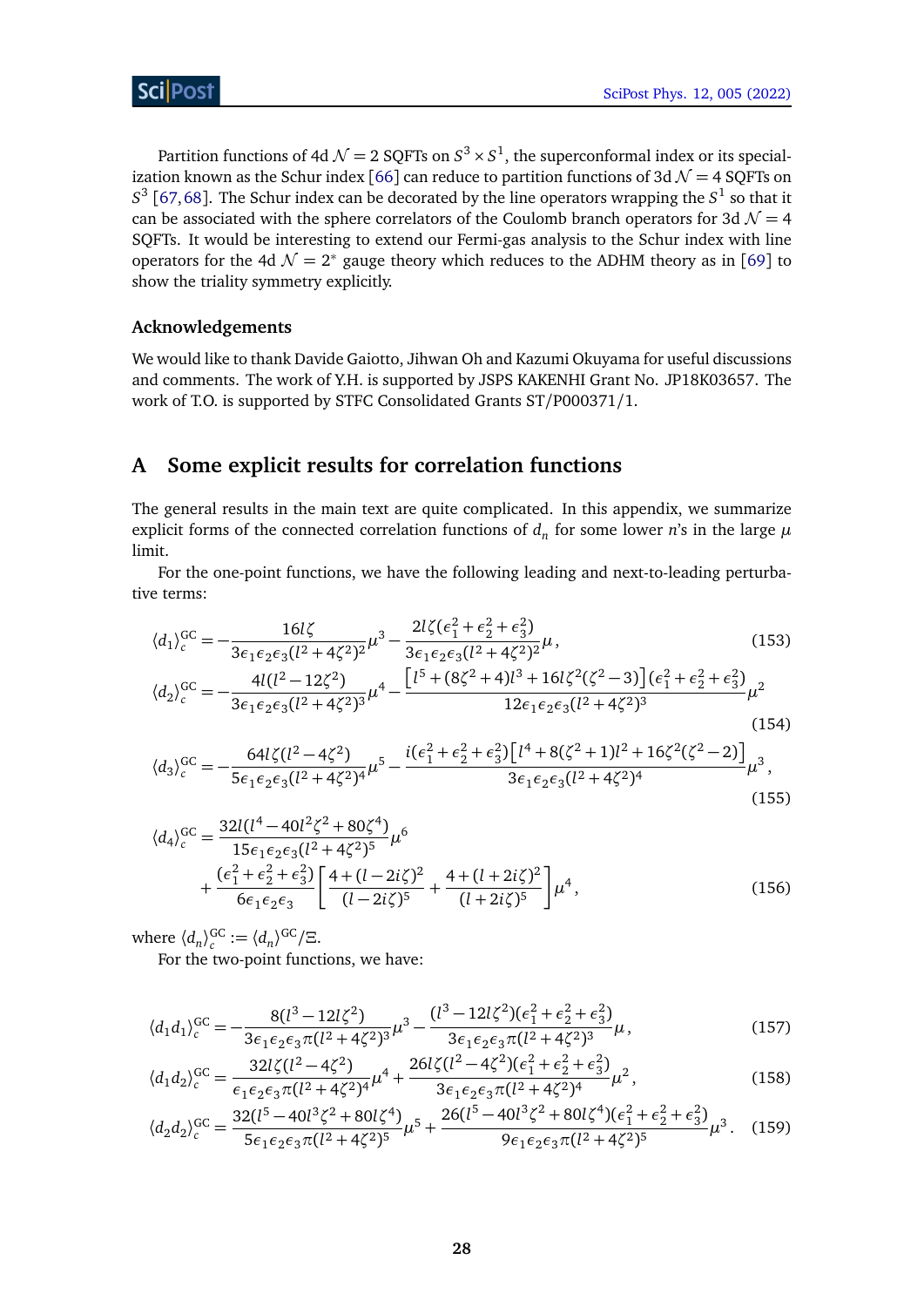**Sci** Post

For the three-point functions with no  $d_1$  insertions, we have

$$
\langle d_2 d_2 d_2 \rangle_c^{GC} = -\frac{32 \left[ (l - 2i\zeta)^7 + (l + 2i\zeta)^7 \right]}{\epsilon_1 \epsilon_2 \epsilon_3 \pi^2 (l^2 + 4\zeta^2)^7} \mu^6 - (\epsilon_1^2 + \epsilon_2^2 + \epsilon_3^2) \mu^4 \times \times \left[ \frac{20 \left[ (l - 2i\zeta)^7 + (l + 2i\zeta)^7 \right]}{\epsilon_1 \epsilon_2 \epsilon_3 \pi^2 (l^2 + 4\zeta^2)^7} + \frac{\left[ (l - 2i\zeta)^5 + (l + 2i\zeta)^5 \right]}{\epsilon_1 \epsilon_2 \epsilon_3 \pi^2 (l^2 + 4\zeta^2)^5} \right].
$$
\n(160)

$$
\langle d_2 d_3 d_3 \rangle_c^{GC} = \frac{128 \left[ (l - 2i\zeta)^9 + (l + 2i\zeta)^9 \right]}{\epsilon_1 \epsilon_2 \epsilon_3 \pi^2 (l^2 + 4\zeta^2)^9} \mu^8 + (\epsilon_1^2 + \epsilon_2^2 + \epsilon_3^2) \mu^6 \times \left[ \frac{448 \left[ (l - 2i\zeta)^9 + (l + 2i\zeta)^9 \right]}{3\epsilon_1 \epsilon_2 \epsilon_3 \pi^2 (l^2 + 4\zeta^2)^9} + \frac{28 \left[ (l - 2i\zeta)^7 + (l + 2i\zeta)^7 \right]}{3\epsilon_1 \epsilon_2 \epsilon_3 \pi^2 (l^2 + 4\zeta^2)^7} \right].
$$
\n(161)

$$
\langle d_4 d_4 d_4 \rangle_c^{GC} = \frac{2048 \left[ (l - 2i\zeta)^{13} + (l + 2i\zeta)^{13} \right]}{\epsilon_1 \epsilon_2 \epsilon_3 \pi^2 (l^2 + 4\zeta^2)^{13}} \mu^{12} + (\epsilon_1^2 + \epsilon_2^2 + \epsilon_3^2) \mu^{10} \times
$$
\n
$$
\times \left[ \frac{5632 \left[ (l - 2i\zeta)^{13} + (l + 2i\zeta)^{13} \right]}{\epsilon_1 \epsilon_2 \epsilon_3 \pi^2 (l^2 + 4\zeta^2)^{13}} + \frac{384 \left[ (l - 2i\zeta)^{11} + (l + 2i\zeta)^{11} \right]}{\epsilon_1 \epsilon_2 \epsilon_3 \pi^2 (l^2 + 4\zeta^2)^{11}} \right].
$$
\n(162)

For the four-point functions with no  $d_1$  insertions, we have

$$
\langle d_2 d_2 d_2 d_2 \rangle_c^{GC} = \frac{512 \left[ (l - 2i\zeta)^9 + (l + 2i\zeta)^9 \right]}{\epsilon_1 \epsilon_2 \epsilon_3 \pi^3 (l^2 + 4\zeta^2)^9} \mu^7 + (\epsilon_1^2 + \epsilon_2^2 + \epsilon_3^2) \mu^5 \times \left[ \frac{448 \left[ (l - 2i\zeta)^9 + (l + 2i\zeta)^9 \right]}{\epsilon_1 \epsilon_2 \epsilon_3 \pi^3 (l^2 + 4\zeta^2)^9} + \frac{16 \left[ (l - 2i\zeta)^7 + (l + 2i\zeta)^7 \right]}{\epsilon_1 \epsilon_2 \epsilon_3 \pi^3 (l^2 + 4\zeta^2)^7} \right].
$$
\n(163)

$$
\langle d_3 d_3 d_3 d_3 \rangle_c^{GC} = \frac{12288 \left[ (l - 2i\zeta)^{13} + (l + 2i\zeta)^{13} \right]}{\epsilon_1 \epsilon_2 \epsilon_3 \pi^3 (l^2 + 4\zeta^2)^{13}} \mu^{11} + (\epsilon_1^2 + \epsilon_2^2 + \epsilon_3^2) \mu^9 \times \left[ \frac{28160 \left[ (l - 2i\zeta)^{13} + (l + 2i\zeta)^{13} \right]}{\epsilon_1 \epsilon_2 \epsilon_3 \pi^3 (l^2 + 4\zeta^2)^{13}} + \frac{1280 \left[ (l - 2i\zeta)^{11} + (l + 2i\zeta)^{11} \right]}{\epsilon_1 \epsilon_2 \epsilon_3 \pi^3 (l^2 + 4\zeta^2)^{11}} \right].
$$
\n(164)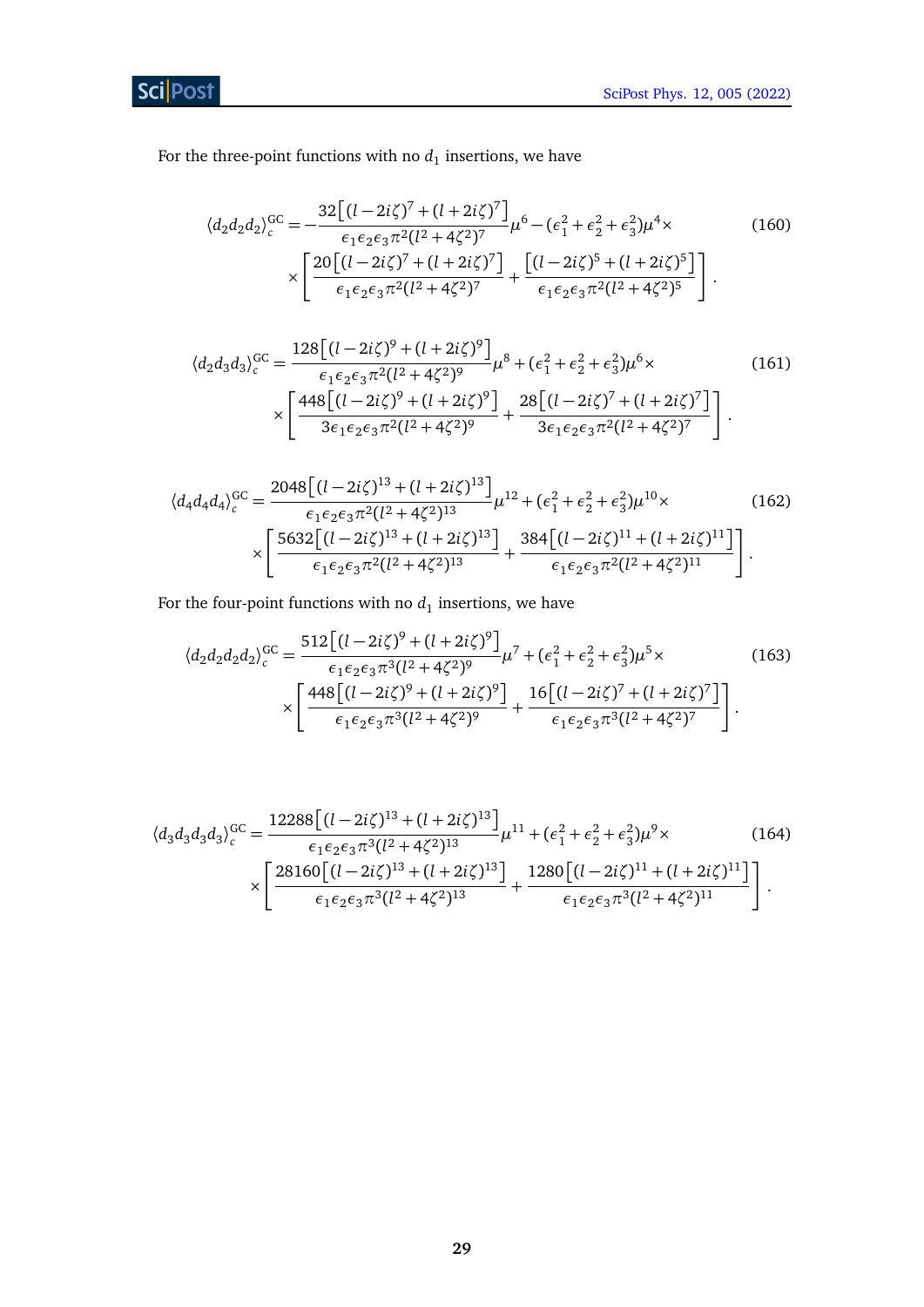# <span id="page-29-0"></span>**B Fermi surface**

We give some details on the evaluation of the quantum corrected Fermi surface.

### <span id="page-29-1"></span>**B.1 Area of the Fermi surface**

The area of the quantum corrected Fermi surface of the region I can be evaluated from the equation [\(38\)](#page-8-1) as

$$
Vol_{I} = \int_{p=p_{*}^{-}}^{p=p_{*}^{+}} dp \int_{\sigma=0}^{\sigma=\sigma^{+}(\mu,p)} d\sigma
$$
  
\n
$$
= \frac{1}{\pi(l-2i\zeta)} \Biggl\{ \int_{p_{*}^{-}}^{0} dp \Biggl[ \frac{2\pi\mu}{\epsilon_{1}} + \pi(1+2im)p \Biggr]
$$
  
\n
$$
- \int_{p_{*}^{-}}^{0} dp \Biggl[ \log(2 \cosh \pi p) + \pi p \Biggr] - \frac{\hbar^{2} \pi^{2}}{24} (l-2i\zeta)^{2} \int_{p_{*}^{-}}^{0} dp T''(\Gamma p) \Biggr\}
$$
  
\n
$$
+ \frac{1}{\pi(l-2i\zeta)} \Biggl\{ \int_{0}^{p_{*}^{+}} dp \Biggl[ \frac{2\pi\mu}{\epsilon_{1}} - \pi(1-2im)p \Biggr]
$$
  
\n
$$
- \int_{0}^{p_{*}^{+}} dp \Biggl[ \log(2 \cosh \pi p) - \pi p \Biggr] - \frac{\hbar^{2} \pi^{2}}{24} (l-2i\zeta)^{2} \int_{0}^{p_{*}^{+}} dp T''(\Gamma p) \Biggr\}
$$
  
\n
$$
= -\frac{3}{4} \frac{\mu^{2}}{\epsilon_{2}(\epsilon_{1} + \epsilon_{2})(l-2i\zeta)} - \frac{1}{12(l-2i\zeta)} - \frac{\hbar^{2} \pi^{2}}{12} (l-2i\zeta), \qquad (165)
$$

where we have extended the integration region to infinity up to non-perturbative terms in *µ*. Similarly, we can calculate the area of the quantum corrected Fermi surface of the region III:

$$
Vol_{III} = \int_{p=p_{\ast}^{-}}^{p_{\ast}^{+}} dp \int_{\sigma=\sigma^{+}(\mu,p)}^{\sigma=0} d\sigma
$$
  
= 
$$
-\frac{3}{4} \frac{\mu^{2}}{\epsilon_{2}(\epsilon_{1} + \epsilon_{2})(l+2i\zeta)} - \frac{1}{12(l+2i\zeta)} - \frac{\hbar^{2}\pi^{2}}{12}(l+2i\zeta).
$$
 (166)

From the equation [\(41\)](#page-8-2) one finds the quantum corrected area of the region II

$$
Vol_{II} = \int_{\sigma = \sigma_*^-}^{\sigma = \sigma_*^+} d\sigma \int_{p=p_*^+}^{p=p^+ (\mu, \sigma)} dp
$$
  
= 
$$
\frac{l\mu^2}{2\epsilon_1(\epsilon_1 + \epsilon_2)(l^2 + 4\zeta^2)} - \frac{\epsilon_1 l}{24(\epsilon_1 + \epsilon_2)} + \frac{l\hbar^2 \pi^2(\epsilon_1 + \epsilon_2)}{3\epsilon_1}.
$$
 (167)

The quantum corrected area of the region IV can be similarly computed by using the equation [\(41\)](#page-8-2). We get

$$
\text{Vol}_{\text{IV}} = \int_{\sigma = \sigma_*^-}^{\sigma = \sigma_*^+} d\sigma \int_{p = p^-(\mu,\sigma)}^{p = p_+^-} dp = -\frac{l\mu^2}{2\epsilon_1 \epsilon_2 (l^2 + 4\zeta^2)} + \frac{\epsilon_1 l}{24\epsilon_2} - \frac{l\hbar^2 \pi^2 \epsilon_2}{3\epsilon_1}.
$$
 (168)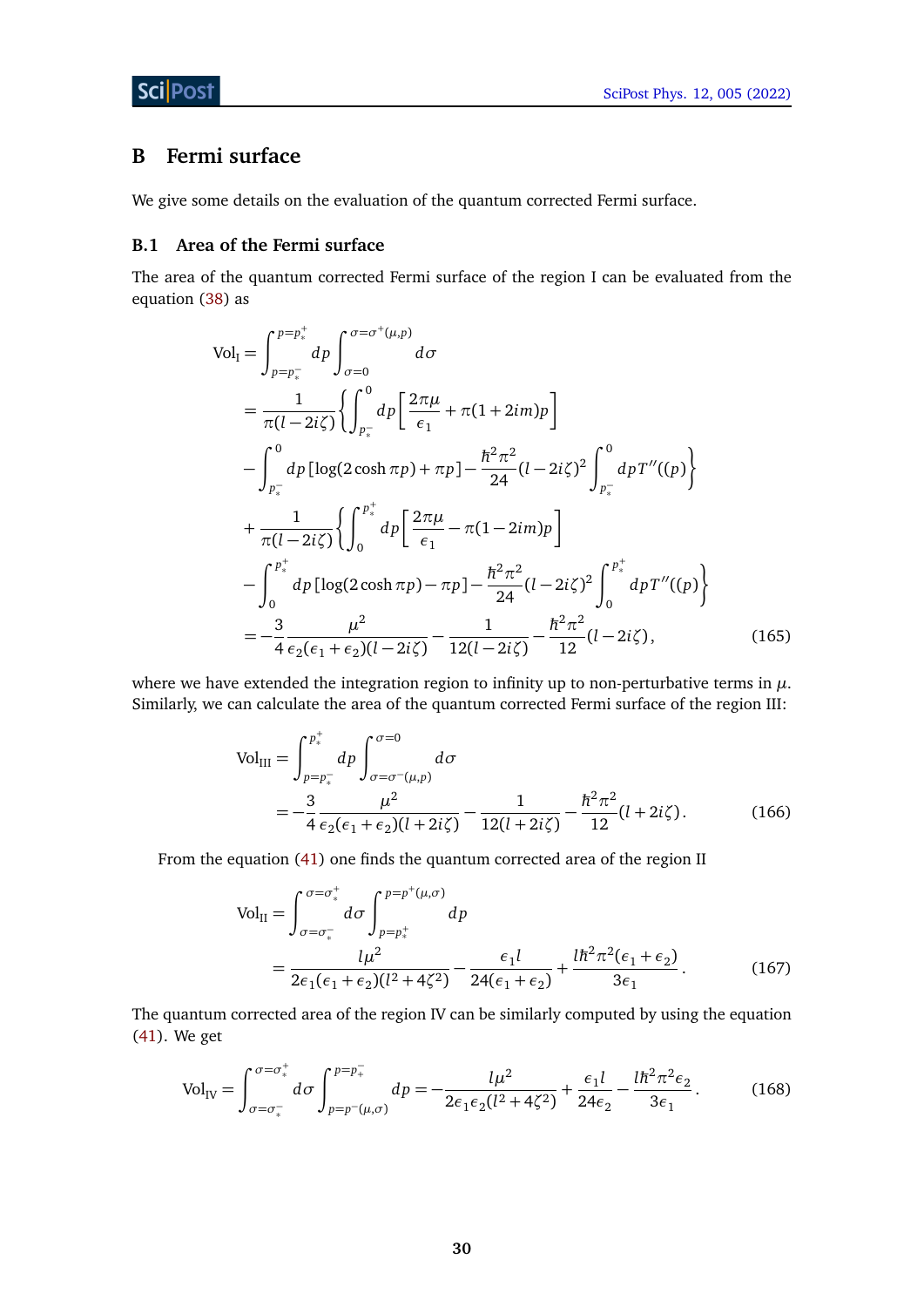#### <span id="page-30-0"></span>**B.2 Average over the Fermi surface**

The average over the quantum Fermi surface of the region I is

$$
\text{Vol}_{I}^{\sigma^{n}} = \int_{p=p_{*}^{-}}^{p=p_{*}^{-}} dp \int_{\sigma=0}^{\sigma=\sigma^{+}(\mu,p)} d\sigma \sigma^{n}
$$
  
= 
$$
\frac{1}{(n+1)\pi^{n+1}(l-2i\zeta)^{n+1}} \int_{p_{*}^{-}}^{p_{*}^{+}} dp \left[ \frac{2\pi\mu}{\epsilon_{1}} - T(p) - \frac{\hbar^{2}\pi^{2}}{24} (l-2i\zeta)^{2} T''(p) \right]^{n+1}.
$$
 (169)

Although it seems difficult to compute the integral [\(169\)](#page-30-3) explicitly, we do not need to do so. From the Wigner transform [\(20\)](#page-5-2) that contains  $\hbar^2$  corrections, we can only get the correct leading term proportional to  $\mu^{n+2}$  and the next-to-leading term proportional to  $\mu^n.$  The leading and next-to-leading terms which appear from the expression [\(169\)](#page-30-3) are

<span id="page-30-3"></span>
$$
\begin{split} \text{Vol}_{\mathcal{I}}^{\sigma^{n}} &= \frac{1}{(n+1)\pi^{n+1}(l-2i\zeta)^{n+1}} \\ &\times \left(\int_{p_{\ast}^{-}}^{0} dp \left[\frac{2\pi\mu}{\epsilon_{1}} + \pi(1+2im)p\right]^{n+1} + \int_{0}^{p_{\ast}^{+}} dp \left[\frac{2\pi\mu}{\epsilon_{1}} - \pi(1-2im)p\right]^{n+1} \right. \\ &\left. - (n+1)\left(\frac{2\pi\mu}{\epsilon_{1}}\right)^{n} \int_{-\infty}^{0} dp \left[\left\{\log(2\cosh\pi p) + \pi p\right\} + \frac{\hbar^{2}\pi^{2}}{24} (l-2i\zeta)^{2} T''(p)\right\} \right. \\ &\left. - (n+1)\left(\frac{2\pi\mu}{\epsilon_{1}}\right)^{n} \int_{0}^{\infty} dp \left[\left\{\log(2\cosh\pi p) - \pi p\right\} + \frac{\hbar^{2}\pi^{2}}{24} (l-2i\zeta)^{2} T''(p)\right]\right). \end{split}
$$

These integrals can be evaluated exactly, and we find the following large  $\mu$  behavior:

<span id="page-30-1"></span>
$$
\text{Vol}_{\text{I}}^{\sigma^n} = -\frac{2^{n+2} - 1}{2\epsilon_1^n \epsilon_2(\epsilon_1 + \epsilon_2)(n+1)(n+2)(l-2i\zeta)^{n+1}} \mu^{n+2} - \frac{2^{n-4}\left(4 + (l-2i\zeta)^2\right)}{3\epsilon_1^n (l-2i\zeta)^{n+1}} \mu^n. \tag{170}
$$

Similarly, the average over the quantum Fermi surface of the region III leads to the leading and next-to-leading terms:

$$
\text{Vol}_{\text{III}}^{\sigma^n} = -\frac{(-1)^n (2^{n+2} - 1)}{2\epsilon_1^n \epsilon_2 (\epsilon_1 + \epsilon_2)(n+1)(n+2)(l+2i\zeta)^{n+1}} \mu^{n+2} - \frac{(-1)^n 2^{n-4} \left(4 + (l+2i\zeta)^2\right)}{3\epsilon_1^n (l+2i\zeta)^{n+1}} \mu^n. \tag{171}
$$

On the other hand, the average over the quantum Fermi surface of the region II takes the form

$$
\text{Vol}_{\text{II}}^{\sigma^n} = \int_{\sigma = \sigma_*^-}^{\sigma = \sigma_*^+} d\sigma \int_{p=p_*^+}^{p=p^+ (\mu, \sigma)} dp \sigma^n \qquad (172)
$$
\n
$$
= \frac{1}{\pi (1 - 2im)} \int_{\sigma_*^-}^0 d\sigma \sigma^n \left[ \frac{2\pi \mu}{\epsilon_1} - U(\sigma) + \frac{\hbar^2 \pi^2}{12} (1 - 2im)^2 U''(\sigma) \right] - \int_{\sigma_*^-}^0 d\sigma p_*^+ \sigma^n \qquad (172)
$$
\n
$$
+ \frac{1}{\pi (1 - 2im)} \int_0^{\sigma_*^+} d\sigma \sigma^n \left[ \frac{2\pi \mu}{\epsilon_1} - U(\sigma) + \frac{\hbar^2 \pi^2}{12} (1 - 2im)^2 U''(\sigma) \right] - \int_0^{\sigma_*^+} d\sigma p_*^+ \sigma^n \, .
$$

The integral can be evaluated by extending the integration region to infinity according to the formulas

<span id="page-30-2"></span>
$$
\int_0^\infty dx x^n \log(1 + e^{-2\pi x}) = \frac{\Gamma(2+n)\zeta(2+n)}{(n+1)(4\pi)^{n+1}} (2^{n+1} - 1),\tag{173}
$$

$$
\int_0^\infty dx x^n \frac{\pi^2}{\cosh^2 \pi x} = \frac{\Gamma(1+n)\zeta(n)}{(4\pi)^{n-1}} (2^{n-1} - 1).
$$
 (174)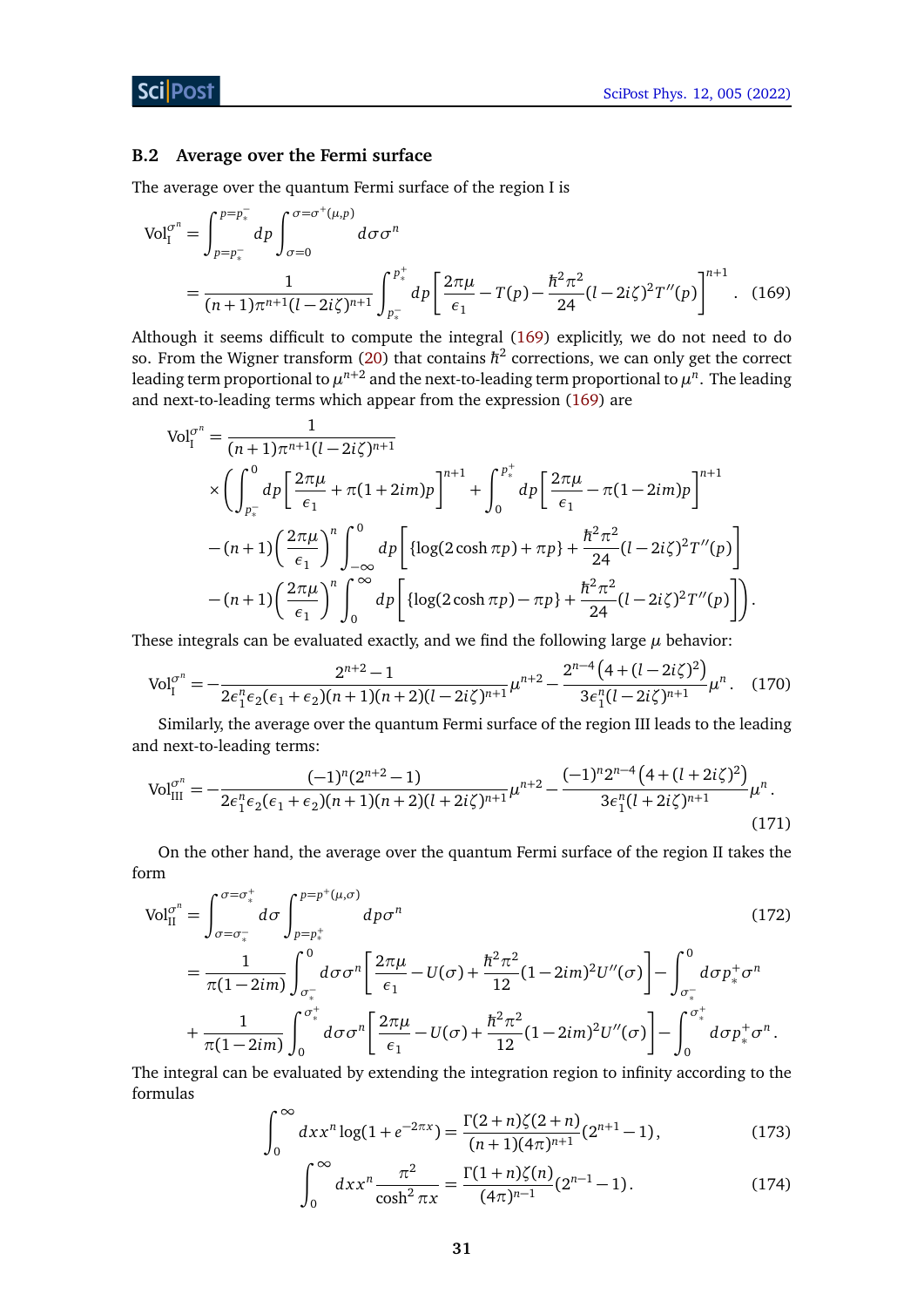## **ScilPost**

We find

$$
\text{Vol}_{II}^{\sigma^n} = \frac{1}{2\epsilon_1^{n+1}(\epsilon_1 + \epsilon_2)(n+1)(n+2)} \left( \frac{1}{(l-2i\zeta)^{n+1}} + \frac{(-1)^n}{(l+2i\zeta)^{n+1}} \right) \mu^{n+2} + \frac{l(1+(-1)^n)\Gamma(n+1)\left[2(2^n-2)(\epsilon_1 + \epsilon_2)^2 \pi^2 \zeta(n) - 3(2^{n+1}-1)\epsilon_1^2 \zeta(n+2)\right]}{2^{2n+3} \cdot 3\pi^{n+2} \epsilon_1(\epsilon_1 + \epsilon_2)}.
$$
 (175)

We can analogously calculate the average over the region IV:

<span id="page-31-5"></span>
$$
\text{Vol}_{\text{IV}}^{\sigma^n} = -\frac{1}{2\epsilon_1^{n+1}\epsilon_2(n+1)(n+2)} \left( \frac{1}{(l-2i\zeta)^{n+1}} + \frac{(-1)^n}{(l+2i\zeta)^{n+1}} \right) \mu^{n+2} - \frac{l(1+(-1)^n)\Gamma(n+1)\left[2(2^n-2)\epsilon_2^2\pi^2\zeta(n)-3(2^{n+1}-1)\epsilon_1^2\zeta(n+2)\right]}{2^{2n+3}3\pi^{n+2}\epsilon_1\epsilon_2}.
$$
 (176)

# <span id="page-31-0"></span>**C Formulae**

The Wigner transform of the Hamiltonian operator is given by

<span id="page-31-6"></span>
$$
H_{W}(q, p) = T + U + \frac{1}{12} [T, [T, U]_{\star}]_{\star} + \frac{1}{24} [U, [T, U]_{\star}]_{\star}
$$
  
+  $\frac{1}{360} [[[[[T, U]_{\star}, U]_{\star}, U]_{\star}, T]_{\star} - \frac{1}{480} [[[[U, T]_{\star}, U]_{\star}, T]_{\star}, U]_{\star}$   
+  $\frac{1}{360} [[[[U, T]_{\star}, T]_{\star}, T]_{\star}, U]_{\star} + \frac{1}{120} [[[[T, U]_{\star}, T]_{\star}, U]_{\star}, T]_{\star}$   
+  $\frac{7}{5760} [[[[[T, U]_{\star}, U]_{\star}, U]_{\star}, U]_{\star} - \frac{1}{720} [[[[U, T]_{\star}, T]_{\star}, T]_{\star}, T]_{\star}$   
=  $T(p) + U(q) - \frac{\hbar^2}{12} (T'(p))^2 U''(q) + \frac{\hbar^2}{24} (U'(q))^2 T''(p)$   
+  $\frac{\hbar^4}{144} T'(p) T'''(p) U^{(4)}(q) - \frac{\hbar^4}{288} U'(q) U'''(q) T^{(4)}(p)$   
-  $\frac{\hbar^4}{240} (U'(q))^2 U''(q) (T''(p))^2 + \frac{\hbar^4}{60} (T'(p))^2 T''(p) (U''(q))^2$   
-  $\frac{\hbar^4}{80} (U'(q))^2 U''(q) T'(p) T'''(p) + \frac{\hbar^4}{120} (T'(p))^2 T''(p) U'(q) U'''(q)$   
+  $\frac{7\hbar^4}{5760} (U'(q))^4 T^{(4)}(p) - \frac{\hbar^4}{720} (T'(p))^4 U^{(4)}(q)$ . (177)

## **References**

- <span id="page-31-2"></span><span id="page-31-1"></span>[1] V. Pestun, *Localization of gauge theory on a four-sphere and supersymmetric Wilson loops*, Commun. Math. Phys. **313**, 71 (2012), doi:10.1007/[s00220-012-1485-0.](https://doi.org/10.1007/s00220-012-1485-0)
- <span id="page-31-3"></span>[2] V. Pestun et al., *Localization techniques in quantum field theories*, J. Phys. A: Math. Theor. **50**, 440301 (2017), doi:10.1088/[1751-8121](https://doi.org/10.1088/1751-8121/aa63c1)/aa63c1.
- <span id="page-31-4"></span>[3] A. Kapustin, B. Willett and I. Yaakov, *Exact results for Wilson loops in superconformal Chern-Simons theories with matter*, J. High Energy Phys. **03**, 089 (2010), doi:10.1007/[JHEP03\(2010\)089.](https://doi.org/10.1007/JHEP03(2010)089)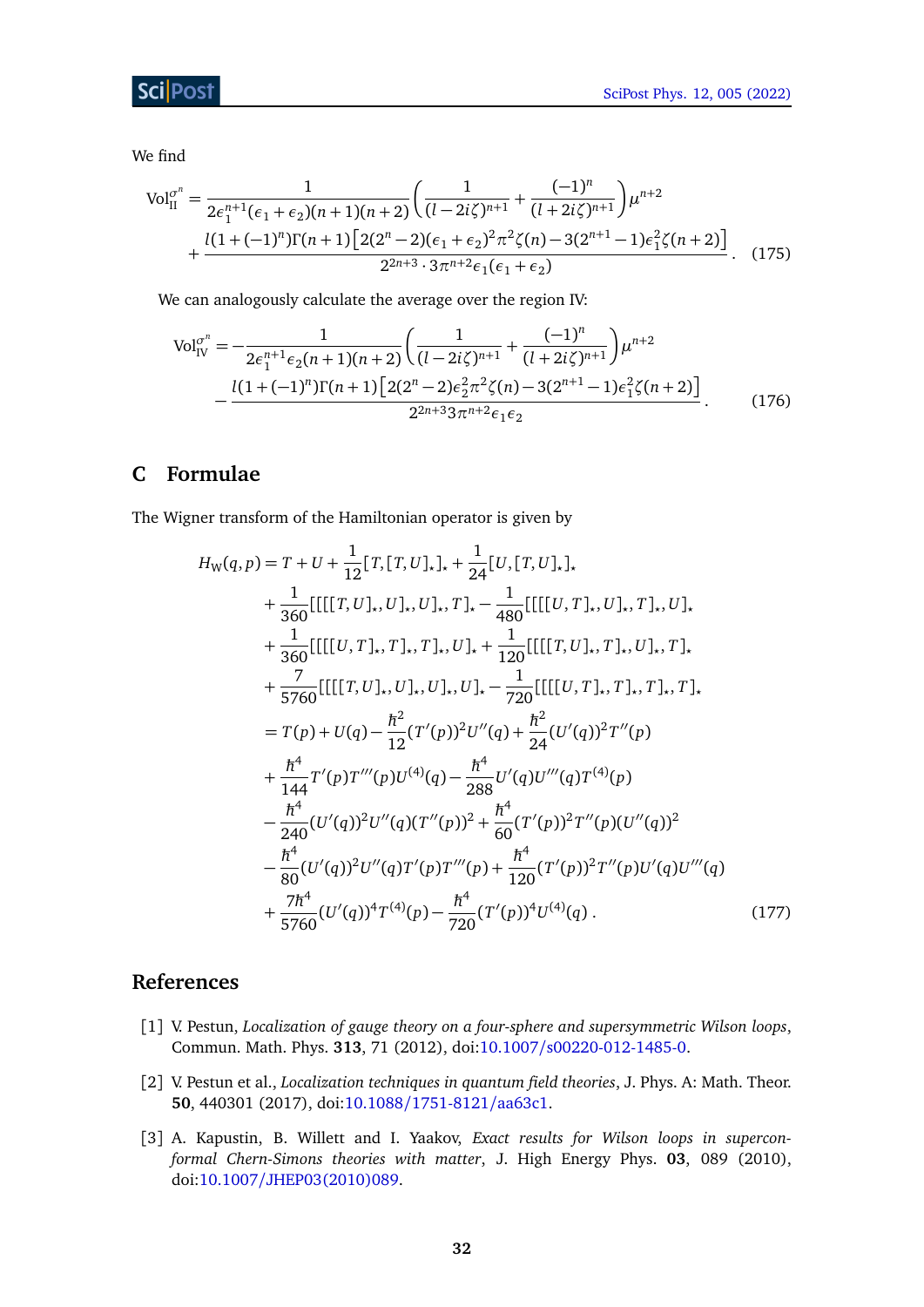- <span id="page-32-0"></span>[4] M. Dedushenko, S. S. Pufu and R. Yacoby, *A one-dimensional theory for Higgs branch operators*, J. High Energy Phys. **03**, 138 (2018), doi:10.1007/[JHEP03\(2018\)138.](https://doi.org/10.1007/JHEP03(2018)138)
- <span id="page-32-10"></span>[5] M. Dedushenko, Y. Fan, S. S. Pufu and R. Yacoby, *Coulomb branch operators and mirror symmetry in three dimensions*, J. High Energy Phys. **04**, 037 (2018), doi:10.1007/[JHEP04\(2018\)037.](https://doi.org/10.1007/JHEP04(2018)037)
- <span id="page-32-1"></span>[6] M. Dedushenko, Y. Fan, S. S. Pufu and R. Yacoby, *Coulomb branch quantization and abelianized monopole bubbling*, J. High Energy Phys. **10**, 179 (2019), doi:10.1007/[JHEP10\(2019\)179.](https://doi.org/10.1007/JHEP10(2019)179)
- <span id="page-32-2"></span>[7] N. A. Nekrasov, *Seiberg-Witten prepotential from instanton counting*, Adv. Theor. Math. Phys. **7**, 831 (2003), doi:10.4310/[ATMP.2003.v7.n5.a4.](https://doi.org/10.4310/ATMP.2003.v7.n5.a4)
- [8] N. A. Nekrasov and A. Okounkov, *Seiberg-Witten theory and random partitions*, in Progress in Mathematics, Birkhäuser Boston, Boston, MA, ISBN 9780817640767 (2006), doi:10.1007/[0-8176-4467-9\\_15.](https://doi.org/10.1007/0-8176-4467-9_15)
- [9] L. F. Alday, D. Gaiotto and Y. Tachikawa, *Liouville correlation functions from fourdimensional gauge theories*, Lett. Math. Phys. **91**, 167 (2010), doi:10.1007/[s11005-010-](https://doi.org/10.1007/s11005-010-0369-5) [0369-5.](https://doi.org/10.1007/s11005-010-0369-5)
- [10] N. A. Nekrasov and S. L. Shatashvili, *Quantization of integrable systems and four dimensional gauge theories* (2009), 16th International Congress on Math. Phys., doi:10.1142/[9789814304634\\_0015.](https://doi.org/10.1142/9789814304634_0015)
- [11] N. Nekrasov and E. Witten, *The omega deformation, branes, integrability and Liouville theory*, J. High Energy Phys. **09**, 092 (2010), doi:10.1007/[JHEP09\(2010\)092.](https://doi.org/10.1007/JHEP09(2010)092)
- <span id="page-32-3"></span>[12] J. Teschner, *Quantization of the Hitchin moduli spaces, Liouville theory and the geometric Langlands correspondence I*, Adv. Theor. Math. Phys. **15**, 471 (2011), doi:10.4310/[ATMP.2011.v15.n2.a6.](https://doi.org/10.4310/ATMP.2011.v15.n2.a6)
- <span id="page-32-4"></span>[13] S. M. Chester, J. Lee, S. S. Pufu and R. Yacoby, *Exact correlators of BPS Operators from the 3D superconformal bootstrap*, J. High Energy Phys. **03**, 130 (2015), doi:10.1007/[JHEP03\(2015\)130.](https://doi.org/10.1007/JHEP03(2015)130)
- <span id="page-32-5"></span>[14] C. Beem, W. Peelaers and L. Rastelli, *Deformation quantization and superconformal symmetry in three dimensions*, Commun. Math. Phys. **354**, 345 (2017), doi[:10.1007](https://doi.org/10.1007/s00220-017-2845-6)/s00220- [017-2845-6.](https://doi.org/10.1007/s00220-017-2845-6)
- <span id="page-32-6"></span>[15] M. Bullimore, T. Dimofte and D. Gaiotto, *The Coulomb branch of 3D*  $\mathcal{N} = 4$  *theories*, Commun. Math. Phys. **354**, 671 (2017), doi:10.1007/[s00220-017-2903-0.](https://doi.org/10.1007/s00220-017-2903-0)
- <span id="page-32-9"></span>[16] J. Yagi, *Ω-deformation and quantization*, J. High Energy Phys. **08**, 112 (2014), doi:10.1007/[JHEP08\(2014\)112.](https://doi.org/10.1007/JHEP08(2014)112)
- <span id="page-32-7"></span>[17] C. Beem, D. Ben-Zvi, M. Bullimore, T. Dimofte and A. Neitzke, *Secondary products in supersymmetric field theory*, Ann. Henri Poincaré **21**, 1235 (2020), doi[:10.1007](https://doi.org/10.1007/s00023-020-00888-3)/s00023- [020-00888-3.](https://doi.org/10.1007/s00023-020-00888-3)
- <span id="page-32-8"></span>[18] A. Braverman, M. Finkelberg and H. Nakajima, *Towards a mathematical definition of Coulomb branches of* 3-dimensional  $\mathcal{N} = 4$  *gauge theories, II, Adv. Theor. Math. Phys.* **22**, 1071 (2018), doi:10.4310/[ATMP.2018.v22.n5.a1.](https://doi.org/10.4310/ATMP.2018.v22.n5.a1)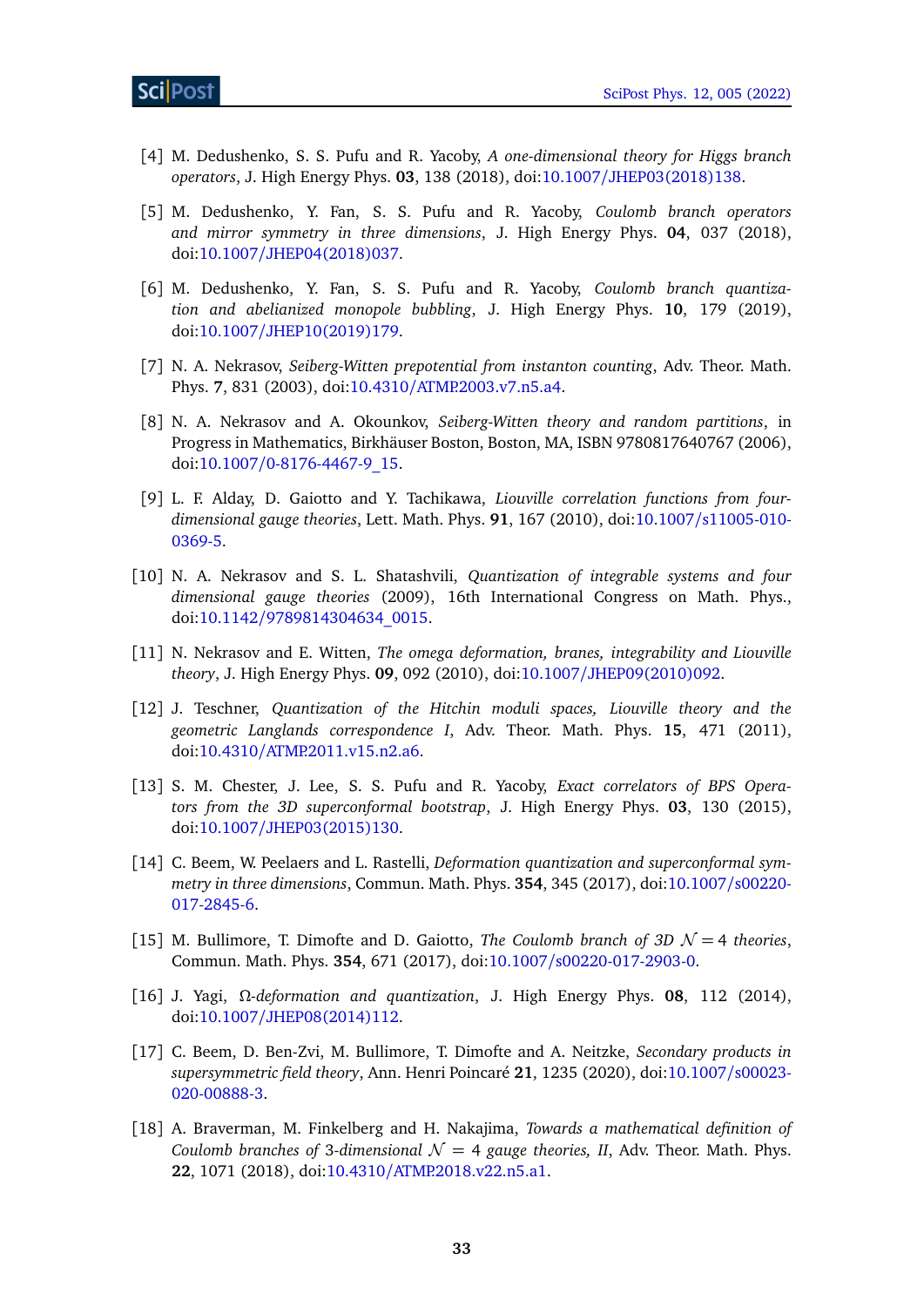- <span id="page-33-0"></span>[19] D. Gaiotto and T. Okazaki, *Sphere correlation functions and Verma modules*, J. High Energy Phys. **02**, 133 (2020), doi:10.1007/[JHEP02\(2020\)133.](https://doi.org/10.1007/JHEP02(2020)133)
- <span id="page-33-1"></span>[20] F. Benini, C. Closset and S. Cremonesi, *Chiral flavors and M2-branes at toric CY4 singularities*, J. High Energy Phys. **02**, 036 (2010), doi:10.1007/[JHEP02\(2010\)036.](https://doi.org/10.1007/JHEP02(2010)036)
- <span id="page-33-2"></span>[21] D. Bashkirov and A. Kapustin, *Supersymmetry enhancement by monopole operators*, J. High Energy Phys. **05**, 015 (2011), doi:10.1007/[JHEP05\(2011\)015.](https://doi.org/10.1007/JHEP05(2011)015)
- <span id="page-33-3"></span>[22] J. Maldacena, *The large N limit of superconformal field theories and supergravity*, Adv. Theor. Math. Phys. **38**, 1113 (1999), doi:10.1023/[A:1026654312961.](https://doi.org/10.1023/A:1026654312961)
- [23] S. S. Gubser, I. R. Klebanov and A. M. Polyakov, *Gauge theory correlators from non-critical string theory*, Phys. Lett. B **428**, 105 (1998), doi:10.1016/[S0370-2693\(98\)00377-3.](https://doi.org/10.1016/S0370-2693(98)00377-3)
- <span id="page-33-4"></span>[24] E. Witten, *Anti-de Sitter space and holography*, [arXiv:hep-th](https://arxiv.org/abs/hep-th/9802150)/9802150.
- <span id="page-33-5"></span>[25] J. de Boer, K. Hori, H. Ooguri and Y. Oz, *Mirror symmetry in three-dimensional gauge theories, quivers and D-branes*, Nucl. Phys. B **493**, 101 (1997), doi[:10.1016](https://doi.org/10.1016/S0550-3213(97)00125-9)/S0550- [3213\(97\)00125-9.](https://doi.org/10.1016/S0550-3213(97)00125-9)
- <span id="page-33-6"></span>[26] J. de Boer, K. Hori, H. Ooguri, Y. Oz and Z. Yin, *Mirror symmetry in threedimensional theories, S L*(2,Z) *and D-brane moduli spaces*, Nucl. Phys. B **493**, 148 (1997), doi:10.1016/[S0550-3213\(97\)00115-6.](https://doi.org/10.1016/S0550-3213(97)00115-6)
- <span id="page-33-7"></span>[27] A. Kapustin, B. Willett and I. Yaakov, *Nonperturbative tests of three-dimensional dualities*, J. High Energy Phys. **10**, 013 (2010), doi:10.1007/[JHEP10\(2010\)013.](https://doi.org/10.1007/JHEP10(2010)013)
- <span id="page-33-8"></span>[28] A. Grassi and M. Mariño, *M-theoretic matrix models*, J. High Energy Phys. **02**, 115 (2015), doi:10.1007/[JHEP02\(2015\)115.](https://doi.org/10.1007/JHEP02(2015)115)
- <span id="page-33-9"></span>[29] Y. Hatsuda and K. Okuyama, *Probing non-perturbative effects in M-theory*, J. High Energy Phys. **10**, 158 (2014), doi:10.1007/[JHEP10\(2014\)158.](https://doi.org/10.1007/JHEP10(2014)158)
- <span id="page-33-10"></span>[30] M. Mariño and P. Putrov, *ABJM theory as a Fermi gas*, J. Stat. Mech. P03001 (2012), doi:10.1088/[1742-5468](https://doi.org/10.1088/1742-5468/2012/03/P03001)/2012/03/P03001.
- <span id="page-33-11"></span>[31] C. P. Herzog, I. R. Klebanov, S. S. Pufu and T. Tesileanu, *Multimatrix models and tri-Sasaki Einstein spaces*, Phys. Rev. D **83**, 046001 (2011), doi:10.1103/[PhysRevD.83.046001.](https://doi.org/10.1103/PhysRevD.83.046001)
- <span id="page-33-12"></span>[32] N. Drukker, M. Mariño and P. Putrov, *From Weak to strong coupling in ABJM theory*, Commun. Math. Phys. **306**, 511 (2011), doi:10.1007/[s00220-011-1253-6.](https://doi.org/10.1007/s00220-011-1253-6)
- <span id="page-33-17"></span>[33] N. Bobev, A. M. Charles, K. Hristov and V. Reys, *The unreasonable effectiveness of higher derivative supergravity in AdS*<sup>4</sup> *holography*, Phys. Rev. Lett. **125**, 131601 (2020), doi:10.1103/[PhysRevLett.125.131601.](https://doi.org/10.1103/PhysRevLett.125.131601)
- <span id="page-33-13"></span>[34] M. Mezei, S. S. Pufu and Y. Wang, *A 2D/1D holographic duality*, [arXiv:1703.08749.](https://arxiv.org/abs/1703.08749)
- <span id="page-33-14"></span>[35] K. Costello and D. Gaiotto, *Twisted holography*, [arXiv:1812.09257.](https://arxiv.org/abs/1812.09257)
- <span id="page-33-15"></span>[36] K. Costello, *M-theory in the Omega-background and 5-dimensional non-commutative gauge theory*, [arXiv:1610.04144.](https://arxiv.org/abs/1610.04144)
- <span id="page-33-16"></span>[37] K. Costello, *Holography and Koszul duality: the example of the M*2 *brane*, [arXiv:1705.02500.](https://arxiv.org/abs/1705.02500)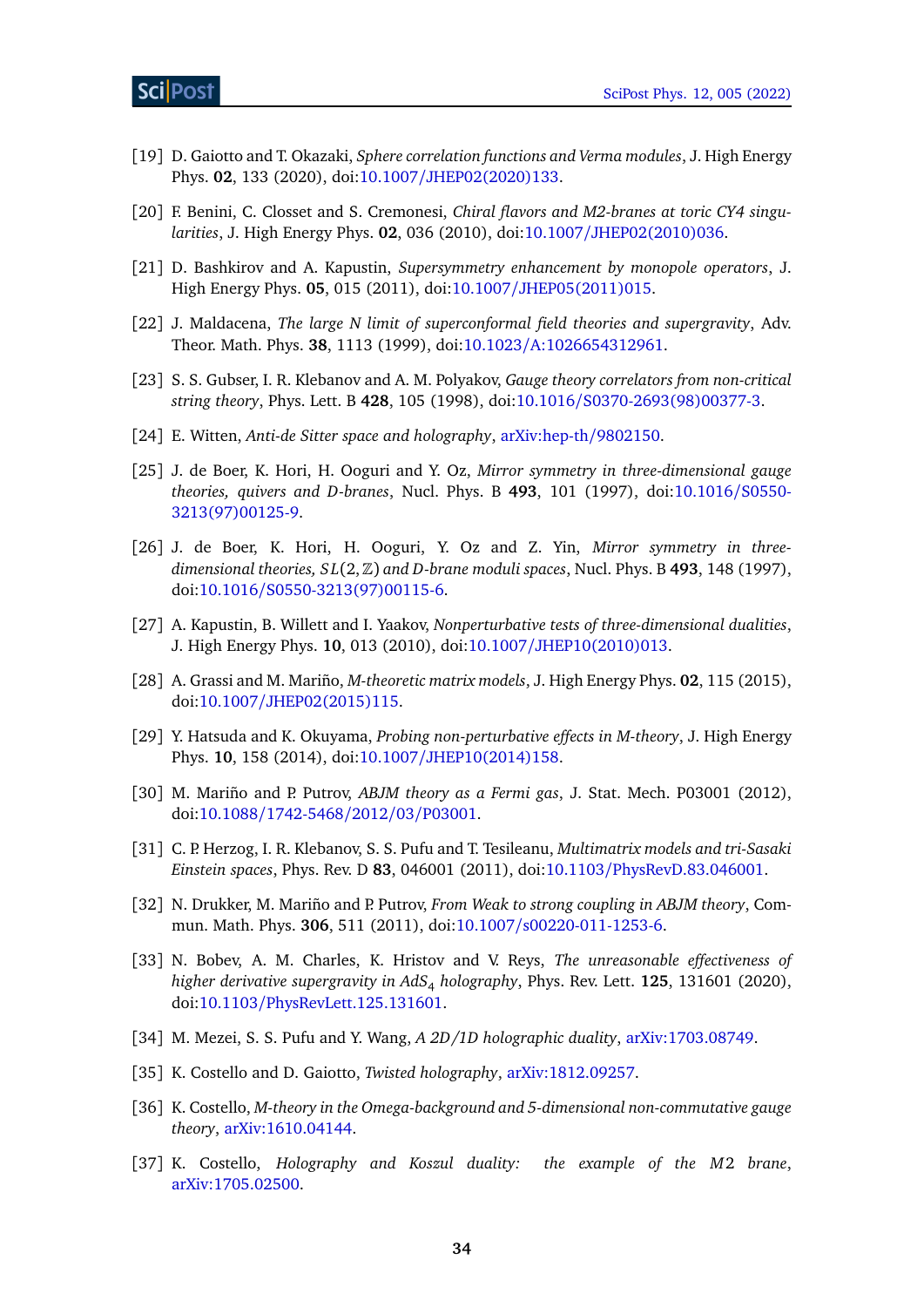- <span id="page-34-0"></span>[38] D. Gaiotto and J. Oh, *Aspects of Ω-deformed M-theory*, [arXiv:1907.06495.](https://arxiv.org/abs/1907.06495)
- [39] D. Gaiotto and M. Rapcak, *Miura operators, degenerate fields and the M2-M5 intersection*, [arXiv:2012.04118.](https://arxiv.org/abs/2012.04118)
- [40] J. Oh and Y. Zhou, *Feynman diagrams and Ω-deformed M-theory*, SciPost Phys. **10**, 029 (2021), doi:10.21468/[SciPostPhys.10.2.029.](https://doi.org/10.21468/SciPostPhys.10.2.029)
- <span id="page-34-4"></span>[41] J. Oh and Y. Zhou, *Twisted holography of defect fusions*, SciPost Phys. **10**, 105 (2021), doi:10.21468/[SciPostPhys.10.5.105.](https://doi.org/10.21468/SciPostPhys.10.5.105)
- <span id="page-34-1"></span>[42] R. Kodera and H. Nakajima, *Quantized Coulomb branches of Jordan quiver gauge theories and cyclotomic rational Cherednik algebras*, [arXiv:1608.00875.](https://arxiv.org/abs/1608.00875)
- <span id="page-34-2"></span>[43] D. Gaiotto and J. Abajian, *Twisted M2 brane holography and sphere correlation functions*, [arXiv:2004.13810.](https://arxiv.org/abs/2004.13810)
- <span id="page-34-3"></span>[44] S. M. Chester, R. R. Kalloor and A. Sharon,  $3D\mathcal{N}=4$  *OPE coefficients from Fermi gas, J.* High Energy Phys. **07**, 041 (2020), doi:10.1007/[JHEP07\(2020\)041.](https://doi.org/10.1007/JHEP07(2020)041)
- <span id="page-34-5"></span>[45] T. Nosaka, *Instanton effects in ABJM theory with general R-charge assignments*, J. High Energy Phys. **03**, 059 (2016), doi:10.1007/[JHEP03\(2016\)059.](https://doi.org/10.1007/JHEP03(2016)059)
- <span id="page-34-6"></span>[46] E. Wigner, *On the quantum correction for thermodynamic equilibrium*, Phys. Rev. **40**, 749 (1932), doi:10.1103/[PhysRev.40.749.](https://doi.org/10.1103/PhysRev.40.749)
- [47] J. G. Kirkwood, *Quantum statistics of almost classical assemblies*, Phys. Rev. **44**, 31 (1933), doi:10.1103/[PhysRev.44.31.](https://doi.org/10.1103/PhysRev.44.31)
- [48] H. J. Groenewold, *On the principles of elementary quantum mechanics*, Physica **12**, 405 (1946), doi:10.1016/[S0031-8914\(46\)80059-4.](https://doi.org/10.1016/S0031-8914(46)80059-4)
- <span id="page-34-7"></span>[49] J. E. Moyal, *Quantum mechanics as a statistical theory*, Math. Proc. Camb. Phil. Soc. **45**, 99 (1949), doi:10.1017/[S0305004100000487.](https://doi.org/10.1017/S0305004100000487)
- <span id="page-34-8"></span>[50] B. Grammaticos and A. Voros, *Semiclassical approximations for nuclear Hamiltonians. I. Spin-independent potentials*, Ann. Phys. **123**, 359 (1979), doi[:10.1016](https://doi.org/10.1016/0003-4916(79)90343-9)/0003- [4916\(79\)90343-9.](https://doi.org/10.1016/0003-4916(79)90343-9)
- <span id="page-34-9"></span>[51] M. Centelles, X. Vinas, M. Durand, P. Schuck, and D. Von-Eiff, *Variational Wigner-Kirkwood* ħ*h expansion*, Ann. Phys. **226**, 207 (1998).
- <span id="page-34-10"></span>[52] A. Tsymbaliuk, *The affine Yangian of*  $\mathfrak{gl}_1$  *revisited*, Adv. Math. **304**, 583 (2017), doi:10.1016/[j.aim.2016.08.041.](https://doi.org/10.1016/j.aim.2016.08.041)
- <span id="page-34-11"></span>[53] A. Klemm, M. Mariño and M. Soroush, *Aharony-Bergman-Jafferis-Maldacena Wilson loops in the Fermi gas approach*, Z. Naturforsch. A **68**, 178 (2013), doi:10.5560/[ZNA.2012-](https://doi.org/10.5560/ZNA.2012-0118) [0118.](https://doi.org/10.5560/ZNA.2012-0118)
- <span id="page-34-12"></span>[54] R. M. Ziff, G. E. Uhlenbeck, and M. Kac, *The ideal bose-einstein gas, revisited*, Phys. Rep. **32**, 169 (1977).
- <span id="page-34-13"></span>[55] H. Hara, *Behavior of reduced density matrices of the ideal Fermi gas*, Prog. Theor. Phys. **43**, 647 (1970).
- <span id="page-34-14"></span>[56] K. Husimi, *Some formal properties of the density matrix*, Proc. Phys.-Math. Soc. Japan **22**, 264 (1940).